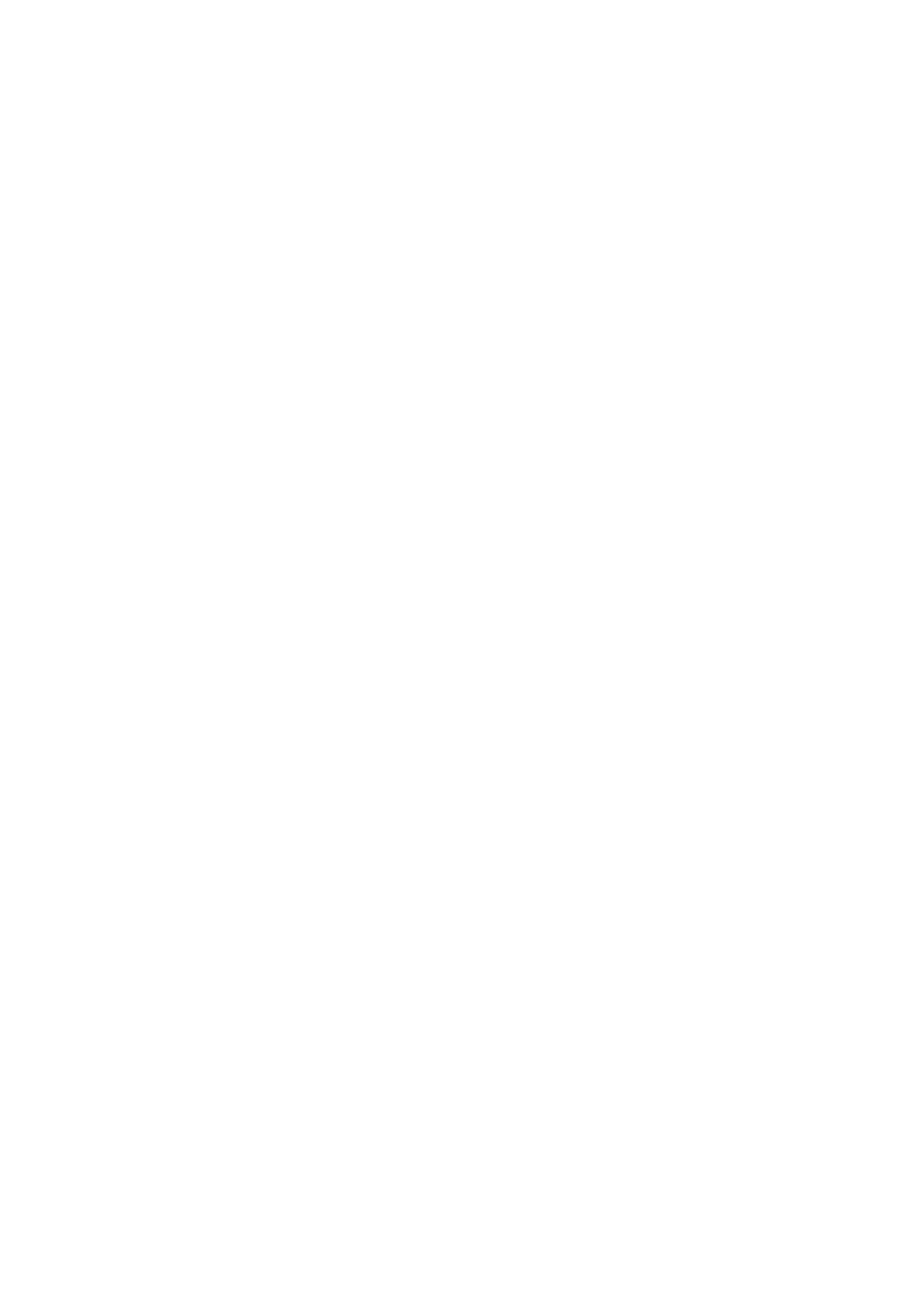### **LIST OF RESOLUTIONS**

- [No. I](#page-4-0) Approval of the Annual Report of the Director General on the Activities of the OIE in 2007 and the Report on the Animal Disease Status World-wide in 2007 and the beginning of 2008
- [No. II](#page-5-0) Approval of the Report of the Director General on the Management, Activities and Administrative Work of the OIE in 2007
- [No. III](#page-6-0) Approval of the Financial Report for the 81st Financial Year of the OIE (1st January – 31 December 2007)
- [No. IV](#page-7-0) Acknowledgements to the Governments of Member Countries and Territories and Intergovernmental Organisations that made Voluntary Contributions or Subsidies to the OIE, or contributed in the organisation of OIE Meetings
- No. V Authorisation to transfer part of the surplus of the 81st Financial Year of the OIE to 2008 budget
- No. VI OIE Budgetary Income and Expenses for the 83rd Financial Year of the OIE (1st January – 31 December 2009)
- No. VII Financial Contributions from OIE Members for 2009
- [No. VIII](#page-9-0) Renewal of the appointment of the External Auditor
- [No. IX](#page-10-0) Director's General Work programme for 2008-2010
- [No. X](#page-11-0) Work programme for 2009
- [No. XI](#page-12-0) Mandate given to the Director General for the acquisition of a property situated at 14 rue de Prony
- [No. XII](#page-27-0) Modification of the Agreement between the World Organisation for Animal Health (OIE) and the World Health Organisation (WHO)
- [No. XIII](#page-14-0) Agreement between the World Organisation for Animal Health (OIE) and the International Council for the Exploration of the Sea (ICES)
- [No. XIV](#page-15-0) Agreement between the World Organisation for Animal Health (OIE) and the International Poultry Council (IPC)
- [No. XV](#page-16-0) Agreement between the World Organisation for Animal Health (OIE) and the International Air Transport Association (IATA)
- [No. XVI](#page-17-0) Agreement between the World Organisation for Animal Health (OIE) and the Inter-American Development Bank (IDB)
- [No. XVII](#page-38-0) Agreement between the World Organisation for Animal Health (OIE) and the West African Economic and Monetary Union (WAEMU)
- [No. XVIII](#page-19-0) Recognition of the Foot and Mouth Disease Status of Members
- [No. XIX](#page-22-0) Recognition of the Rinderpest Status of Members
- [No. XX](#page-24-0) Recognition of the Contagious Bovine Pleuropneumonia Status of Members
- [No. XXI](#page-25-0) Recognition of the Bovine Spongiform Encephalopathy Status of Members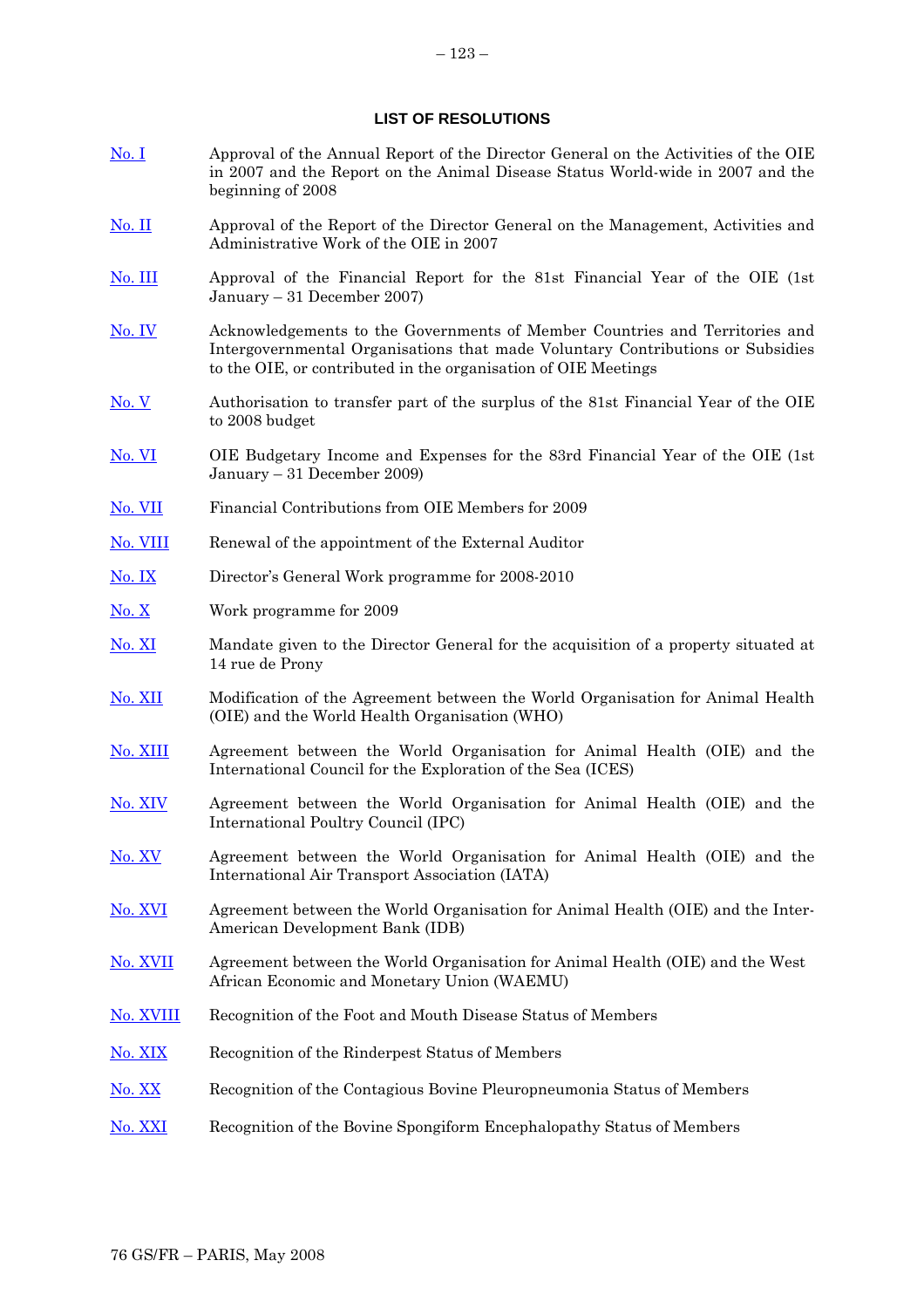- [No. XXIV](#page-32-0) Animal Welfare
- [No. XXV](#page-34-0) Animal Production Food Safety
- [No. XXVI](#page-36-0) Sharing of avian influenza viral material and information in support of global avian influenza prevention and control
- [No. XXVII](#page-38-0) Register of Diagnostic Tests Validated and Certified by the OIE
- [No. XXVIII](#page-40-0) Food Security and Animal Health
- [No. XXIX](#page-41-0) Amendments to the OIE *Aquatic Animal Health Code*
- [No. XXX](#page-42-0) Amendments to the OIE *Terrestrial Animal Health Code*
- [No. XXXI](#page-45-0) Participation of Small Farmers in Animal Health Programmes
- [No. XXXII](#page-47-0) Implications of private standards in international trade of animals and animal products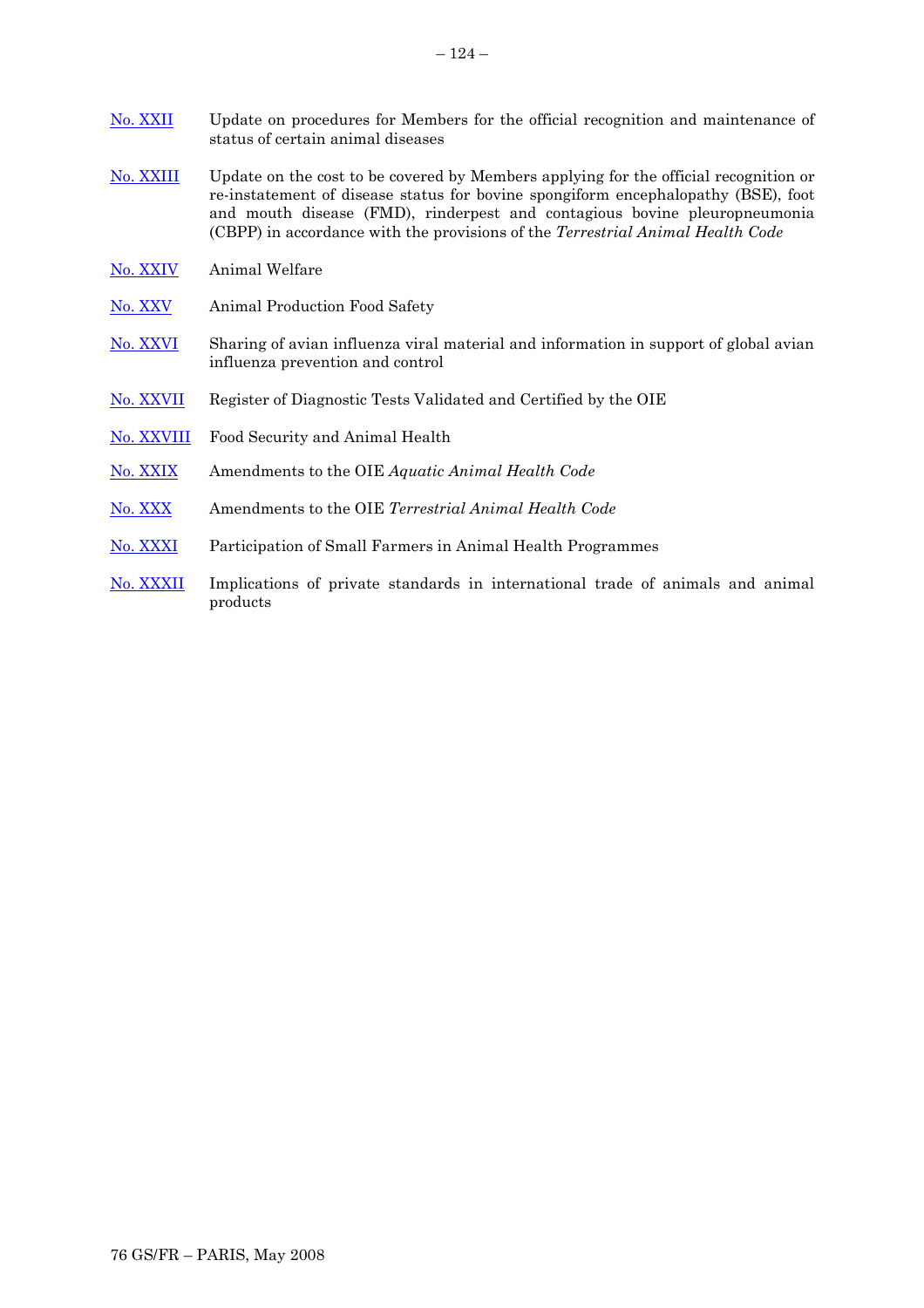### RESOLUTION No. I

# <span id="page-4-0"></span>**Approval of the Annual Report of the Director General on the Activities of the OIE in 2007 and the Report on the Animal Disease Status World-wide in 2007 and the beginning of 2008**

In accordance with Article 6 of the Organic Rules of the OIE,

### THE COMMITTEE

#### RESOLVES

to approve the Annual Report of the Director General on the Activities of the OIE in 2007 (76 SG/1) and the Report on the Animal Disease Status World-wide in 2007 and the beginning of 2008 (76 SG/2).

 $\overline{\phantom{a}}$   $\overline{\phantom{a}}$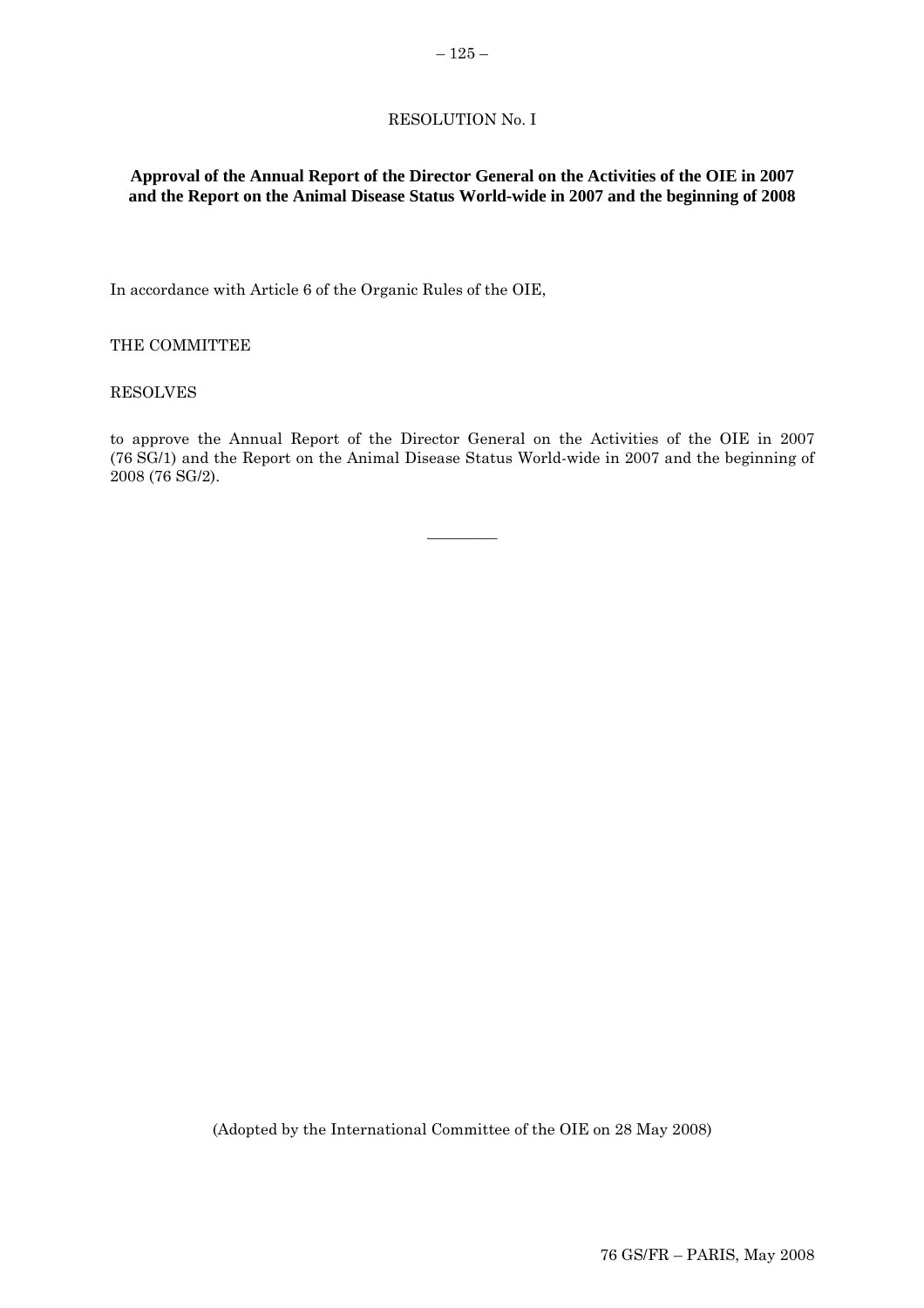# RESOLUTION No. II

### <span id="page-5-0"></span>**Approval of the Report of the Director General on the Management, Activities and Administrative Work of the OIE in 2007**

In accordance with Article 6 of the Organic Rules of the OIE,

### THE COMMITTEE

### RESOLVES

to approve the Report of the Director General on the Management, Activities and Administrative Work of the OIE during the 81st Financial Year (1 January – 31 December 2007) (76 SG/3).

 $\overline{\phantom{a}}$   $\overline{\phantom{a}}$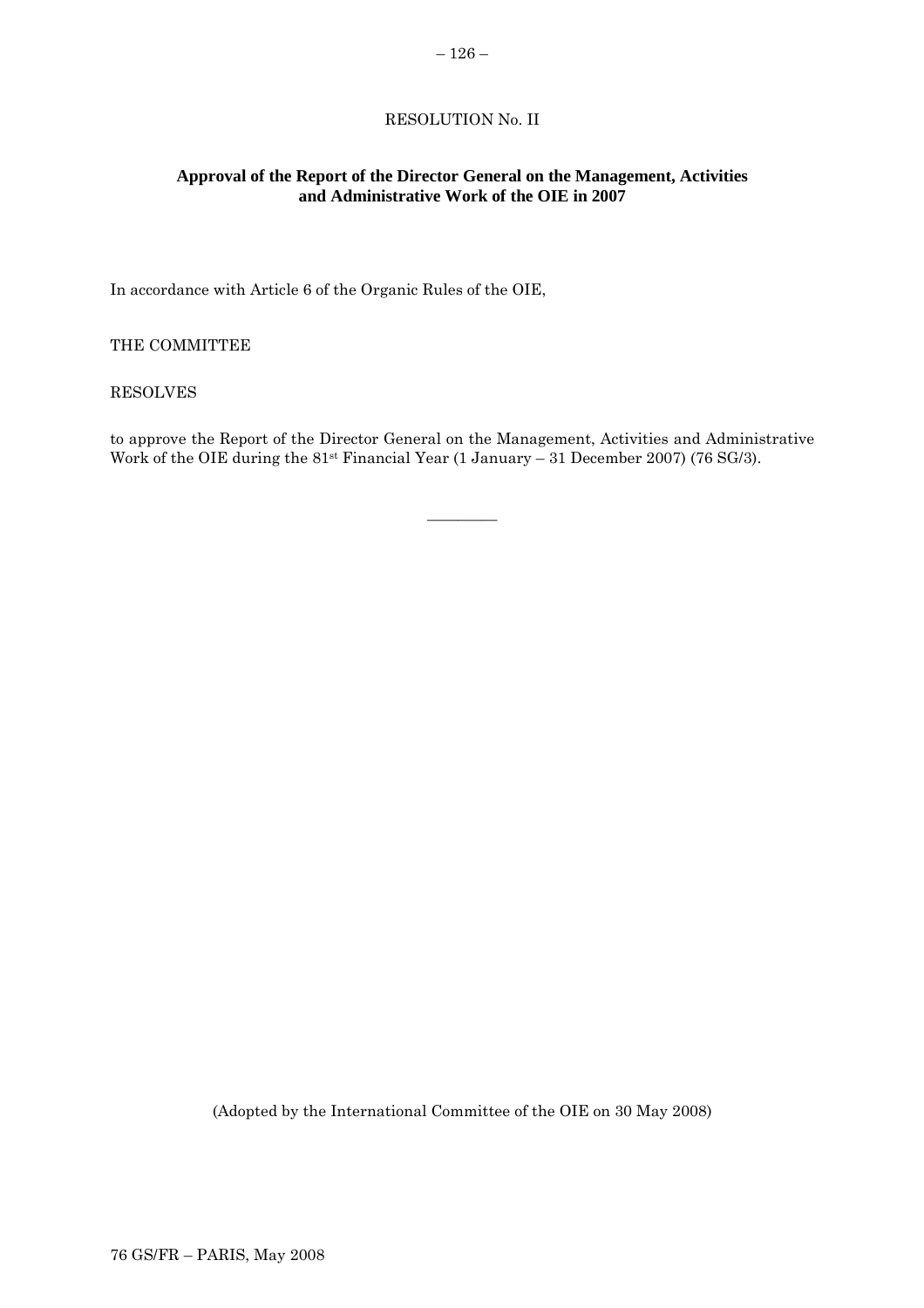### RESOLUTION No. III

# <span id="page-6-0"></span>**Approval of the Financial Report for the 81st Financial Year of the OIE (1 January – 31 December 2007)**

In application of Article 15 of the Internal Statutes and Article 6 of the Organic Rules of the OIE,

### THE COMMITTEE

### RESOLVES

to approve the Financial Report for the  $81^{st}$  Financial Year of the OIE (1 January – 31 December 2007) (76 SG/4).

 $\overline{\phantom{a}}$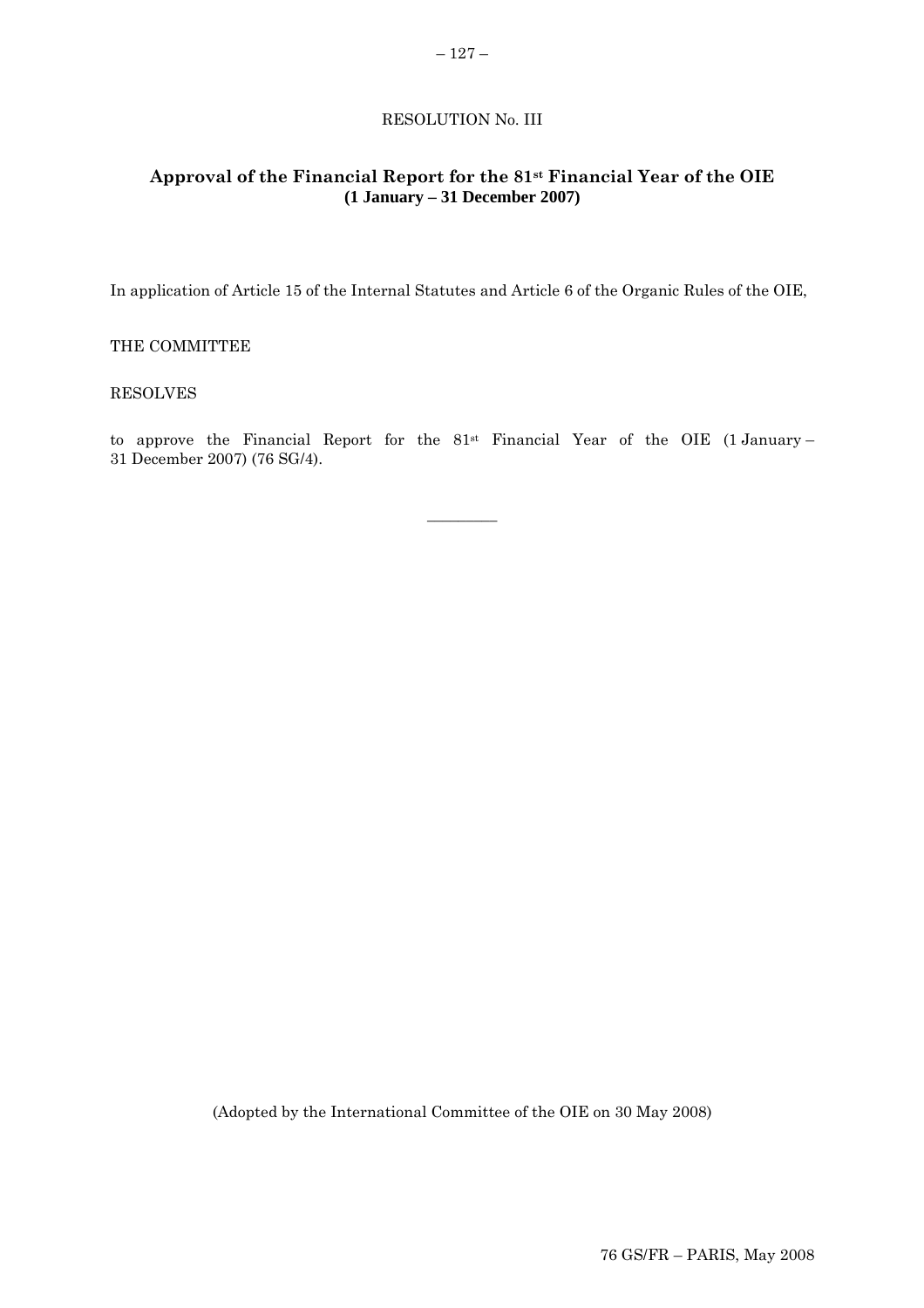### RESOLUTION No. IV

# <span id="page-7-0"></span>**Acknowledgements to the Governments of Member Countries and Territories and Intergovernmental Organisations that made Voluntary Contributions or Subsidies to the OIE, or contributed in the Organisation of OIE Meetings**

Having noted the voluntary contributions or subsidies received by the OIE in 2007 and the meetings organised by the OIE in 2007,

### THE COMMITTEE

### REQUESTS

The Director General to sincerely thank the Governments of:

- 1. Argentina, Australia, Canada, People's Republic of China, Cyprus, France, Indonesia, Italy, Japan, Jordan, Lithuania, Mexico, New Zealand, Panama, Russia, Saudi Arabia, Syria, Thailand, Ukraine, United Arab Emirates, United States of America, Vietnam, and the European Commission, the FAO and the World Bank, for their voluntary contributions or subsidies to support the execution of the programmes of the OIE in 2007.
- 2. Argentina, Belarus, Botswana, Bulgaria, Cambodia, Djibouti, Eritrea, India, Italy, Japan, Jordan, Kazakhstan, Kyrguistan, Kuwait, Lebanon, Mali, Moldavia, Myanmar, New Zealand, Panama, Philippines, Qatar, Russia, Sri Lanka, Switzerland, Syria, Thailand, Tunisia, Ukraine, Uruguay and Vietnam for their contribution in the organisation of OIE Regional Conferences, seminars and workshops that were held during 2007.

 $\overline{\phantom{a}}$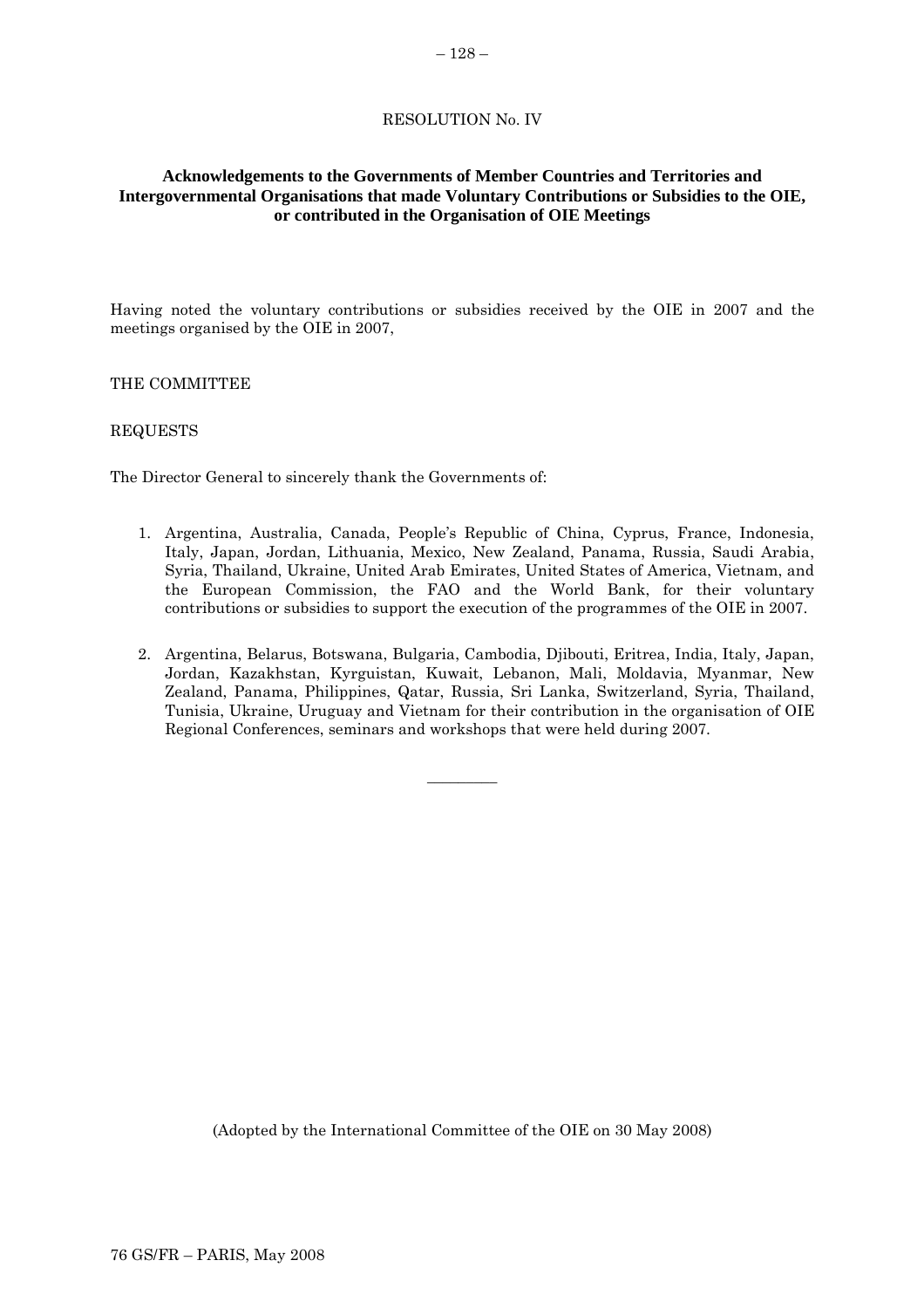# **Authorisation to transfer part of the surplus of the 81st Financial Year of the OIE to 2008 budget**

**RESERVED ON DELEGATES**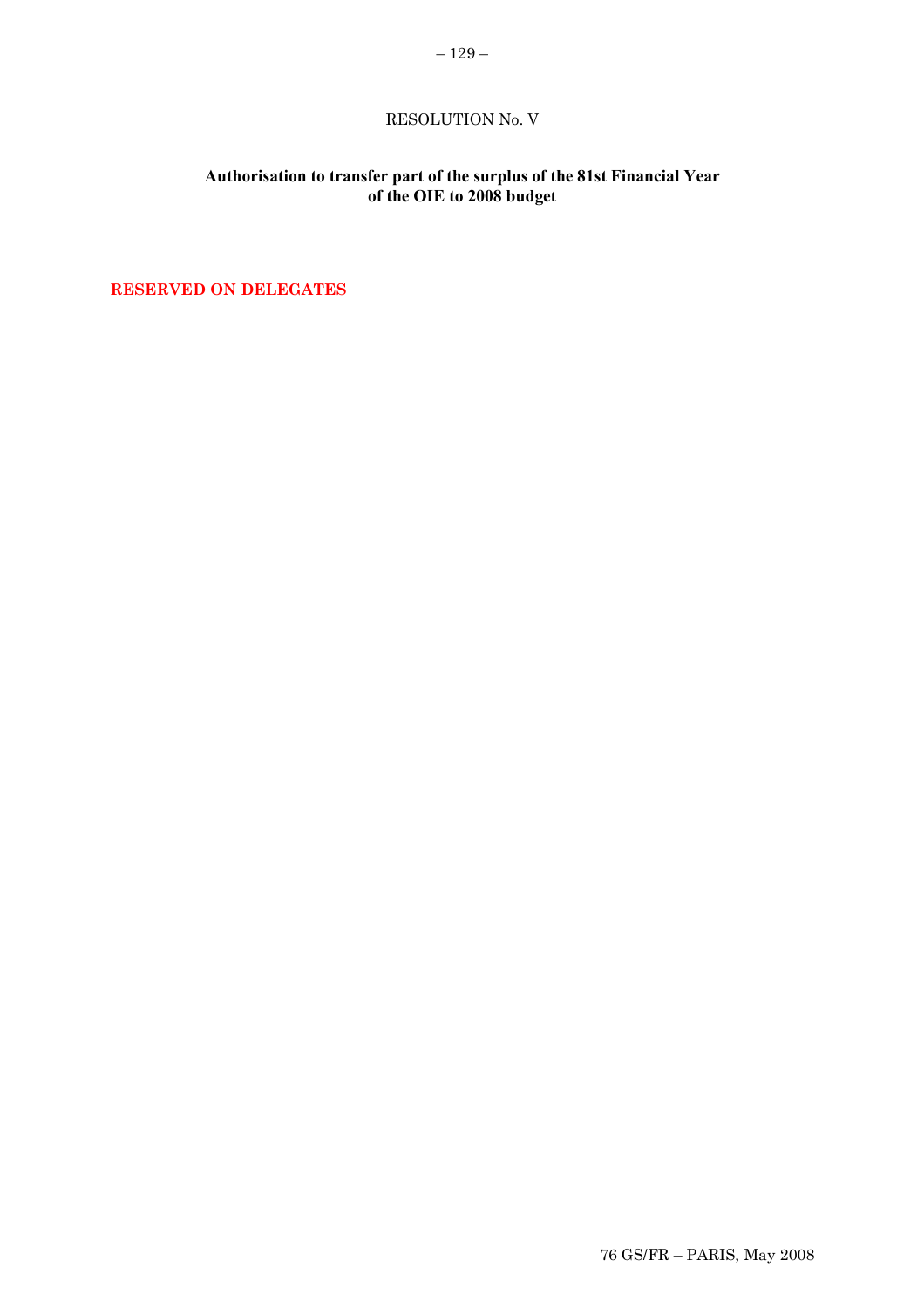# RESOLUTION No. VIII

# **Renewal of the Appointment of the External Auditor**

<span id="page-9-0"></span>In accordance with Article 12.1. of the Financial Regulations concerning the appointment of the External Auditor and the renewal of her mandate,

### THE COMMITTEE

### RESOLVES

To renew for a period of one year (2008) the mandate of Mrs Marie-Pierre Cordier as OIE External Auditor.

 $\overline{\phantom{a}}$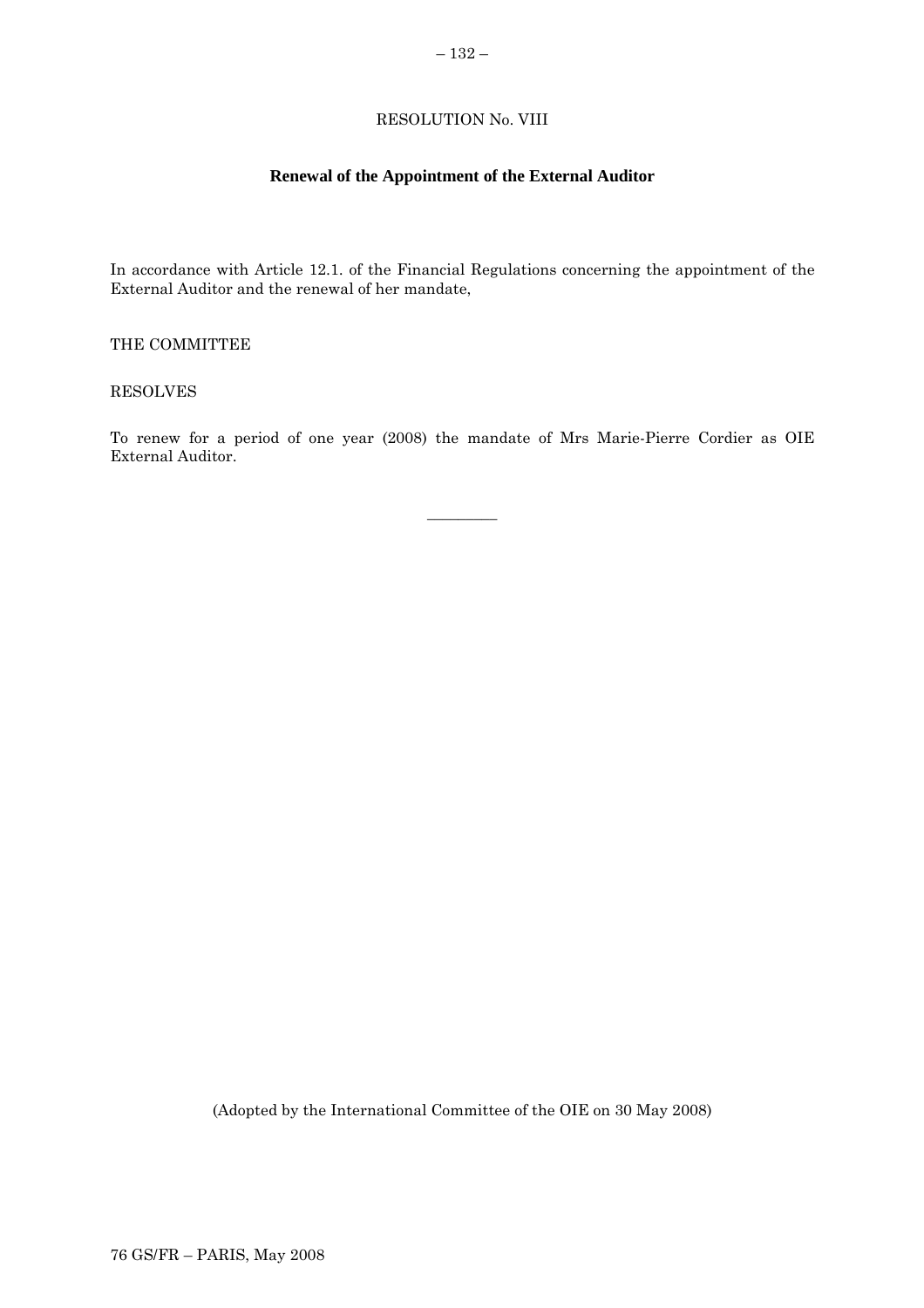# RESOLUTION No. IX

# **Director General's Work Programme for 2008-2010**

#### <span id="page-10-0"></span>CONSIDERING

Resolution No X adopted by the International Committee during the 73rd General Session in May 2005,

The document 76 SG/19 presenting the Director General's Work Programme for 2008-2010, in compliance with the Fourth OIE Strategic Plan adopted by the International Committee on 27 May 2005,

### THE COMMITTEE

### DECIDES

To approve the Director General's Work Programme for 2008-2010.

#### REQUEST

The Director General to prepare, according to the orientations of this Work Programme, annual programmes including the corresponding budgets.

 $\overline{\phantom{a}}$  , where  $\overline{\phantom{a}}$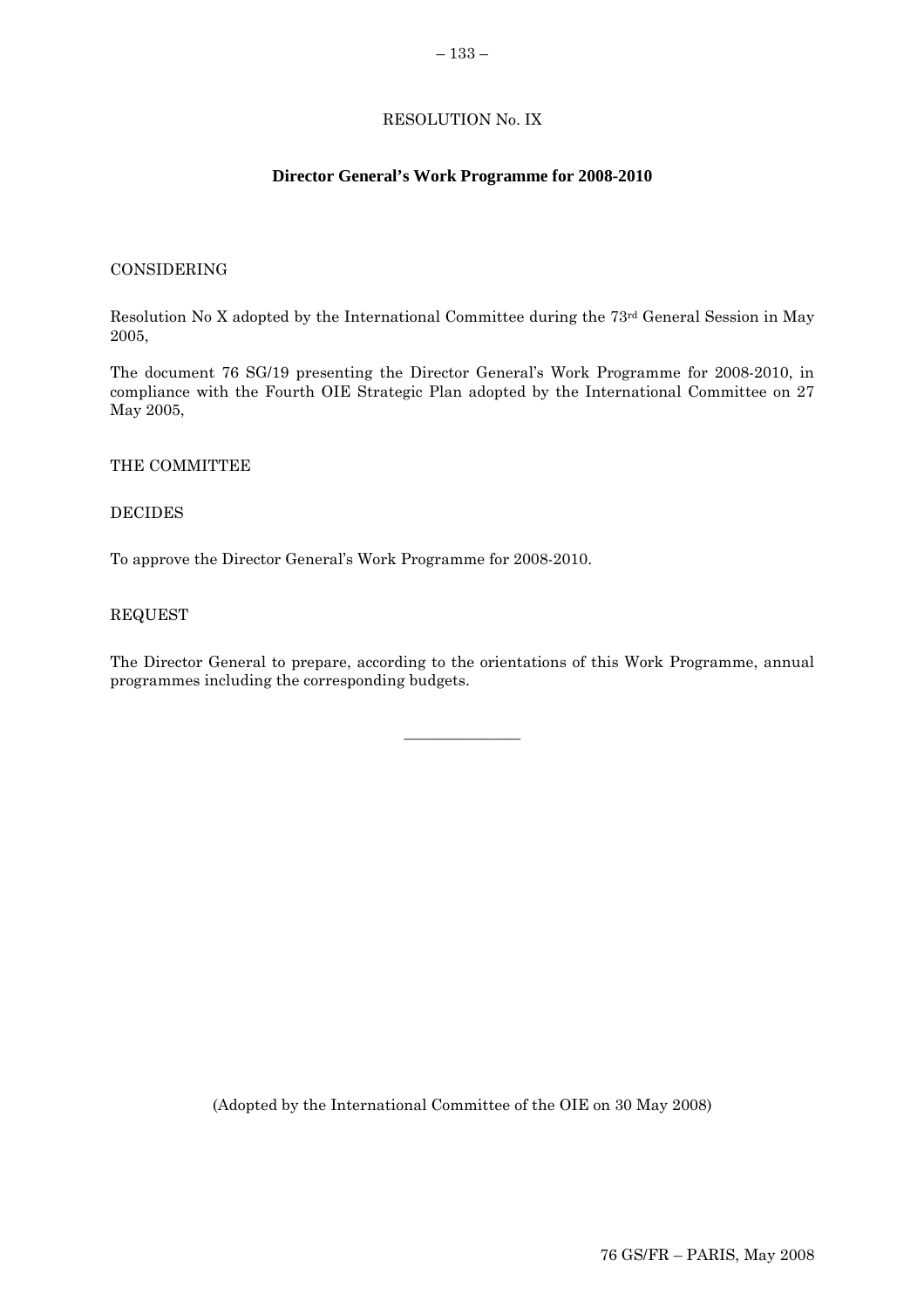# RESOLUTION No. X

### **Work Programme for 2009**

### <span id="page-11-0"></span>CONSIDERING

The examination and approval of the Fourth Strategic Plan by the International Committee during its 74th General Session in May 2006,

Resolution No. IX adopted by the International Committee during the 76th General Session in May 2008,

### THE COMMITTEE, ON THE PROPOSAL OF THE ADMINISTRATIVE COMMISSION

### 1. DECIDES

To approve the 2009 Work Programme prepared by the Director General (Annex I of document 76 SG/6).

### 2. RECOMMENDS THAT

Member Countries and Territories provide the necessary support to allow the Work Programme to be carried out, in the form of payment of both regular contributions and voluntary contributions or subsidies when possible.

 $\overline{\phantom{a}}$  , where  $\overline{\phantom{a}}$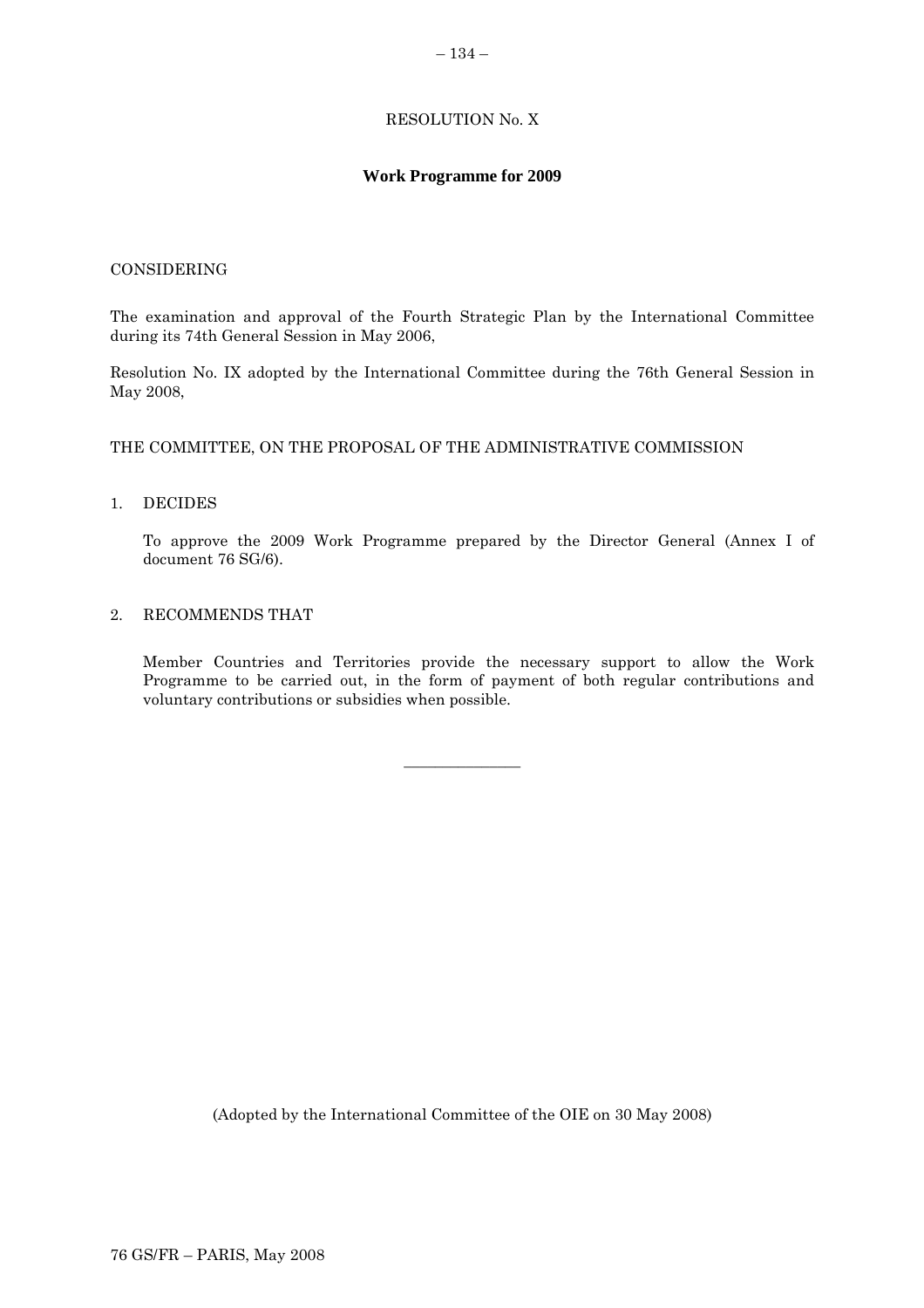# RESOLUTION No. XI

# **Mandate given to the Director General for the acquisition of a property situated at 14 rue de Prony**

#### <span id="page-12-0"></span>CONSIDERING

The International Agreement for the creation of an Office International des Epizooties in Paris, done at Paris, 25 January 1924 and its appendix (Organic Statutes);

The Agreement between the Government of the Republic of France and the OIE concerning the headquarters of the OIE and its privileges and immunities on French territory, signed in Paris on 21 February 1977;

The Organic Rules of the OIE and the General Rules of the OIE, decided by the International Committee on 24 May 1973;

The Fourth Strategic Plan of the OIE (2006-2010) adopted by the International Committee on 27 May 2005;

The increase in the number of staff at the OIE Central Bureau due to the constant growth in the organisation's mandates and activities;

The extensive office space at 14 rue de Prony currently rented by the OIE;

#### THE COMMITTEE, ON A PROPOSAL BY THE ADMINISTRATIVE COMMISSION

### **DECIDES**

To give the Director General a mandate to negotiate at the best possible price and for an amount compatible with the regular resources of the organisation, the acquisition by the OIE of all or part of the property situated at 14 rue de Prony, to seek the agreement of the Administrative Commission before proceeding with this acquisition and to launch a voluntary subscription among Member Countries and Territories and other potential donors to enable the financing of the acquisition to be completed.

### RECOMMENDS THAT

OIE Member Countries and Territories and other potential donors help in the acquisition of this property by participating in the voluntary subscription that will be launched by the Director General or by making voluntary contributions or specific subsidies. France, the host country of the headquarter of the organisation, is invited to make a special effort.

### REQUESTS

The Director General to report to the International Committee at the 77th General Session on progress made with the acquisition of this property.

 $\overline{\phantom{a}}$  , where  $\overline{\phantom{a}}$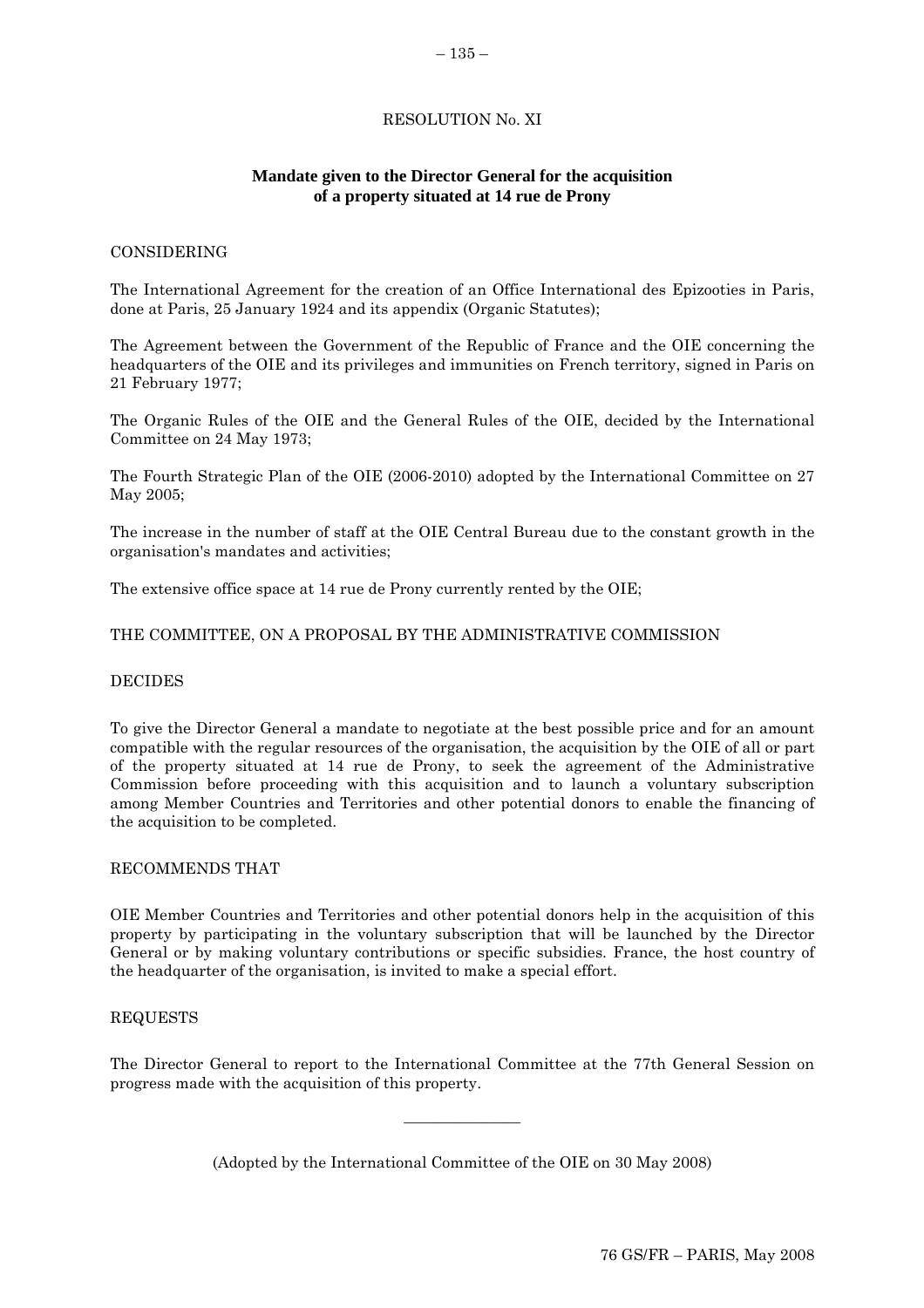# RESOLUTION No. XII

# **Modification of the Agreement between the World Organisation for Animal Health (OIE) and the World Health Organisation (WHO)**

### CONSIDERING

The Agreement between the World Organisation for Animal Health (OIE) and the World Health Organisation (WHO) adopted on 16 December 2004,

That it is desirable, in the general interest of all concerned, to update the terms of cooperation between the OIE and the WHO on the subject of food safety,

The modification of the Agreement between the two organisations approved following the deliberations of the Administrative Commission on 22 May 2008 (76 SG/20),

THE COMMITTEE

### DECIDES

To approve the terms of the modification of the Agreement and its signature by the Director General on behalf of the OIE.

 $\overline{\phantom{a}}$  , where  $\overline{\phantom{a}}$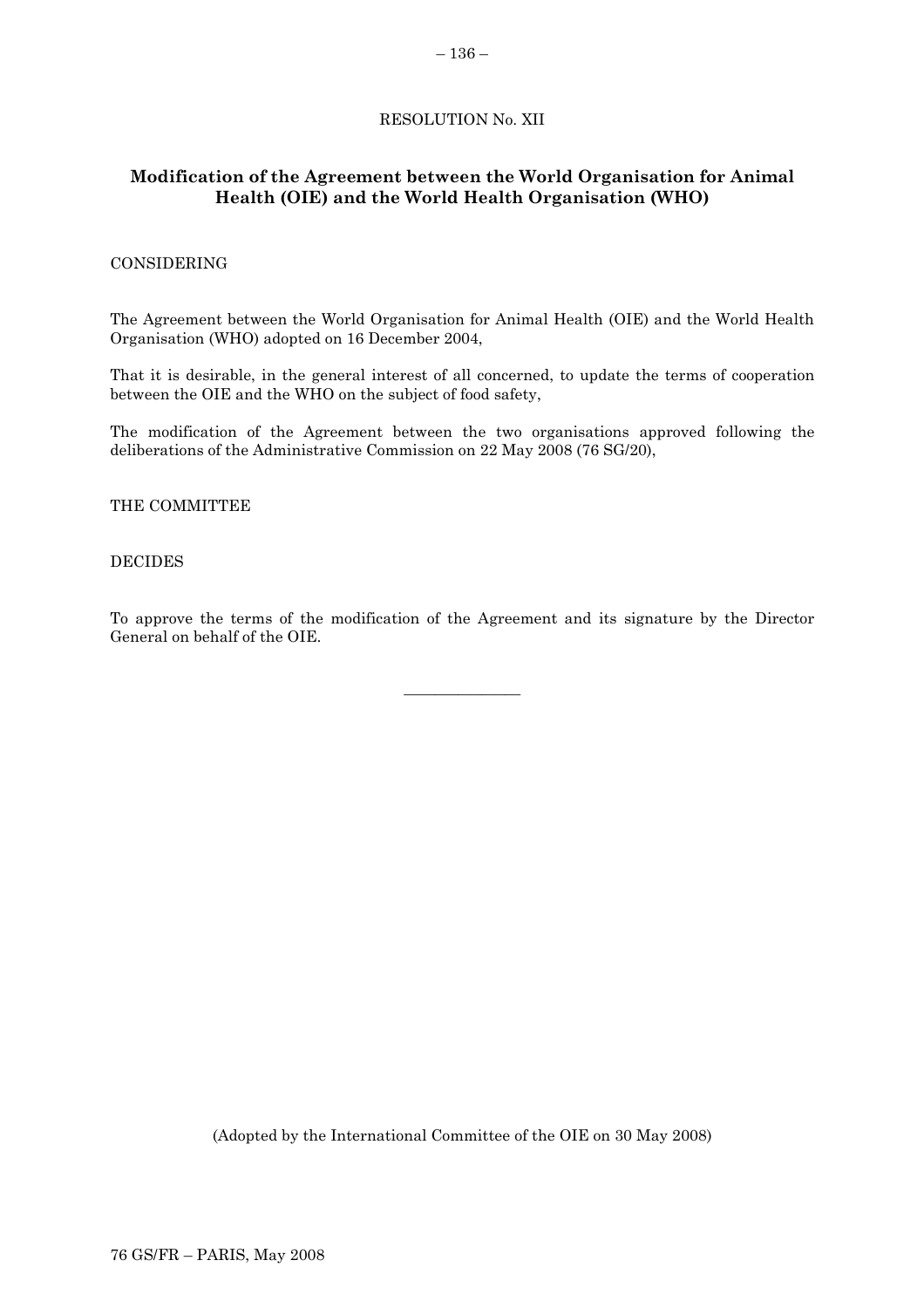### RESOLUTION No. XIII

### <span id="page-14-0"></span>**Agreement between the World Organisation for Animal Health (OIE) and the International Council for the Exploration of the Sea (ICES)**

### CONSIDERING

That it is desirable, in the general interest of all concerned, that cooperation be established between the World Organisation for Animal Health (OIE) and the International Council for the Exploration of the Sea (ICES),

The Agreement between the OIE and ICES approved following the deliberations of the Administrative Commission on 20 February 2008 and signed by the Director General (76 SG/21),

### THE COMMITTEE

#### DECIDES

To approve the terms of this Agreement and its signature by the Director General on behalf of the OIE.

 $\overline{\phantom{a}}$  , where  $\overline{\phantom{a}}$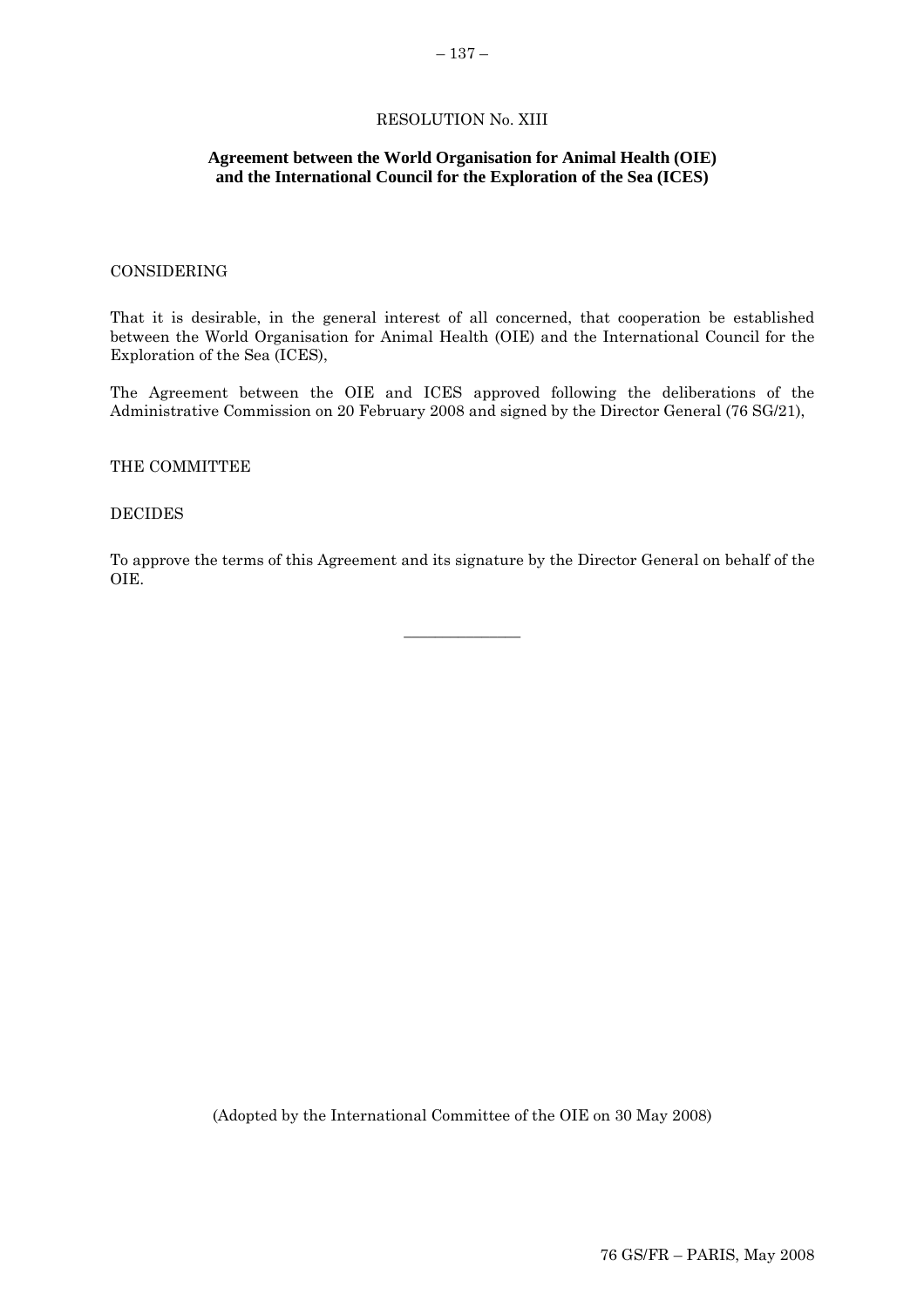### RESOLUTION No. XIV

### <span id="page-15-0"></span>**Agreement between the World Organisation for Animal Health (OIE) and the International Poultry Council (IPC)**

### CONSIDERING

That it is desirable, in the general interest of all concerned, that cooperation be established between the World Organisation for Animal Health (OIE) and the International Poultry Council (IPC),

The Agreement between the OIE and IPC approved following the deliberations of the Administrative Commission on 20 February 2008 and signed by the Director General (76 SG/22),

#### THE COMMITTEE

#### DECIDES

To approve the terms of this Agreement and its signature by the Director General on behalf of the OIE.

 $\overline{\phantom{a}}$  , where  $\overline{\phantom{a}}$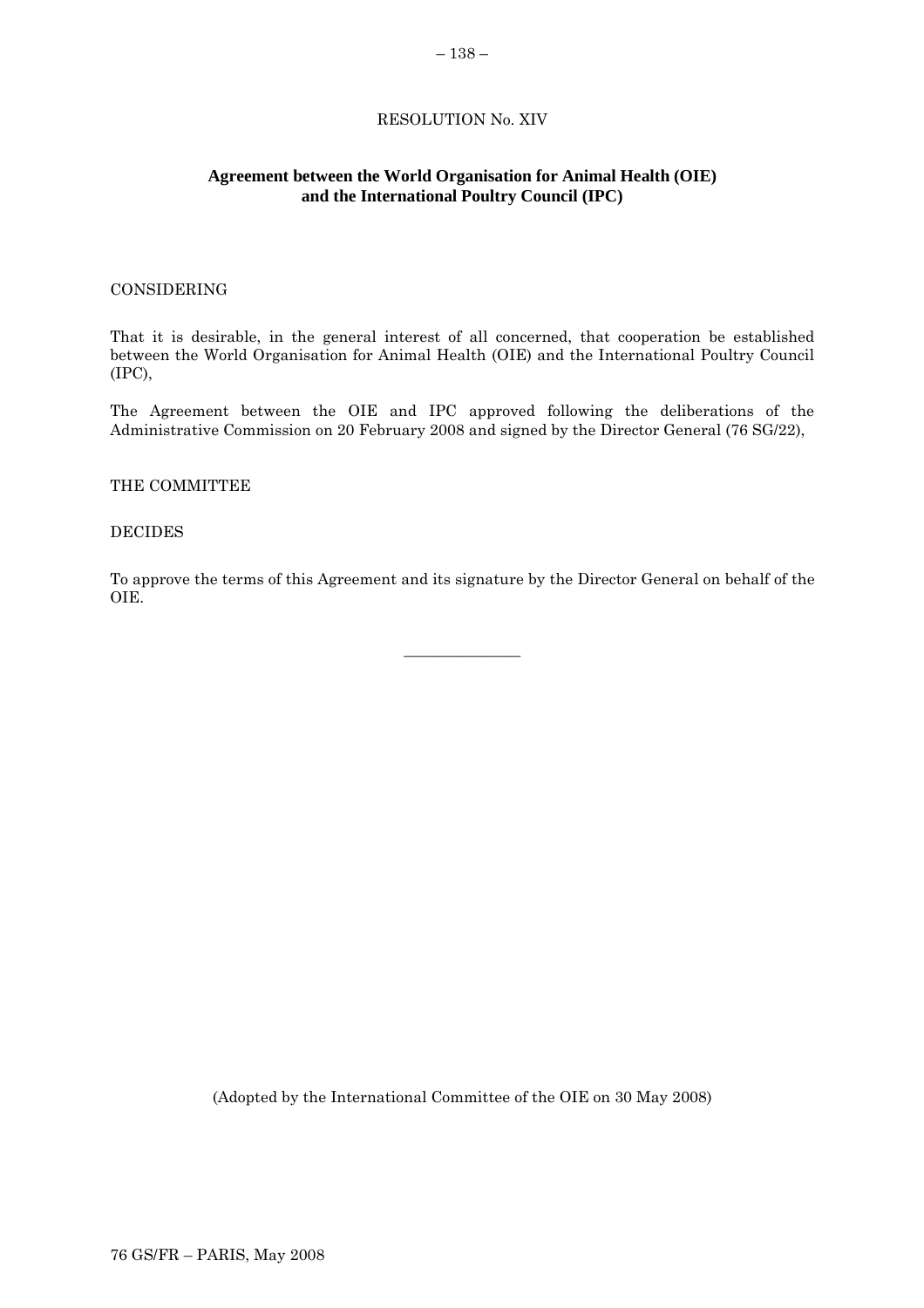### RESOLUTION No. XV

### <span id="page-16-0"></span>**Agreement between the World Organisation for Animal Health (OIE) and the International Air Transport Association (IATA)**

### CONSIDERING

That it is desirable, in the general interest of all concerned, that cooperation be established between the World Organisation for Animal Health (OIE) and the International Air Transport Association (IATA),

The Agreement between the OIE and IATA approved following the deliberations of the Administrative Commission on 20 February 2008 (76 SG/23),

### THE COMMITTEE

#### DECIDES

To approve the terms of this Agreement and its signature by the Director General on behalf of the OIE.

 $\overline{\phantom{a}}$  , where  $\overline{\phantom{a}}$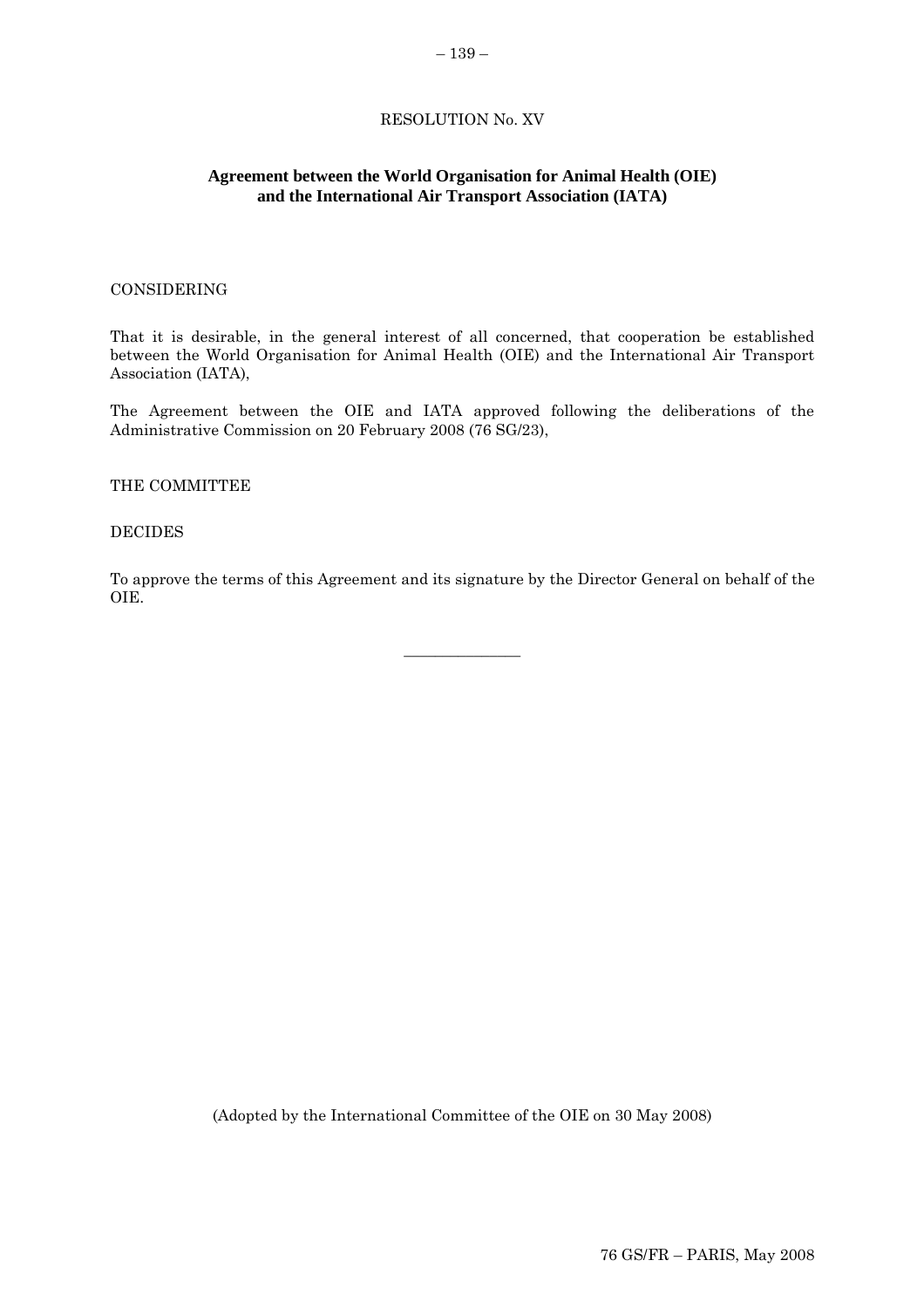# RESOLUTION No. XVI

# <span id="page-17-0"></span>**Agreement between the World Organisation for Animal Health (OIE) and the Inter-American Development Bank (IDB)**

### CONSIDERING

That it is desirable, in the general interest of all concerned, that cooperation be established between the World Organisation for Animal Health (OIE) and the Inter-American Development Bank (IDB),

The Agreement between the OIE and IDB approved following the deliberations of the Administrative Commission on 20 February 2008 (76 SG/24),

#### THE COMMITTEE

#### DECIDES

To approve the terms of this Agreement and its signature by the Director General on behalf of the OIE.

 $\overline{\phantom{a}}$  , where  $\overline{\phantom{a}}$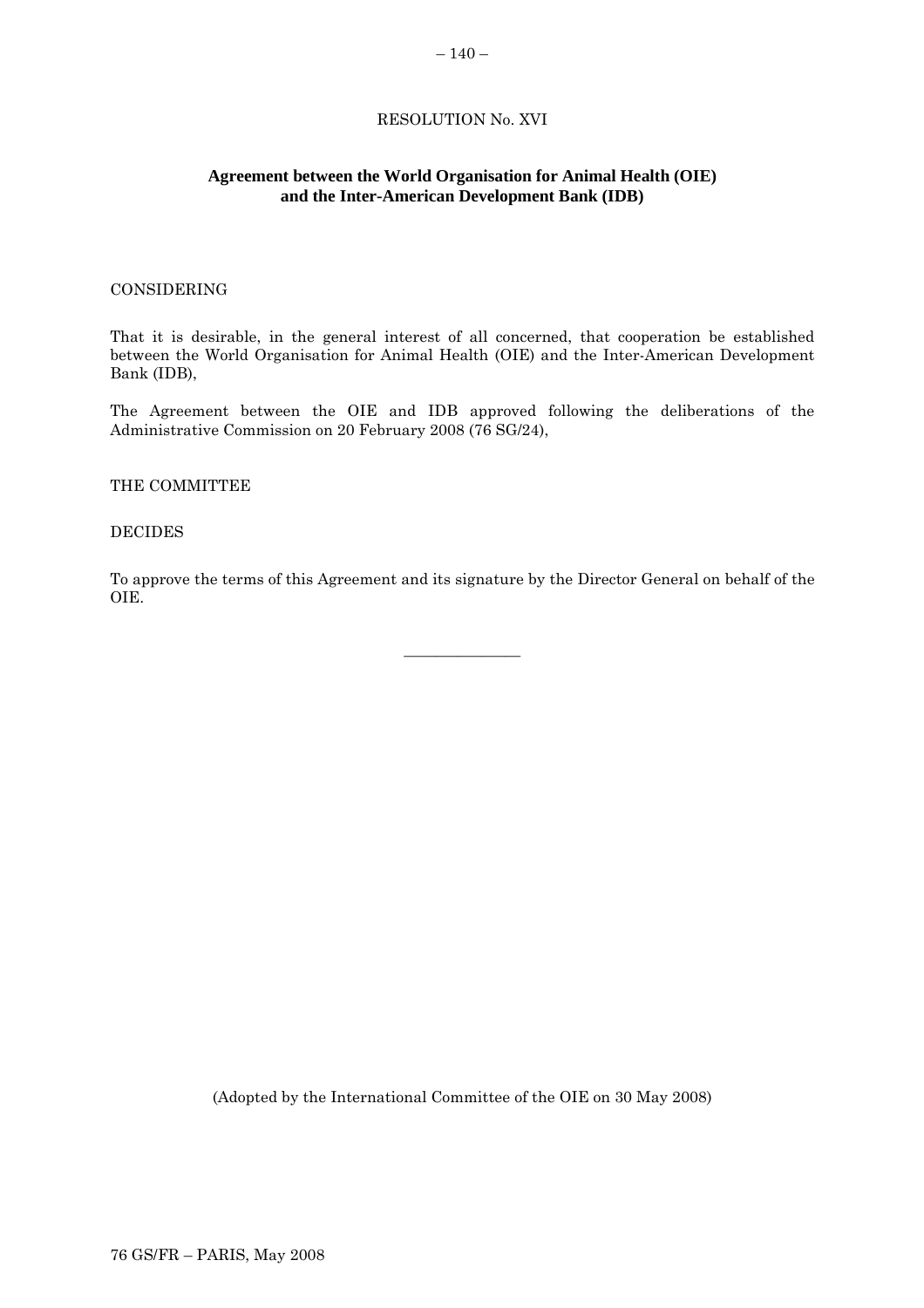# RESOLUTION No. XVII

### **Agreement between the World Organisation for Animal Health (OIE) and the West African Economic and Monetary Union (WAEMU)**

### CONSIDERING

That it is desirable, in the general interest of all concerned, that cooperation be established between the World Organisation for Animal Health (OIE) and the West African Economic and Monetary Union (WAEMU),

The Agreement between the OIE and WAEMU approved following the deliberations of the Administrative Commission on 22 Mai 2008 (76 SG/25),

#### THE COMMITTEE

#### DECIDES

To approve the terms of this Agreement and its signature by the Director General on behalf of the OIE.

 $\overline{\phantom{a}}$  , where  $\overline{\phantom{a}}$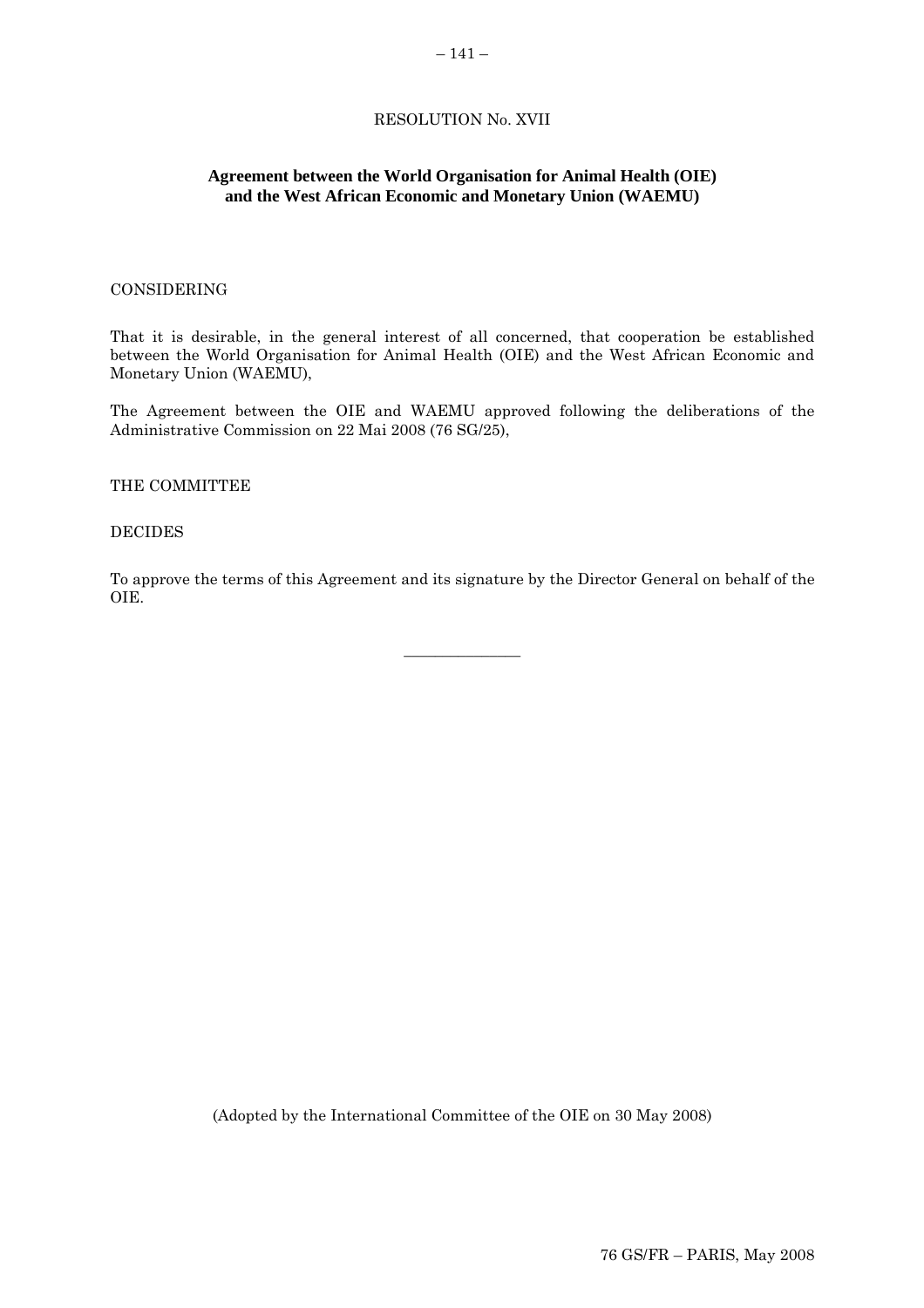# RESOLUTION No. XVIII

### **Recognition of the Foot and Mouth Disease Status of Members**

### <span id="page-19-0"></span>CONSIDERING THAT

- [1](#page-19-0). Adoption of subsequent Resolutions<sup>1</sup> since the 62nd General Session of the OIE International Committee has established a procedure for annually updating a list of Member countries and zones, recognised as free from foot and mouth disease (FMD) according to the provisions of the *Terrestrial Code*,
- 2. The Scientific Commission for Animal Diseases (the Scientific Commission) has continued to apply the procedure approved by the International Committee, and has supported the recognition of the FMD free status of additional countries and zones for annual adoption of the list by the International Committee,
- 3. During the 65th General Session, the International Committee adopted Resolution XII, which stated that the Delegates of Members where entire countries or zones are recognised as FMD free, annually confirm by letter during the month of November that their FMD status and the criteria by which that status was recognised have remained unchanged,
- 4. Recommendations of the Scientific Commission regarding the evaluation of countries or zones as being free from FMD have been submitted to Members for comments as outlined in Resolution XVI, which was adopted during the 67th General Session of the International Committee,
- 5. During the 70th General Session, the International Committee adopted Resolution No. XVIII asking Members applying for this evaluation to meet part of the costs sustained by the OIE Central Bureau in the evaluation process,
- 6. Information published by the OIE is derived from declarations made by the official Veterinary Services of Members. The OIE is not responsible for inaccurate publication of country or zonal disease free status based on inaccurate information, changes in epidemiological status or other significant events that were not promptly reported to the Central Bureau subsequent to the time of declaration of freedom from FMD.

### THE COMMITTEE

### RESOLVES THAT

l

1. The Director General publish the following list of Members recognised as FMD free where vaccination is not practised, according to the provisions of Chapter 2.2.10. of the *Terrestrial Code*:

<sup>1</sup> 62nd General Session (GS) Resolution No (Res) IX; 63rd GS Res XI and Res XII; 64th GS Res XII, 65th GS Res XVII and 71st GS Res XXI.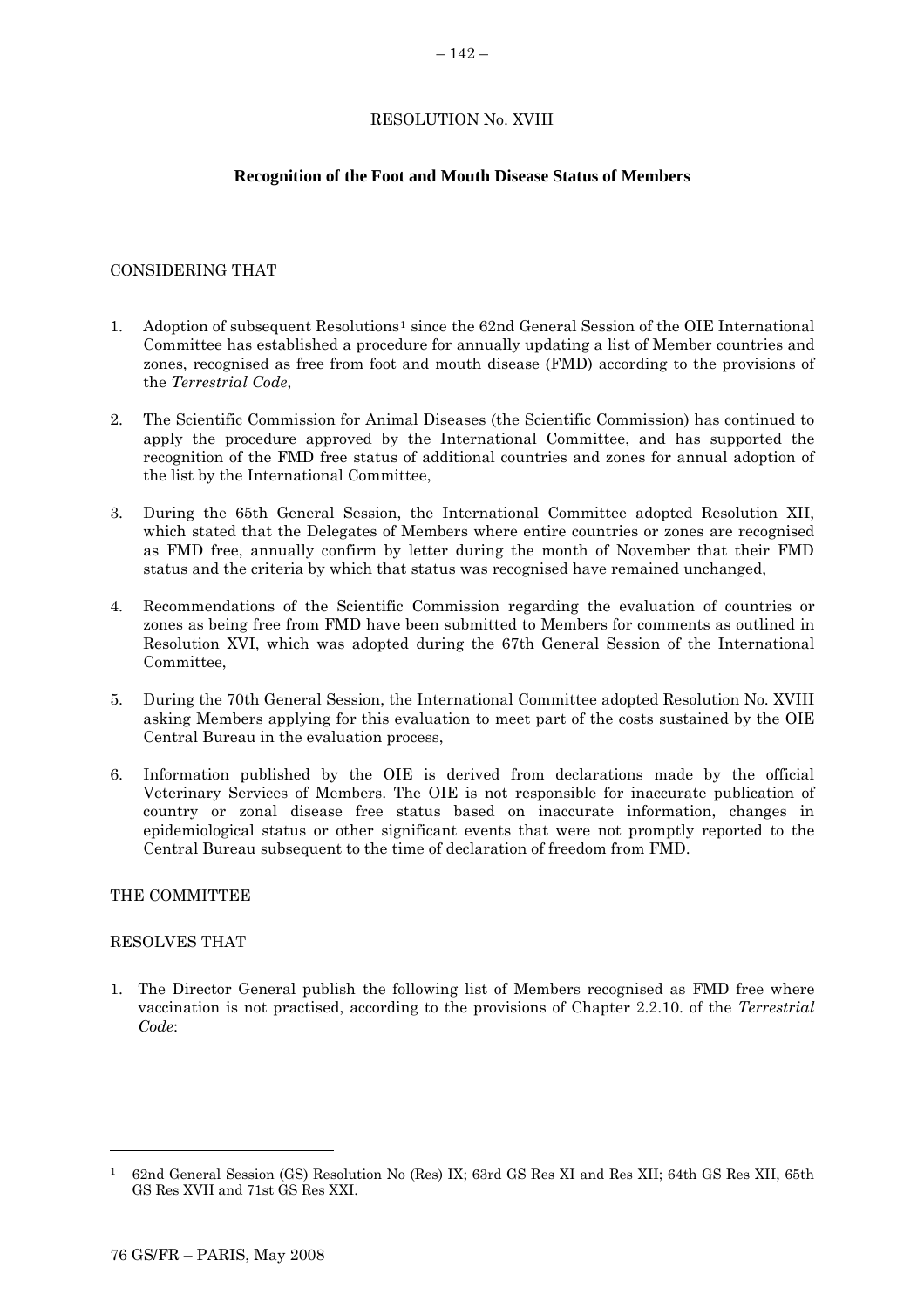<span id="page-20-0"></span>

| Albania                       | France          | Montenegro               |
|-------------------------------|-----------------|--------------------------|
| Australia                     | Germany         | <b>Netherlands</b>       |
| Austria                       | Greece          | New Caledonia            |
| Belarus                       | Guatemala       | New Zealand              |
| Belgium                       | Guyana          | Nicaragua                |
| Belize                        | Haiti           | Norway                   |
| Bosnia and Herzegovina        | Honduras        | Panama                   |
| Brunei                        | Hungary         | Poland                   |
| Bulgaria                      | <b>Iceland</b>  | Portugal                 |
| Canada                        | Indonesia       | Romania                  |
| Chile                         | Ireland         | Serbia <sup>2</sup>      |
| Costa Rica                    | Italy           | Singapore                |
| Croatia                       | Japan           | Slovakia                 |
| Cuba                          | Korea (Rep. of) | Slovenia                 |
| Cyprus                        | Latvia          | Spain                    |
| Czech Rep.                    | Lithuania       | Sweden                   |
| Denmark                       | Luxembourg      | Switzerland              |
| Dominican Republic            | Madagascar      | Ukraine                  |
| El Salvador                   | Malta           | United Kingdom           |
| Estonia                       | Mauritius       | United States of America |
| Finland                       | Mexico          | Vanuatu                  |
| Former Yug. Rep. of Macedonia |                 |                          |

2. The Director General publish the following list of Members recognised as FMD free where vaccination is practised, according to the provisions of Chapter 2.2.10. of the *Terrestrial Code*:

Chinese Taipei and Uruguay.

- 3. The Director General publish the following list of Members having a FMD free zone where vaccination is not practised, according to the provisions of Chapter 2.2.10. of the *Terrestrial Code*[3](#page-20-0):
- Argentina: the zone designated by the Delegate of Argentina in a document addressed to the Director General in January 2007;
- Botswana: the zones as designated by the Delegate of Botswana in a document addressed to the Director General in December 2006;
- Brazil: State of Santa Catarina;
- Colombia: zones designated by the Delegate of Colombia in documents addressed to the Director General in November 1995 and in April 1996 (Area I - Northwest region of Choco Department) and in January 2008 (Archipelago de San Andres and Providencia);
- Malaysia: zones of Sabah and Sarawak designated by the Delegate of Malaysia in a document addressed to the Director General in December 2003;
- Namibia: zone designated by the Delegate of Namibia in a document addressed to the Director General in February 1997;
- Peru: zones as designated by the Delegate of Peru in two documents addressed to the Director General in December 2004 and in January 2007;
- Philippines: Islands of Mindanao, Visayas, Palawan and Masbate;

l

<sup>2</sup> Including Kosovo administered by the United Nations

<sup>3</sup> For detailed information on the delimitation of zones of Members recognised as FMD free, it is required to address enquiries to the Director General of the OIE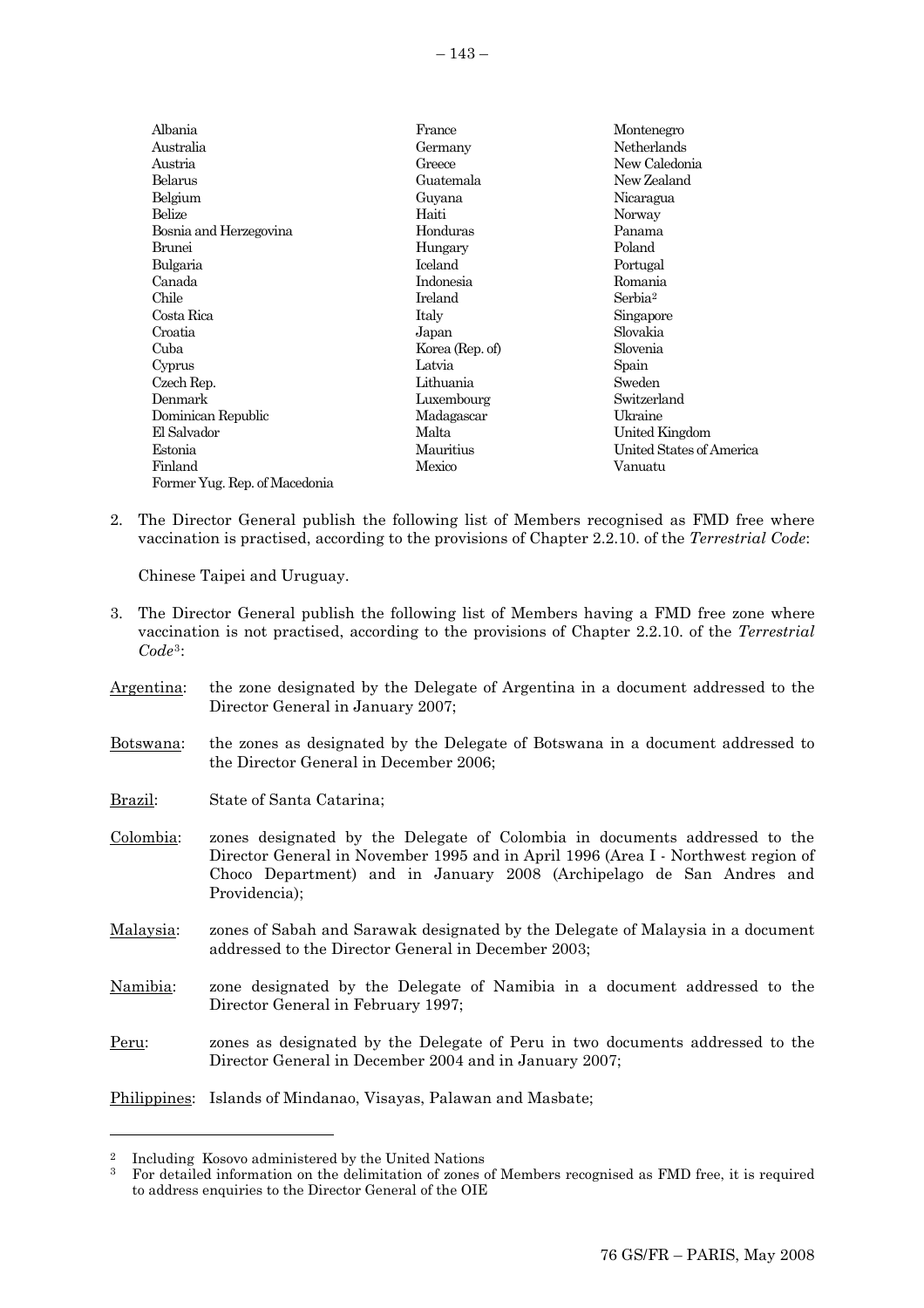- South Africa: zone designated by the Delegate of South Africa in a document addressed to the Director General in May 2005.
- 4. The Director General publish the following list of Members having FMD free zones where vaccination is practised, according to the provisions of Chapter 2.2.10. of the *Terrestrial Code*:
- Argentina: zone of Argentina designated by the Delegate of Argentina in documents addressed to the Director General in March 2007.
- Bolivia: zone of Chiquitania designated by the Delegate of Bolivia in documents addressed to the Director General in January 2003 and a zone situated in the western part of the Department of Oruro in documents addressed to the Director General in September 2005;
- Brazil: States of Acre along with two adjacent municipalities of Amazon state, Rio Grande do Sul, Rondonia and the middle southern part of the State Parà, as designated by the Delegate of Brazil in a document addressed to the Director General in March 2004 and February 2007. The States of Bahia, Espírito Santo, Minas Gerais, Rio de Janeiro, Sergipe, Tocantins, Distrito Federal, Goiás, Mato Grosso, Paraná, São Paulo of Brazil as designated by the Delegate of Brazil in a document addressed to the Director General in May 2008;
- Colombia: zone designated by the Delegate of Colombia in documents addressed to the Director General in January 2003, two zones designated by the Delegate in documents addressed to the Director General in December 2004 and a south western zone designated by the Delegate of Colombia in documents addressed to the Director General in January 2007;
- Paraguay: zone designated by the Delegate of Paraguay in documents addressed to the Director General in March 2007.

AND

5. The Delegates of these Members will immediately notify the Central Bureau if FMD occurs in their countries or zones within their territories.

 $\overline{\phantom{a}}$  , where  $\overline{\phantom{a}}$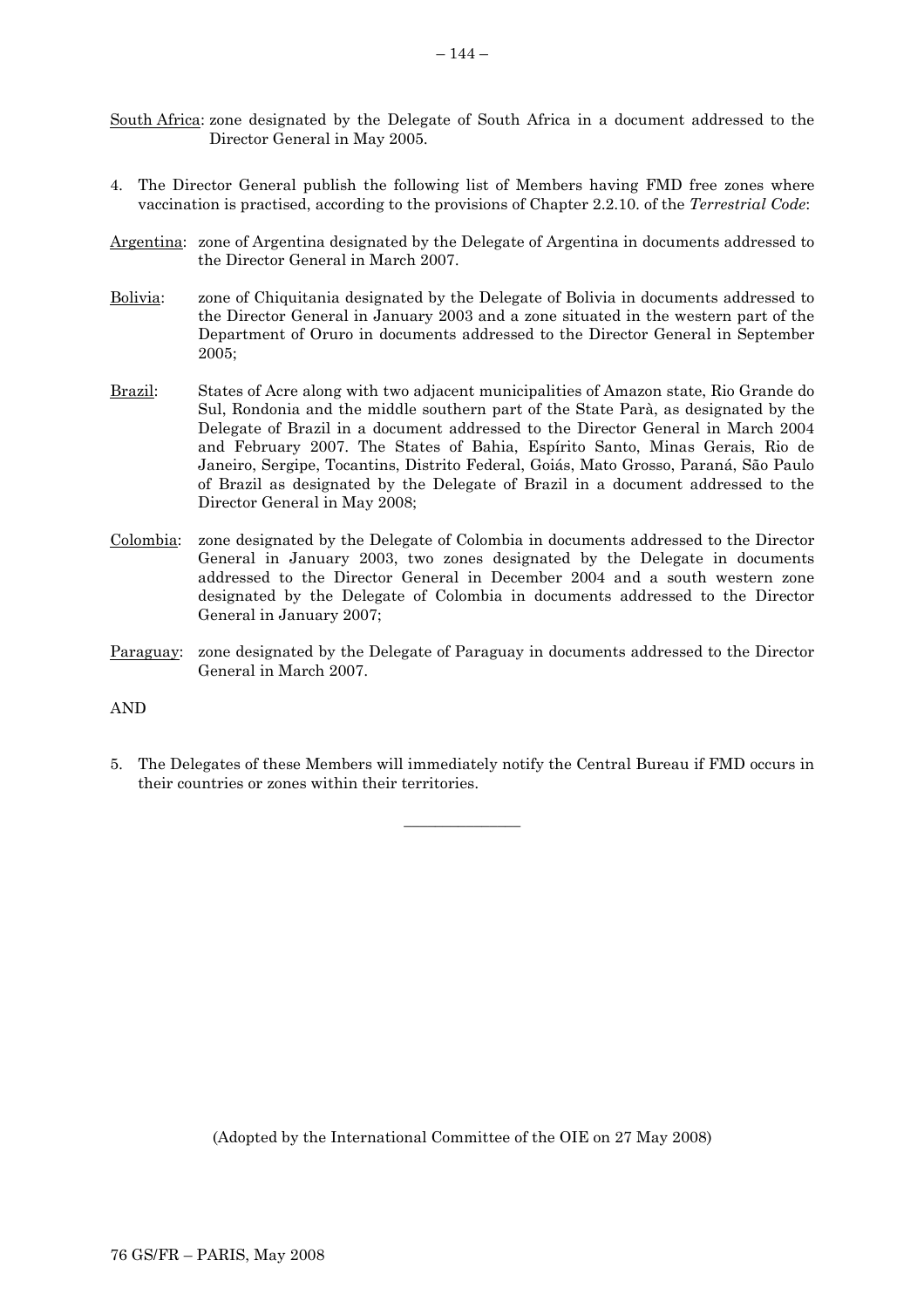### $-145-$

# RESOLUTION No. XIX

# **Recognition of the Rinderpest Status of Members**

### <span id="page-22-0"></span>CONSIDERING THAT

- [1](#page-22-0). Adoption of subsequent Resolutions<sup>1</sup> since the 63rd General Session of the OIE International Committee has established a procedure for annually updating a list of Member countries and zones, recognised as free from rinderpest according to the provisions of the *Terrestrial Code*,
- 2. During the 69th General Session, the International Committee adopted Resolution No. XVI which stated that Delegates of Members where entire countries or zones are recognised as rinderpest free, annually reconfirm by letter during the month of November that their rinderpest status and the criteria by which the status was recognized have remained unchanged,
- 3. During the 70th General Session, the International Committee adopted Resolution No. XVIII asking fees to be paid by Members applying for evaluation for freedom from rinderpest and that these fees would be recovered whenever possible from sources other than the applicant countries,
- 4. Information published by the OIE is derived from declarations made by the official Veterinary Services of Members. The OIE is not responsible for inaccurate publication of country or zonal disease free status based on inaccurate information, changes in epidemiological status or other significant events that were not promptly reported to the Central Bureau subsequent to the time of declaration of freedom from disease or infection.
- 5. During the 75th General Session the International Committee adopted the proposed update in the "OIE rinderpest pathway" of the *Terrestrial Code*. In view of the progress in global rinderpest eradication, the provisions of Chapter 2.2.12. of the *Terrestrial Code* 2007 were restricted the sole recognition of rinderpest free status representing a country-wide infection free status. Therefore new applications of Members for zones free from rinderpest or rinderpest disease free status are no longer applicable.

### THE COMMITTEE

### RESOLVES THAT

l

1. The Director General publish the following list of Members recognised as free from rinderpest, according to the provisions of Chapter 2.2.12. of the *Terrestrial Code*:

<sup>1 63</sup>rd General Session (GS) Resolution No (Res) XIV; 67th GS Res XVI, 68th GS Res XIII, and 70th GS Res XVI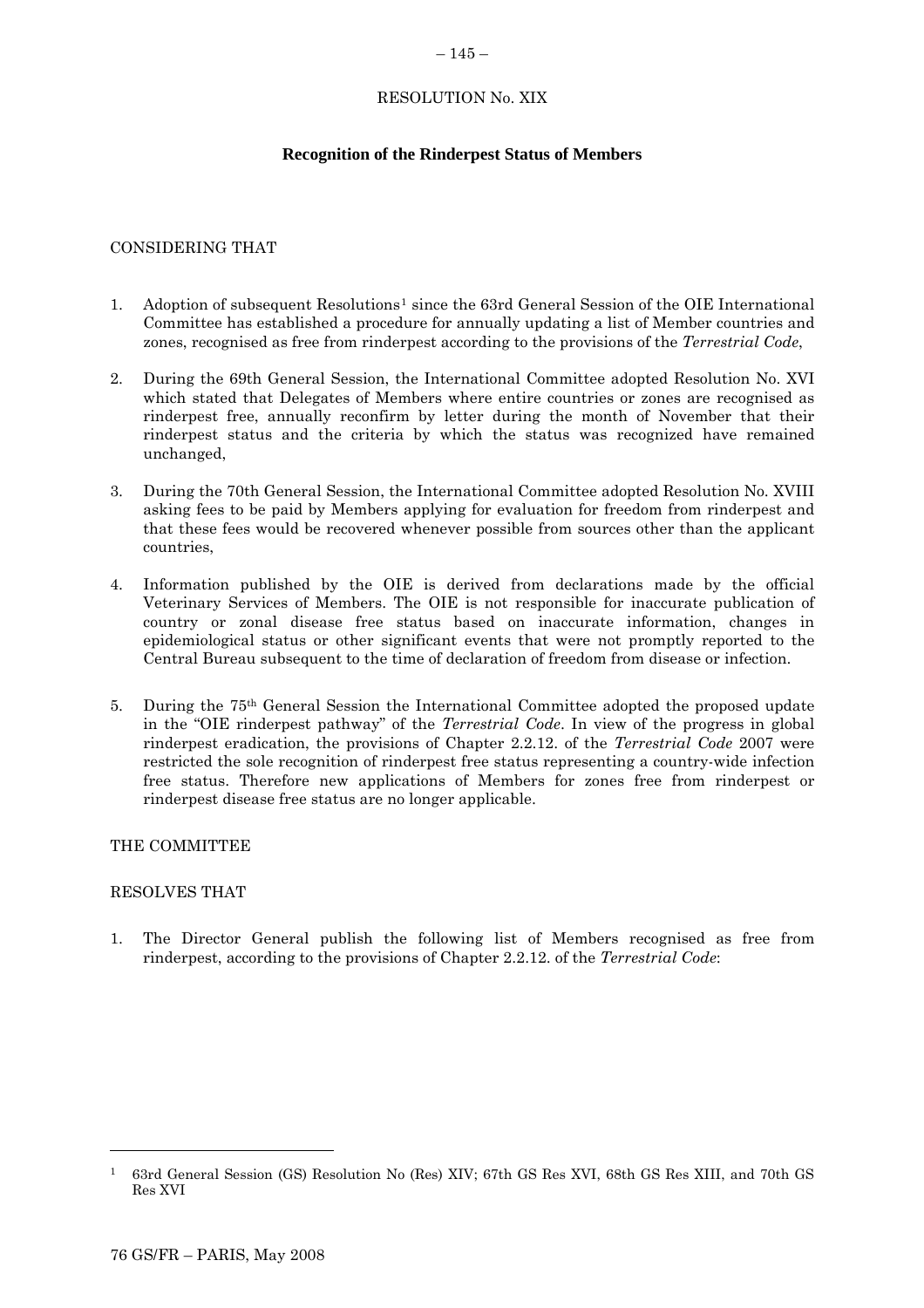<span id="page-23-0"></span>

| Afghanistan              | Czech Rep.                    | Korea (Rep. of) | Romania                  |
|--------------------------|-------------------------------|-----------------|--------------------------|
| Albania                  | Denmark                       | Latvia          | Rwanda                   |
| Algeria                  | Ecuador                       | Lebanon         | Senegal                  |
| Andorra                  | Egypt                         | Lesotho         | Serbia <sup>2</sup>      |
| Angola                   | El Salvador                   | Lithuania       | Singapore                |
| Argentina                | Equatorial Guinea             | Luxembourg      | Slovakia                 |
| Australia                | Eritrea                       | Madagascar      | Slovenia                 |
| Austria                  | Estonia                       | Malawi          | South Africa             |
| Barbados                 | Ethiopia                      | Malaysia        | Spain                    |
| Belarus                  | Finland                       | Mali            | Sudan                    |
| Belgium                  | Former Yug. Rep. of Macedonia | Malta           | Swaziland                |
| Benin                    | France                        | Mauritania      | Sweden                   |
| Bhutan                   | Gabon                         | Mauritius       | Switzerland              |
| Bolivia                  | Germany                       | Mexico          | Tajikistan               |
| Bosnia and Herzegovina   | Ghana                         | Moldavia        | Tanzania                 |
| Botswana                 | Greece                        | Mongolia        | Thailand                 |
| <b>Brazil</b>            | Guatemala                     | Morocco         | Togo                     |
| Bulgaria                 | Guinea                        | Mozambique      | Trinidad and Tobago      |
| Burkina Faso             | Guinea Bissau                 | Myanmar         | Tunisia                  |
| Burundi                  | Guyana                        | Namibia         | Turkey                   |
| Canada                   | Haiti                         | Nepal           | Uganda                   |
| Chile                    | Honduras                      | Netherlands     | Ukraine                  |
| China                    | Hungary                       | New Caledonia   | United Kingdom           |
| Chinese Taipei           | Iceland                       | New Zealand     | United States of America |
| Colombia                 | India                         | Norway          | Uruguay                  |
| Congo                    | Indonesia                     | Pakistan        | Uzbekistan               |
| Congo (Dem. Rep. of the) | Iran                          | Panama          | Vanuatu                  |
| Côte d'Ivoire            | Ireland                       | Paraguay        | Venezuela                |
| Costa Rica               | Italy                         | Peru            | Vietnam                  |
| Croatia                  | Jamaica                       | Philippines     | Zambia                   |
| Cuba                     | Japan                         | Poland          | Zimbabwe                 |
| Cyprus                   | Jordan                        | Portugal        |                          |

2. The Director General publish until May 2009 the following list of Members being free from rinderpest disease according to the provisions of Chapter 2.2.12. of the *Terrestrial Code* 2006:

Cameroon, Chad and Niger.

3. The Director General publish until May 2009 the following Member having a zone designated by the Delegate as free from rinderpest disease according to the provisions of Chapter 2.2.12. of the *Terrestrial Code* 2006 *[3](#page-23-0)*:

Kenya: zone designated by the Delegate of Kenya in a document addressed to the Director General in August 2005.

AND

l

4. The Delegates of these Members will immediately notify the Central Bureau if rinderpest occurs in their countries or zones within their territories.

 $\overline{\phantom{a}}$  , where  $\overline{\phantom{a}}$ 

<sup>&</sup>lt;sup>2</sup> Excluding Kosovo administered by the United Nations<br><sup>3</sup> Equilibrium of the definitation of Konva

<sup>3</sup> For detailed information on the delimitation of Kenya's zone recognised as free from rinderpest disease, it is required to address enquiries to the Director General of the OIE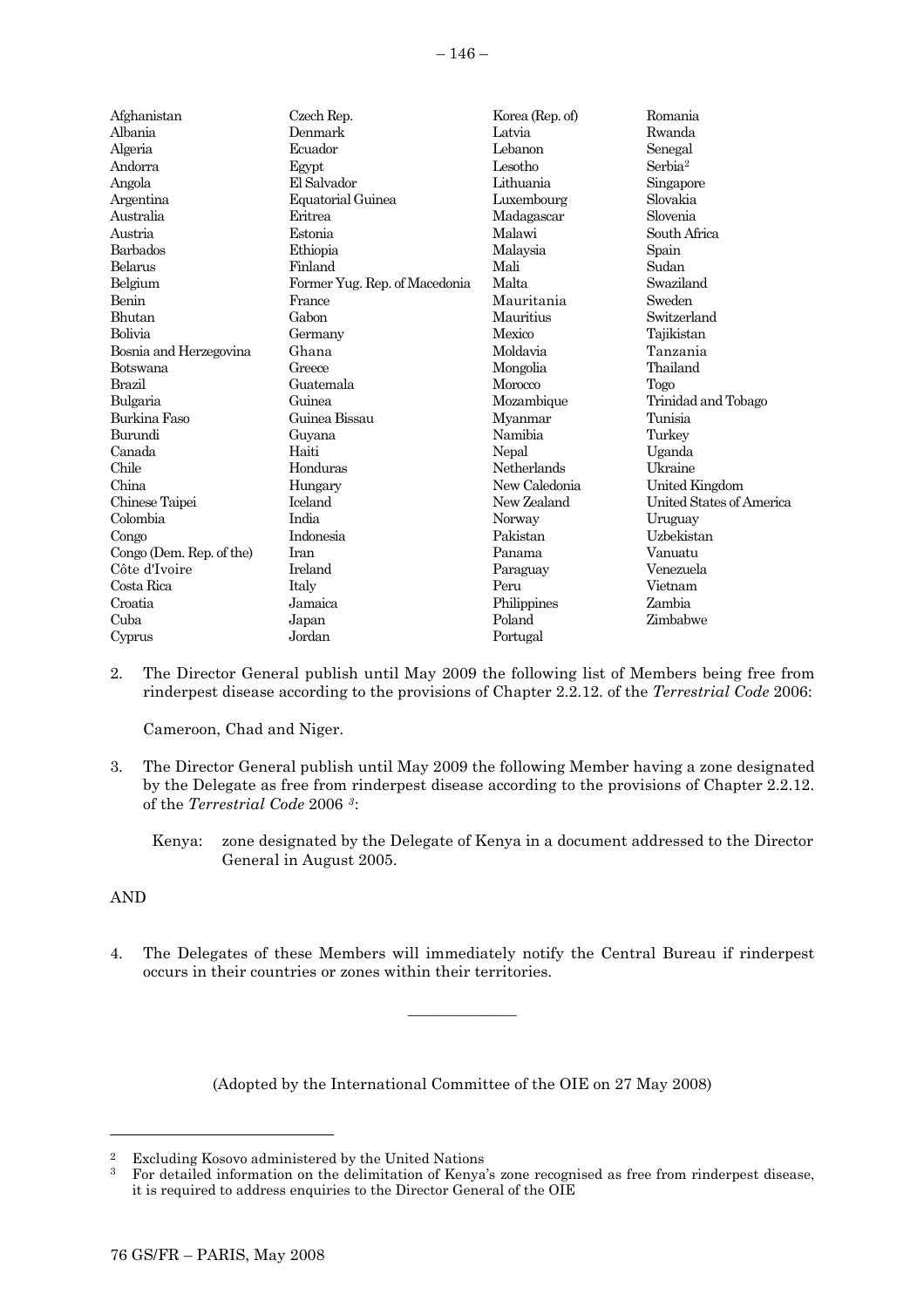### $-147-$

# RESOLUTION No. XX

# <span id="page-24-0"></span>**Recognition of the Contagious Bovine Pleuropneumonia Status of Members**

# CONSIDERING THAT

- 1. Adoption of subsequent Resolutions[1](#page-24-0) since the 71st General Session of the OIE International Committee has established a procedure for annually updating a list of Member countries and zones, recognised as free from contagious bovine pleuropneumonia (CBPP) according to the provisions of the *Terrestrial Code*,
- 2. During the 70th General Session, the International Committee adopted Resolution No. XVIII asking Members applying for this evaluation to meet part of the costs sustained by the OIE Central Bureau in the evaluation process,
- 3. During the 72nd General Session, the International Committee adopted Resolution No. XXIII that implemented the establishment of a list of countries or zones free from CBPP and included in that list Members already recognised free of CBPP by the OIE,
- 4. During the 72nd General Session the International Committee adopted Resolution No. XXIII which stated that the Delegates of Members where countries or zones are recognised as CBPP free, annually confirm by letter during the month of November that their CBPP status and the criteria by which that status was recognised have remained unchanged,
- 5. Information published by the OIE is derived from declarations made by the official Veterinary Services of Members. The OIE is not responsible for inaccurate publication of country or zonal disease free status based on inaccurate information, changes in epidemiological status or other significant events that were not promptly reported to the Central Bureau subsequent to the time of declaration of freedom from CBPP,

### THE COMMITTEE

### RESOLVES THAT

1. The Director General publish the following list of Members recognised as free from CBPP according to the provisions of the Chapter 2.3.15. of the *Terrestrial Code*:

| Australia | India    | Switzerland              |
|-----------|----------|--------------------------|
| Botswana  | Portugal | United States of America |

AND

l

2. The Delegates of these Members will immediately notify the Central Bureau if CBPP occurs in their countries.

 $\overline{\phantom{a}}$  , where  $\overline{\phantom{a}}$ 

<sup>1</sup> 71st General Session (GS) Resolution (Res) XXIV, 72nd GS res XXIV, 73rd GS Res XVI and 74th GS Res XXIX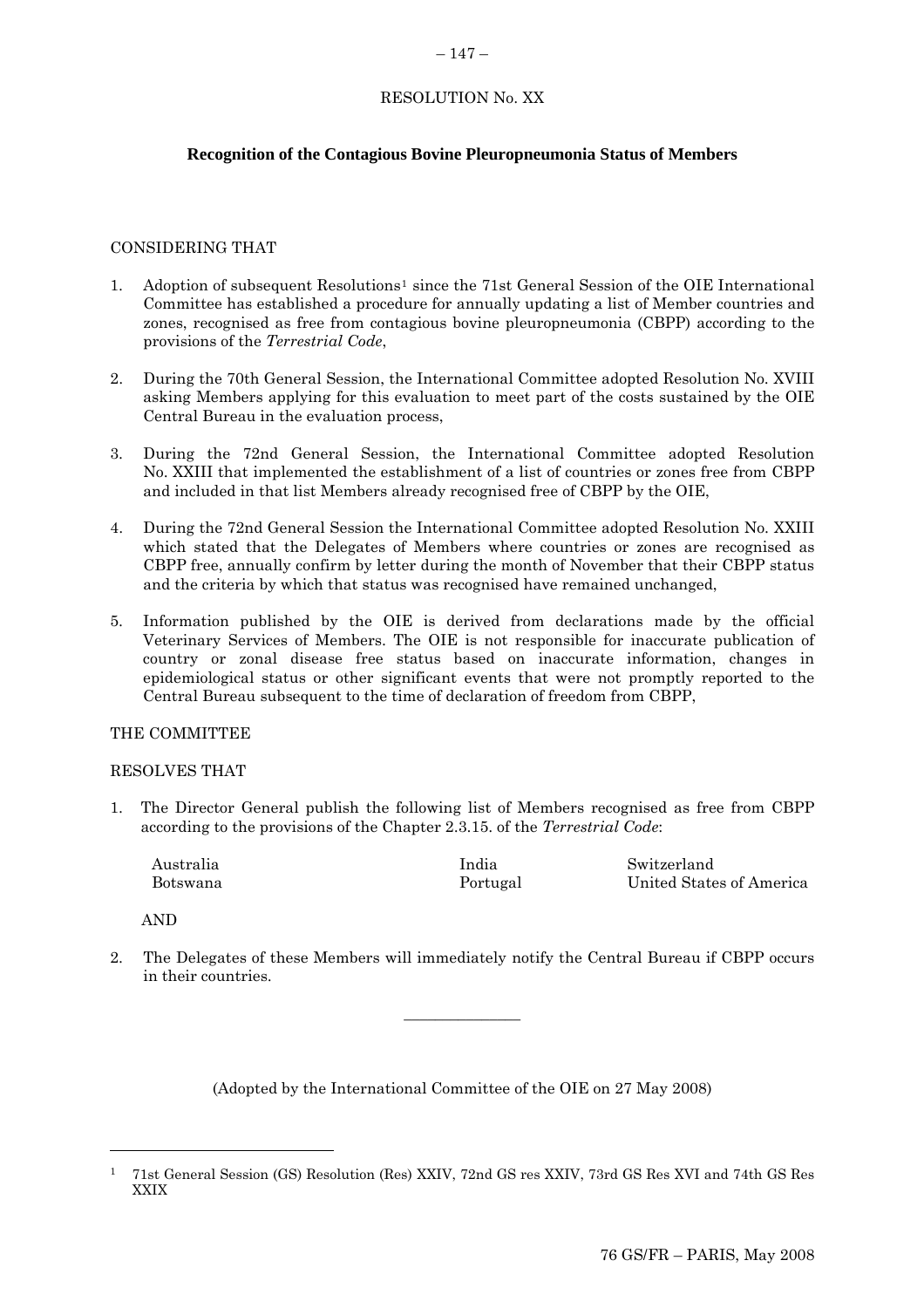### $-148-$

# RESOLUTION No. XXI

# <span id="page-25-0"></span>**Recognition of the Bovine Spongiform Encephalopathy Status of Members**

# CONSIDERING THAT

- [1](#page-25-0). Adoption of subsequent Resolutions<sup>1</sup> since the 67th General Session of the OIE International Committee has established a procedure for annually updating a list of Members, categorised by their BSE risk according to the provisions of the *Terrestrial Code*,
- 2. During the 70th General Session, the International Committee adopted Resolution No. XVIII asking Members applying for a BSE risk evaluation to meet part of the costs sustained by the OIE Central Bureau in the evaluation process,
- 3. During the 72nd General Session, the OIE adopted Resolution No. XXI requesting the Director General to inform Delegates of Members whose country or zones are recognised with regard to their BSE risk status should annually confirm during the month of November whether their risk status and the criteria by which their status was recognised have remained unchanged,
- 4. Information published by the OIE is derived from declarations made by the official Veterinary Services of Members. The OIE is not responsible for inaccurate publication of a Member disease status based on inaccurate information, changes in epidemiological status or other significant events that were not promptly reported to the Central Bureau, subsequent to the time of declaration of the BSE risk status.

### THE COMMITTEE

### RESOLVES THAT

1. The Director General publish the following list of Members recognised as having a negligible BSE risk in accordance with Chapter 2.3.13. of the *Terrestrial Code*:

| Argentina      | New Zealand | Singapore |
|----------------|-------------|-----------|
| Australia      | Norway      | Sweden    |
| Finland        | Paraguay    | Uruguay   |
| <b>Iceland</b> |             |           |

l

<sup>1 67</sup>th General Session (GS) Resolution No (Res) XVI and Res XI; 69th GS Res XV, and 71st GS Res XXII, 72nd GS Res XXIV and Res XXI.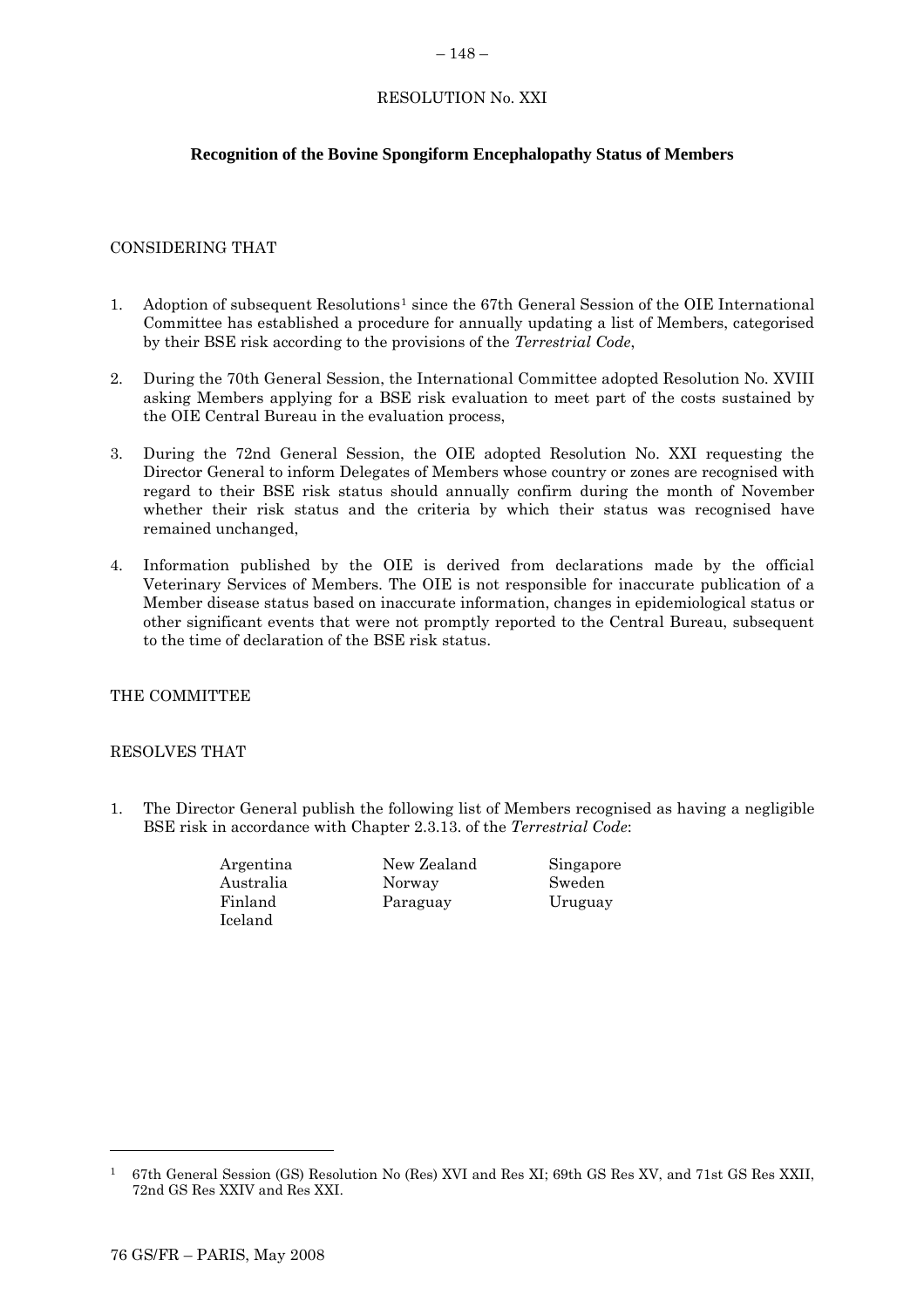- $-149-$
- 2. The Director General publish the following list of Members recognised as having a controlled BSE risk in accordance with Chapter 2.3.13. of the *Terrestrial Code*:
	- Austria Germany Mexico Belgium Greece Netherlands Brazil Hungary Poland Canada Ireland Portugal Chile Italy Italy Slovak Republic Chinese Taipei Latvia Slovenia Cyprus Lichtenstein Spain Czech Republic Lithuania Switzerland Denmark Luxembourg United Kingdom Estonia Malta United States of America France

AND

3. The Delegates of these Members will immediately notify the Central Bureau if BSE occurs in their countries or their territories.

 $\overline{\phantom{a}}$  , where  $\overline{\phantom{a}}$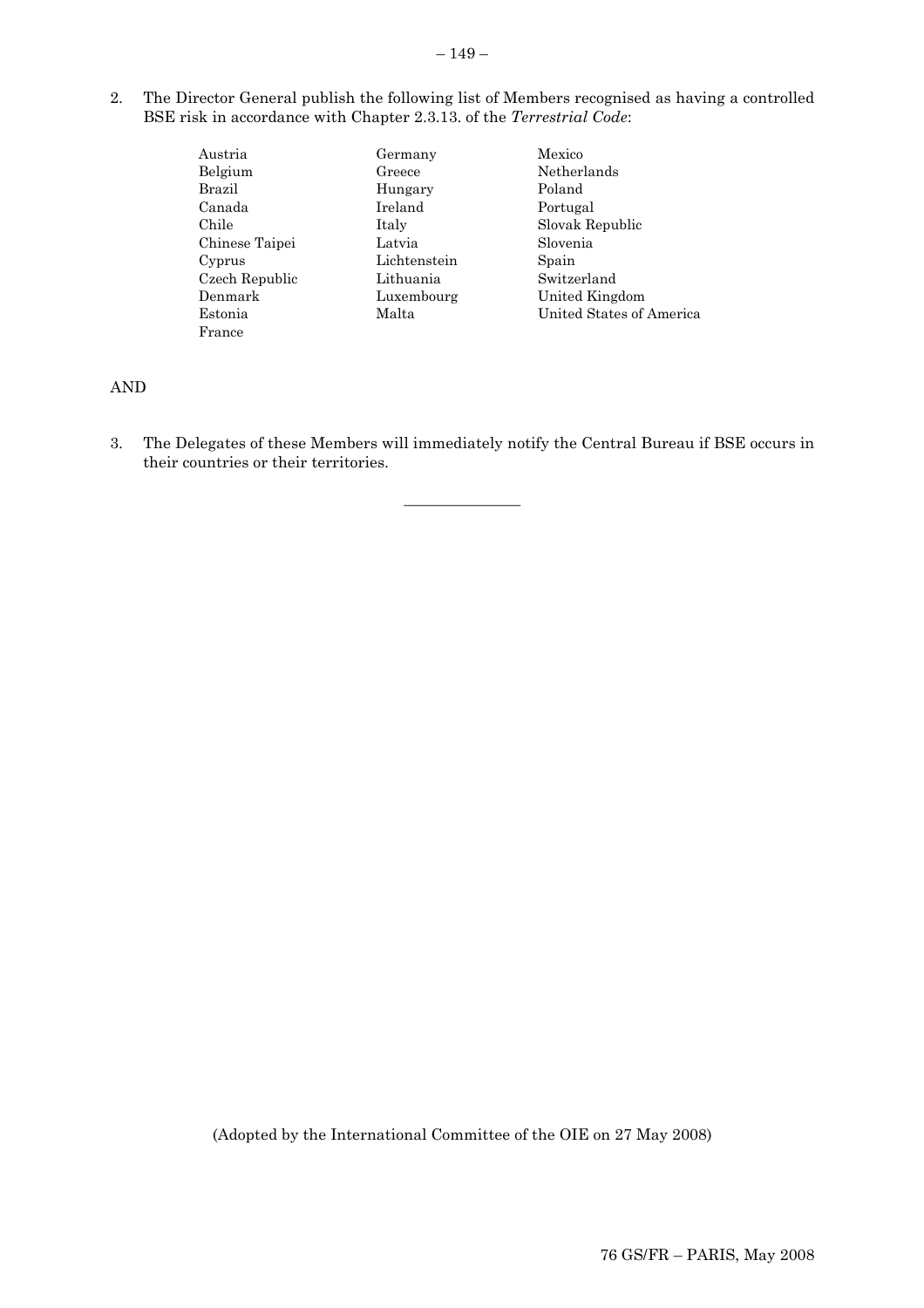### RESOLUTION No. XXII

### <span id="page-27-0"></span>**Update on procedures for Members for the official recognition and maintenance of status of certain animal diseases**

#### CONSIDERING THAT

- 1. The International Committee during its 67th General Session has adopted Resolution XVI describing the general procedure to follow by OIE Members wishing to achieve an officially recognised status for foot and mouth disease (FMD), rinderpest, contagious bovine pleuropneumonia (CBPP) and bovine spongiform encephalopathy (BSE), according to the provisions of the relevant chapters of the *Terrestrial Animal Health Code*.
- 2. This procedure invites Delegates of the applicant OIE Members for recognition to submit to the OIE Central Bureau documentation for analysis by the Scientific Commission for Animal Diseases (Scientific Commission) and its designated experts.
- 3. Recognition of the status following the proposal made by the Scientific Commission is contingent upon a 60 day consultative period by all Members' Delegates and the corresponding Resolutions containing the established disease specific list are submitted for adoption to the International Committee.
- 4. Regarding FMD, rinderpest and CBPP, the recognition of an official disease status is suspended upon an outbreak in a previously recognized national territory or zone for this disease, as soon as the outbreak is declared by the Delegate of the affected OIE Member,
- 5. Regarding BSE, the official BSE status of a country or zone, is determined on the basis of risk. This status should be re-assessed in the event of any change in the epidemiological situation.
- 6. Resolution XII of the 65th General Session (FMD), Resolution XVI (RP) and XV (BSE) of the  $69<sup>th</sup>$  General Session and Resolution XXIII of  $72<sup>nd</sup>$  the General Session (CBPP), required that Delegates of Members where countries or zones are recognised for a disease free status or their BSE risk, should confirm by official letter during the month of November of each year that their official disease free status or BSE risk status and the criteria by which that status was recognised have remained unchanged,
- 7. During the 70th General Session, the International Committee adopted Resolution No. XVIII asking Members applying for evaluation for officially recognized status of certain diseases to meet part of the costs sustained by the OIE Central Bureau in the evaluation process,
- 8. During the 65th and  $72<sup>nd</sup>$  General Session, the International Committee adopted Resolutions No. XVII and XXIV, respectively, delegating to the Scientific Commission the authority to recognise, without further International Committee consultation, that a Member country or zone has regained its previously recognised disease free status following outbreaks that are eradicated in accordance with the relevant provisions of the *Terrestrial Code,*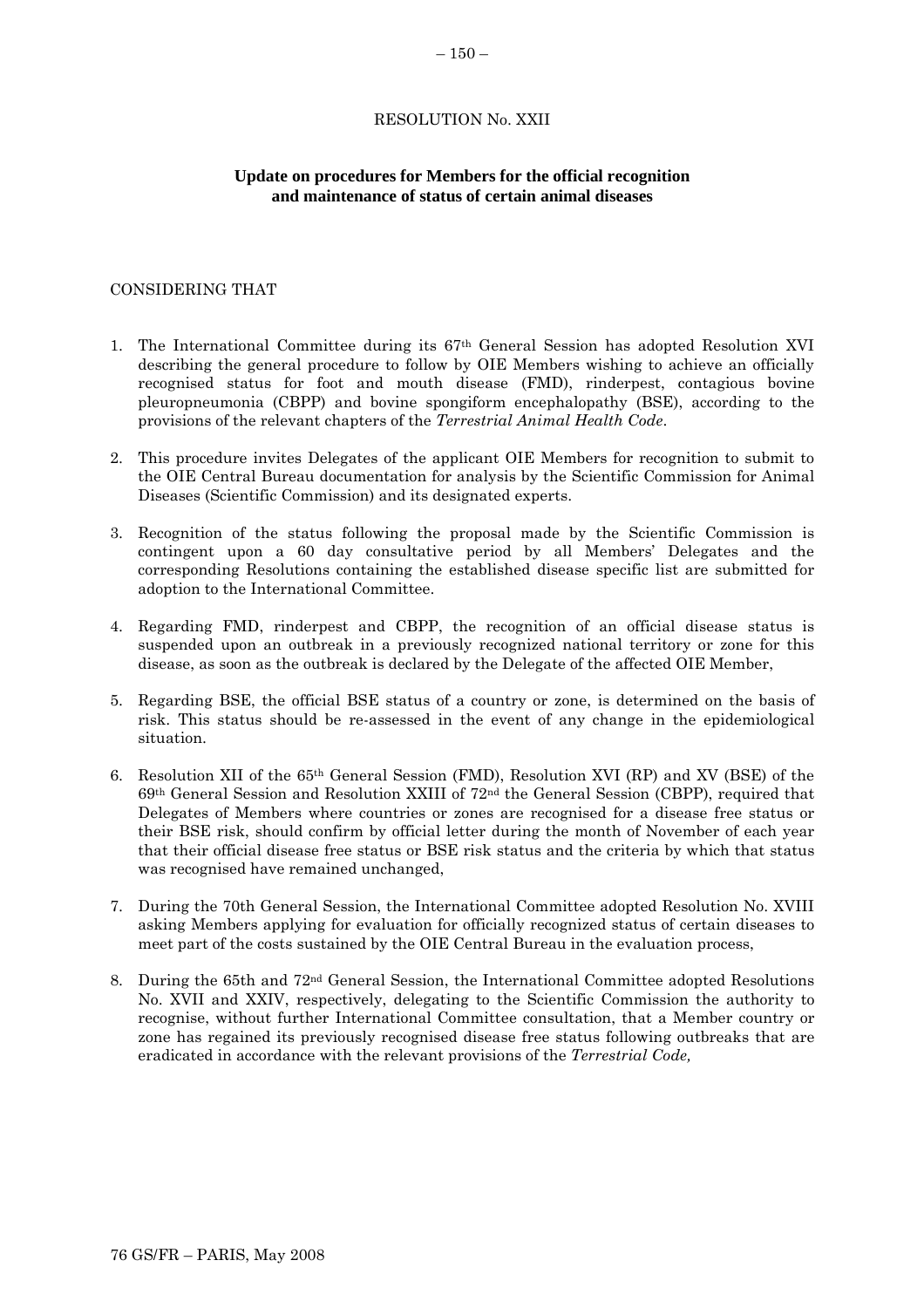- 9. During the 75th General Session the International Committee approved the addition of Article 2.2.10.7 to the *Terrestrial Code* allowing a Member to establish a FMD *containment zone* for the purpose of minimising the impact of an outbreak of foot and mouth disease on an entire free country or zone,
- 10. Information published by the OIE is derived from declarations made by the OIE Delegate of Members and that the OIE is not responsible for inaccurate publication of country disease status based on inaccurate information or changes in epidemiological status or other significant events that were not promptly reported to the Central Bureau subsequent to the time of initial declaration.

### THE COMMITTEE

# RECOMMENDS

- 1. That OIE Members wishing to be officially recognized and listed for a specific disease status have to provide documented evidence that they comply with the disease specific provisions of the *Terrestrial Code* for the recognition for disease status as well as the specific guidelines contained in disease specific country questionnaires endorsed by the Scientific Commission for Animal Diseases and the general provisions for veterinary services as outlined in Chapters 1.1.2, 1.3.3 and 1.3.4 of the *Terrestrial Code,*
- 2. That the Scientific Commission, following the evaluation of documented evidence provided by a Member for the recognition or reinstatement of a specific disease status, could in consultation with the Director General of the OIE, request if needed a mission of experts to the applicant Member to verify compliance by that Member with the provisions of the *Terrestrial Code* for the control of that particular disease.
- 3. That in the event of the allocation of an official status to a new zone adjacent to another zone having already the same official status, the Delegate should indicate in writing to the Director General whether the new zone should be merged with the adjoining zone to become one enlarged zone or whether the two zones shall be managed as two distinct zones by the Member.
- 4. That recognition by the International Committee of the disease status of a Member following the recommendation made by the Scientific Commission is contingent upon a 60 day consultative period by all Members' Delegates for all new applications for disease status recognition, change in the category of disease free status or disease risk status as specified in the *Terrestrial Code* or change in the boundaries of an existing free zone.
- 5. To delegate to the Scientific Commission the authority to recognise, without further International Committee consultation, that a Member country or a zone within its territory has regained its previously recognised status of the same zone following outbreaks or infections as appropriate, in accordance with the relevant provisions of the *Terrestrial Code.*
- 6. To delegate to the Scientific Commission the authority to recognise, without further International Committee consultation, the reinstatement of the free status of a zone outside a FMD *containment zone* on evaluation of documented evidence provided by that Member that a FMD *containment zone* has been established in accordance with the provisions of the *Terrestrial Code*.
- 7. To delegate to the Scientific Commission the authority, without further International Committee consultation, to consider the maintenance in the previously allocated BSE risk status of a country or a same zone following a report of any change in the epidemiological situation by the OIE Delegate of the Member.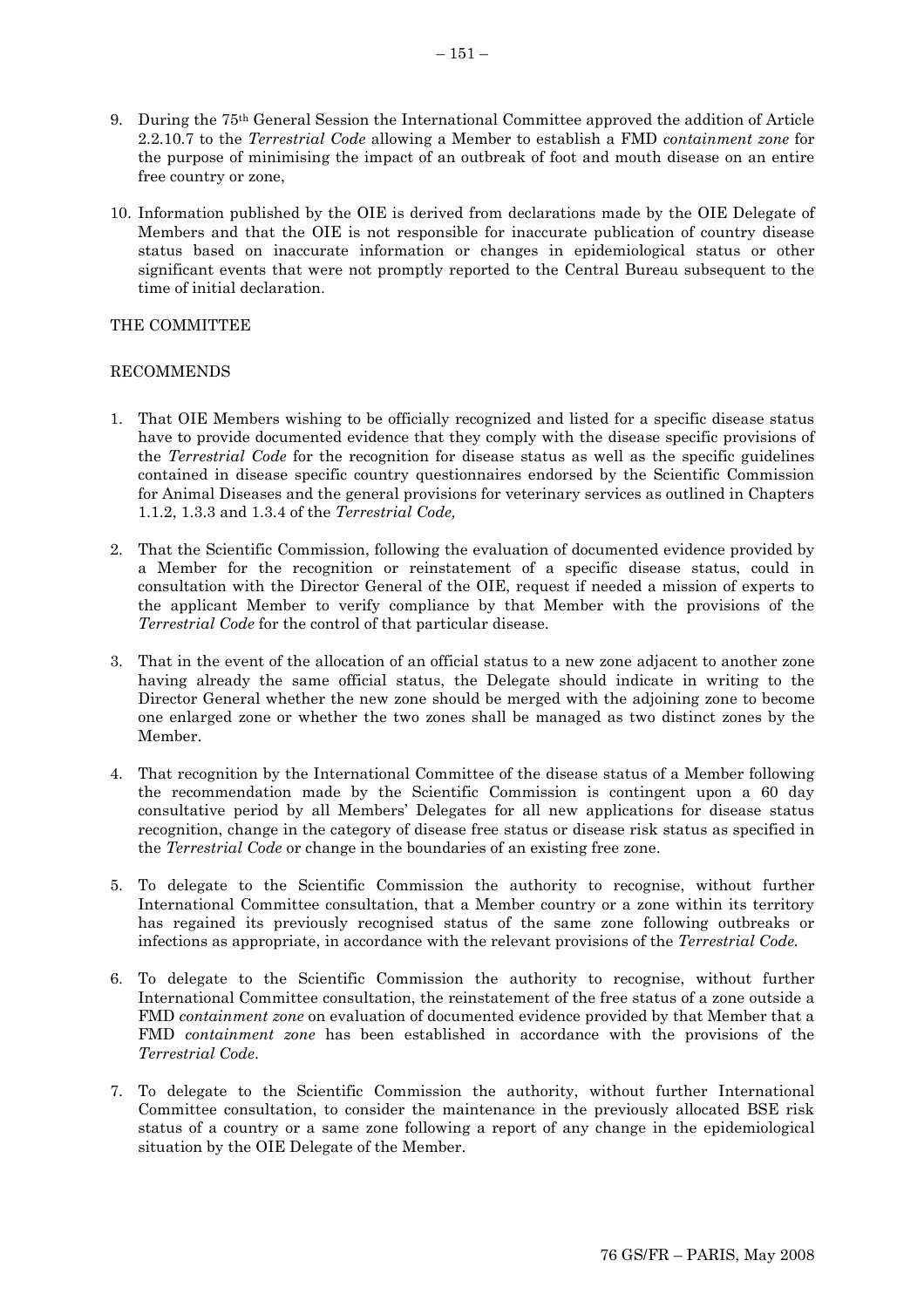- 8. That a Member maintains its recognised disease status provided that the Member has been continuously compliant with the relevant provisions of the *Terrestrial Code* and that the Delegate submit during the month of November of each year, a letter to the Director General of the OIE which includes the relevant information as prescribed in the *Terrestrial Code* for that disease, for confirming the maintenance of the recognized disease status.
- 9. That Members having an officially recognized disease status and who fail to comply with the conditions for maintenance of this status as prescribed in the *Terrestrial Code*, will be deleted from the list of officially recognized countries or zones presented yearly to the International Committee for adoption.
- 10. That a Member who has been deleted from the list due to failure to confirm the maintenance of its disease status should apply again for recognition of the lost disease status by resubmitting documented evidence to the Director General for evaluation by the Scientific Commission.
- 11. That OIE Delegates are encouraged to document and clarify aspects of veterinary services and the animal health situation in non-contiguous territories covered by the same Veterinary Authority when submitting applications for official recognition of disease status.
- 12. That financial participation of Members to the cost of official recognition procedures would be fixed in a specific Resolution.
- 13. This Resolution XXII replaces the Resolution XV of the 62nd General Session, the Resolutions XII and XVII of the 65th General Session, Resolution XVI of the 67th General Session, Resolution XV of the 69th General Session, Resolution XXI of the 71st General Session and Resolutions XXIII and XXIV of the 72nd General Session.

\_\_\_\_\_\_\_\_\_\_\_\_\_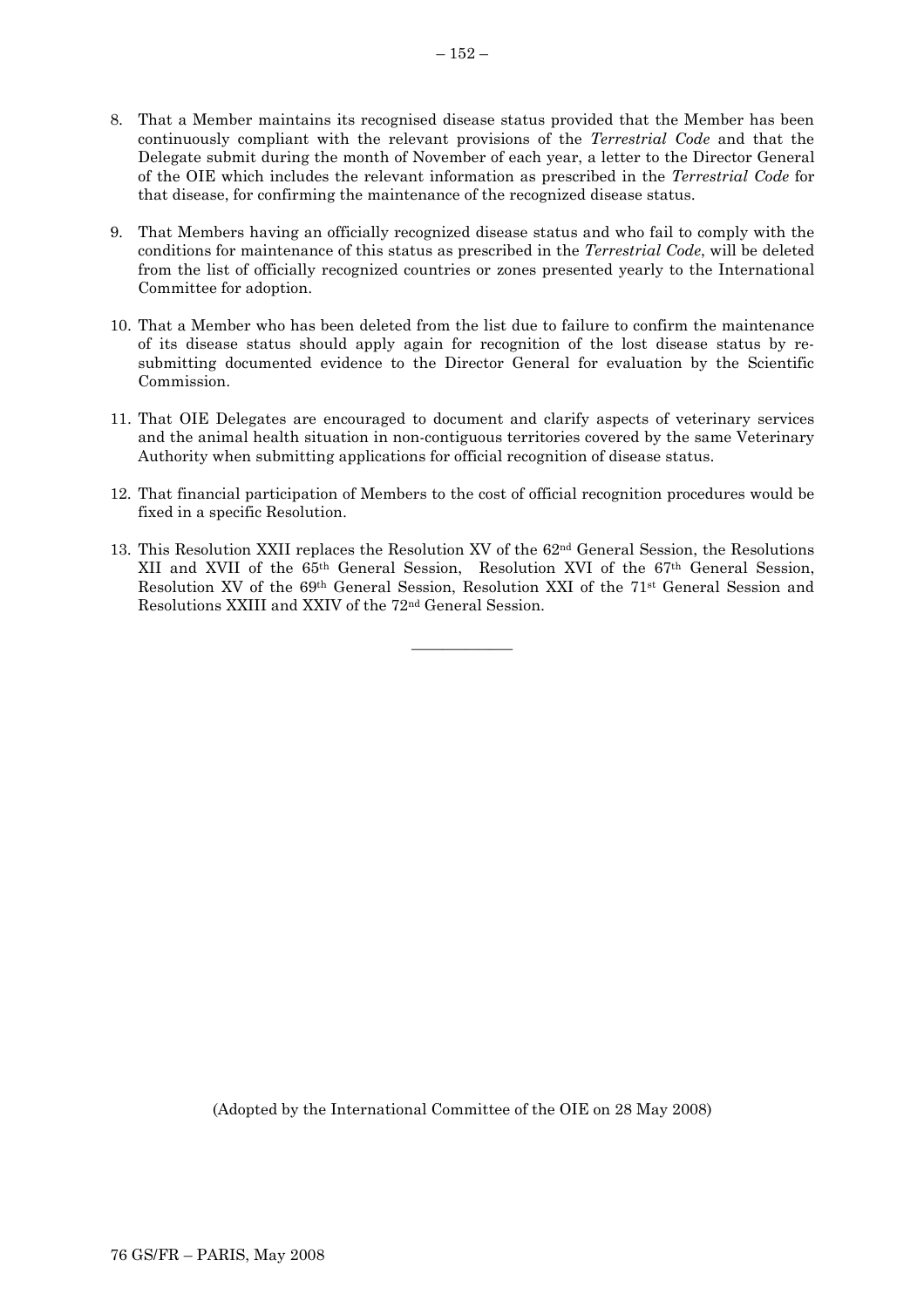### RESOLUTION No. XXIII

# <span id="page-30-0"></span>**Update on the cost to be covered by Members applying for the official recognition or reinstatement of disease status for bovine spongiform encephalopathy (BSE), foot and mouth disease (FMD), rinderpest and contagious bovine pleuropneumonia (CBPP) in accordance with the provisions of the** *Terrestrial Animal Health Code*

#### CONSIDERING THAT

- 1. During the 69th General Session, the International Committee adopted Resolution XV asking Delegates who wish to be evaluated for compliance with the requirements of the *Terrestrial Animal Health Code*, for their BSE status, to submit a formal request to the Director General of the OIE for consideration by the Scientific Commission. The participation in the OIE procedure will be voluntary and any costs, such as examination of documentation by and convening meetings of designated experts (Ad hoc Groups), and additional country missions that these experts might have summoned, are defrayed by participating countries.
- 2. During the 70th General Session, the International Committee adopted Resolution XVIII which informs all Delegates wishing to have their countries evaluated for official BSE, FMD, rinderpest and CBPP status of the procedures to be followed and the costs involved. The expenses, including travel of experts to meetings, per diem allowances, additional labour of the personnel of the OIE Central Bureau, and other miscellaneous costs amount to nine thousand Euros per application for BSE and seven thousand Euros per application for FMD, Rinderpest and CBPP, respectively. The cost of possible additional country missions is not included in these amounts.
- 3. Resolution XVIII of the 70th General Session stated that Members applying for evaluation will submit with their application the amount of nine thousand Euros for BSE and of seven thousand Euros each for FMD and CBPP. Least developed countries need to submit only half the amounts mentioned. This payment will cover the complete cost of one application for evaluation, except the extra cost of possible country missions. The money submitted will not be refunded, even in the case of an application not being approved. The participation of the costs for Rinderpest evaluation will be obtained from other sources than direct payment by Members.
- 4. Resolution XVIII of the 70th General Session highlights further that the full amount for evaluation of BSE, FMD and CBPP status will be required only when a Member applies for recognition for the first time. For subsequent applications only half of the initial sum will be charged.
- 5. Since January 2002, Ad hoc Groups have been convened on a regular basis to evaluate requests from Members for designation by the OIE as free from FMD, Rinderpest, CBPP or by their BSE risk status and additional clarification has been requested by Delegates on the amount applicable to address all eventualities concerning applications within this procedure.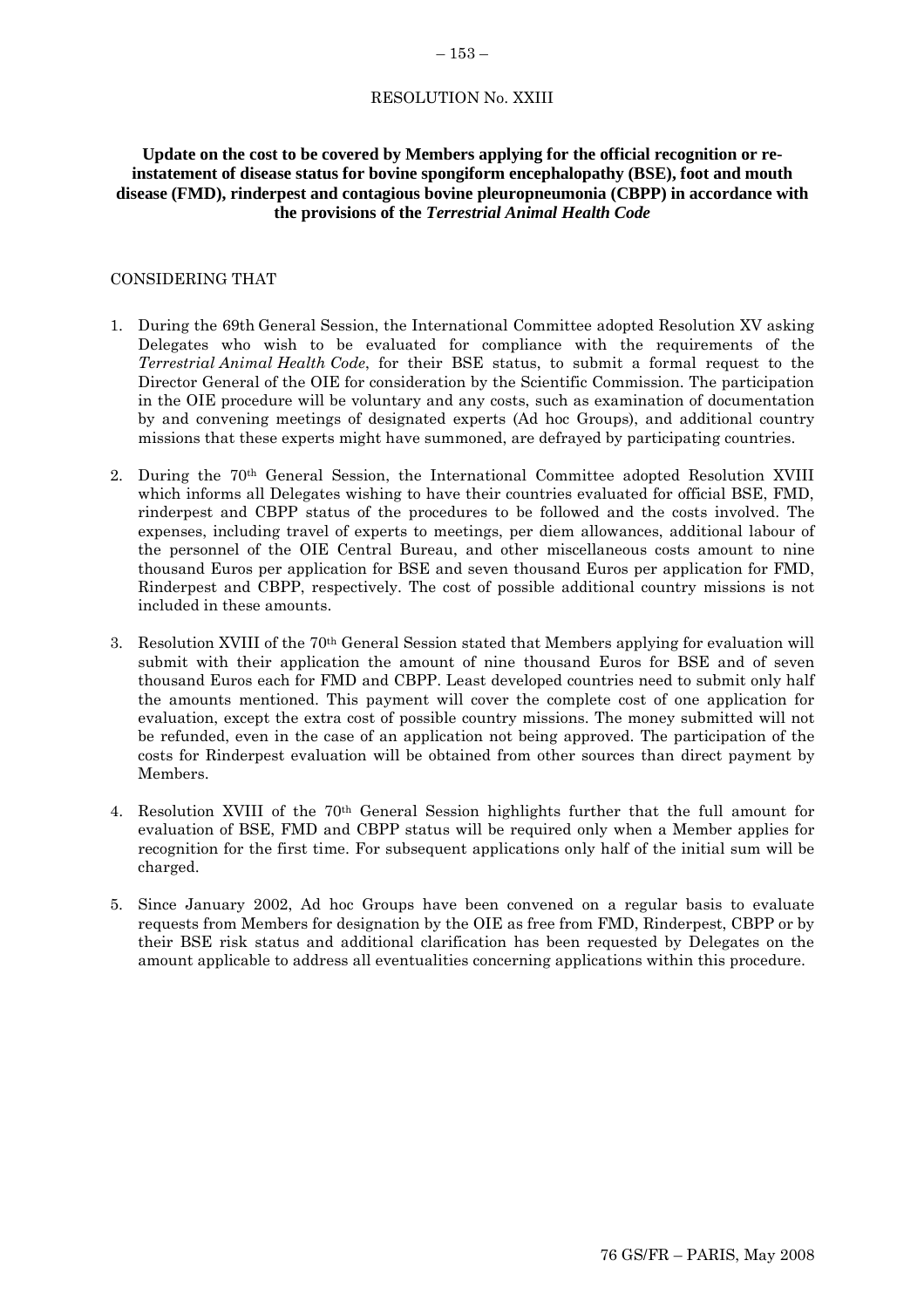### THE COMMITTEE

#### RESOLVES THAT

- 1. For new applications, the full amount for each evaluation of BSE, FMD or CBPP status will be required only when a Member not already having an officially recognized disease status for the particular disease or diseases under consideration, applies for recognition of status for that disease for the first time, for either the entire country or for one or several zones within the country.
- 2. The full amount is nine thousand Euros for BSE and seven thousand Euros for each application for FMD and CBPP, irrespective if the application for evaluation is for a Member's complete national territory or only for one or several zones within the Member's territory. The cost of possible additional country missions is not included in these amounts.
- 3. For subsequent additional applications possibly submitted for the same disease (e.g. recognition of an additional zone or change in category of a Member's disease status, the merging of zones or recovery of status along with enlargement of the zone under consideration), only half of the initial amount will be charged for each debated disease.
- 4. For recovery of status of a country or a zone already recognized, i.e. Members seeking evaluation for reinstatement of a formerly recognized disease status or for confirmation of maintenance of the recognized disease status, except in the event of an OIE mission to the Member country or territory, Members will not be charged provided that the application is for the reinstatement of the same disease status within the same country, the same zone(s) as described by the Delegate for the initial recognition of disease status.
- 5. For all applications of least developed countries only half the amounts mentioned above need to be submitted. In considering this the eligibility of Members for reduced cost is based on the current official UN list of least developed countries at the time of the OIE's call for capitals.
- 6. The amount transferred with any application will not be refunded, even in the case of applications not being compliant on a technical basis or not being approved by either the Scientific Commission or the International Committee.
- 7. This Resolution XXIII replaces Resolutions XV and XVIII adopted at the 69th and 70th General Session, respectively.

 $\overline{\phantom{a}}$  , where  $\overline{\phantom{a}}$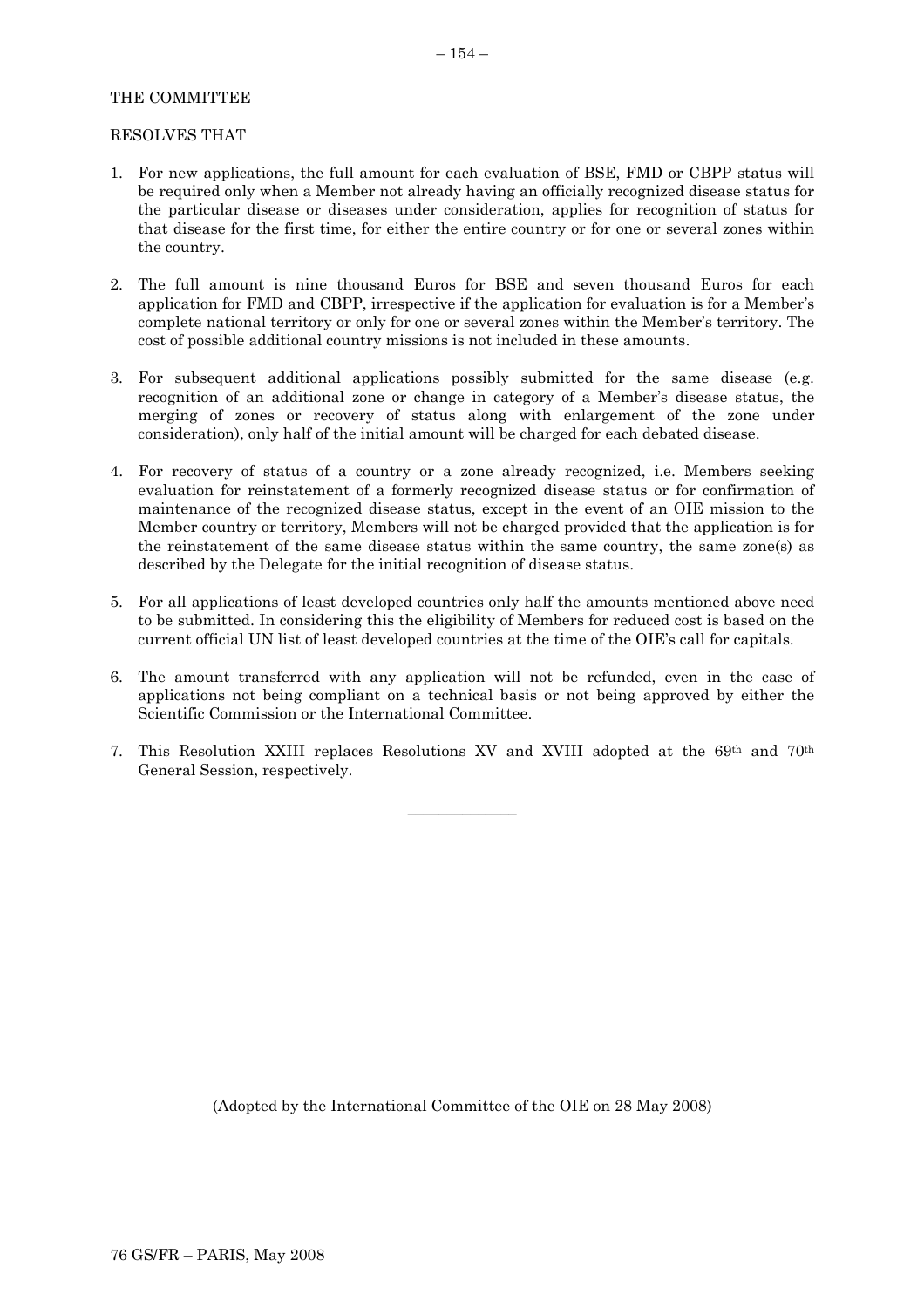# RESOLUTION No. XXIV

# **Animal Welfare**

### <span id="page-32-0"></span>CONSIDERING

- 1. Animal welfare is a complex, multi-faceted, international and domestic public policy issue, with important scientific, ethical, economic and political dimensions.
- 2. The Director General has established a permanent Working Group on Animal Welfare, which draws up and implements a detailed annual work programme.
- 3. A successful Global Conference on Animal Welfare was held in February 2004, which confirmed the OIE's global leadership role in animal welfare.
- 4. A set of five animal welfare guidelines were adopted at the May 2005 General Session and are regularly updated.
- 5. Publication of "Animal Welfare: Global Issues, Trends and Challenges", in October 2005, in the OIE Scientific and Technical Review Series further reinforced the OIE's international leadership role in animal welfare.
- 6. Draft aquatic animal welfare guidelines have been developed and will be the subject of further discussion between the Aquatic Animal Health Standards Commission and the Animal Welfare Working Group.
- 7. Draft Guidelines on Dog Population Control have been developed and will be the subject of further discussion between the Terrestrial Animal Health Standards Commission and the Animal Welfare Working Group.
- 8. Work is well underway in respect of the four additional areas of strategic priority, agreed as the 2005 General Session, with first meetings of the ad hoc Group on Laboratory Animal Welfare and the ad hoc Group on Production Animal Welfare having taken place.
- 9. The active involvement of all OIE members will be essential to the successful international implementation of the OIE animal welfare mandate.

### THE COMMITTEE

### RECOMMENDS THAT

- 1. The Director General maintains the Working Group on Animal Welfare to advise him and the Terrestrial and Aquatic Animal Health Standards Commissions on OIE activities in the field of animal welfare.
- 2. The Working Group and Central Bureau 2008/2009 work programmes be the basis for the OIE's activities on animal welfare for the next 12 months and the OIE Central Bureau and Working Group be provided with the necessary resources to address the priorities listed.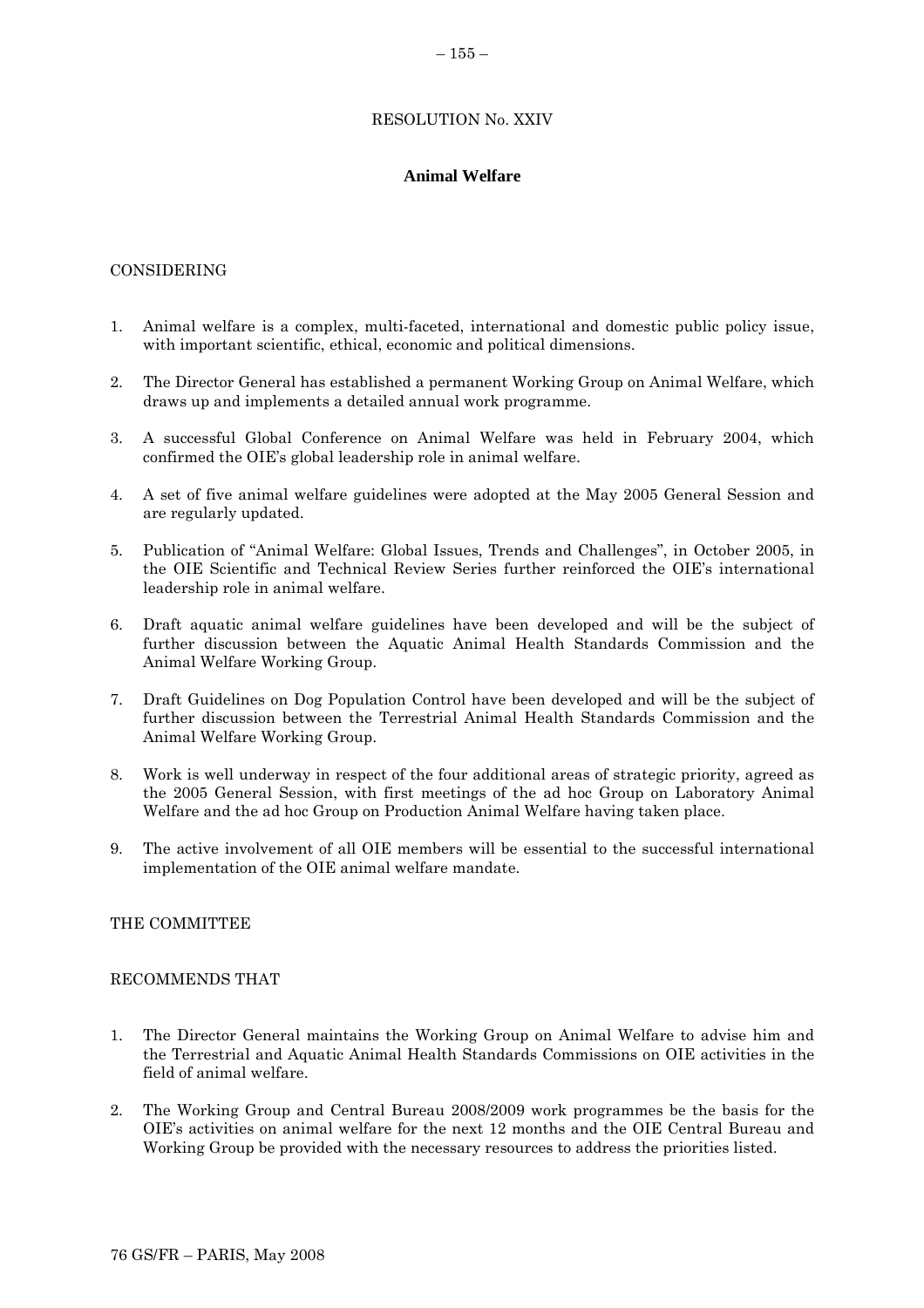- 3. Veterinary Services on each member be actively involved in the preparation, review and implementation of animal welfare legislation and that Delegates take steps to nominate their national animal welfare contact point to facilitate communication.
- 4. OIE members play an active role in their regions with institutions, non governmental organisations, the private sector and with other international organisations in promoting the OIE international animal welfare mandate.
- 5. OIE Regional Commissions play an active role in promoting the OIE work programme (particularly in relation to implementation of guidelines and animal welfare in education), with active involvement of Working Group regional members.
- 6. The OIE Central Bureau and Working Group continue to give high priority to effective and regular communication and transparent consultation in implementing the animal welfare work programme.
- 7. The Working Group continues to monitor international developments in the area of wildlife animal welfare.
- 8. Members are encouraged to participate actively on the Second OIE Global Conference on Animal Welfare to be held in Cairo from 19 - 22 October 2008.

 $\overline{\phantom{a}}$  , where  $\overline{\phantom{a}}$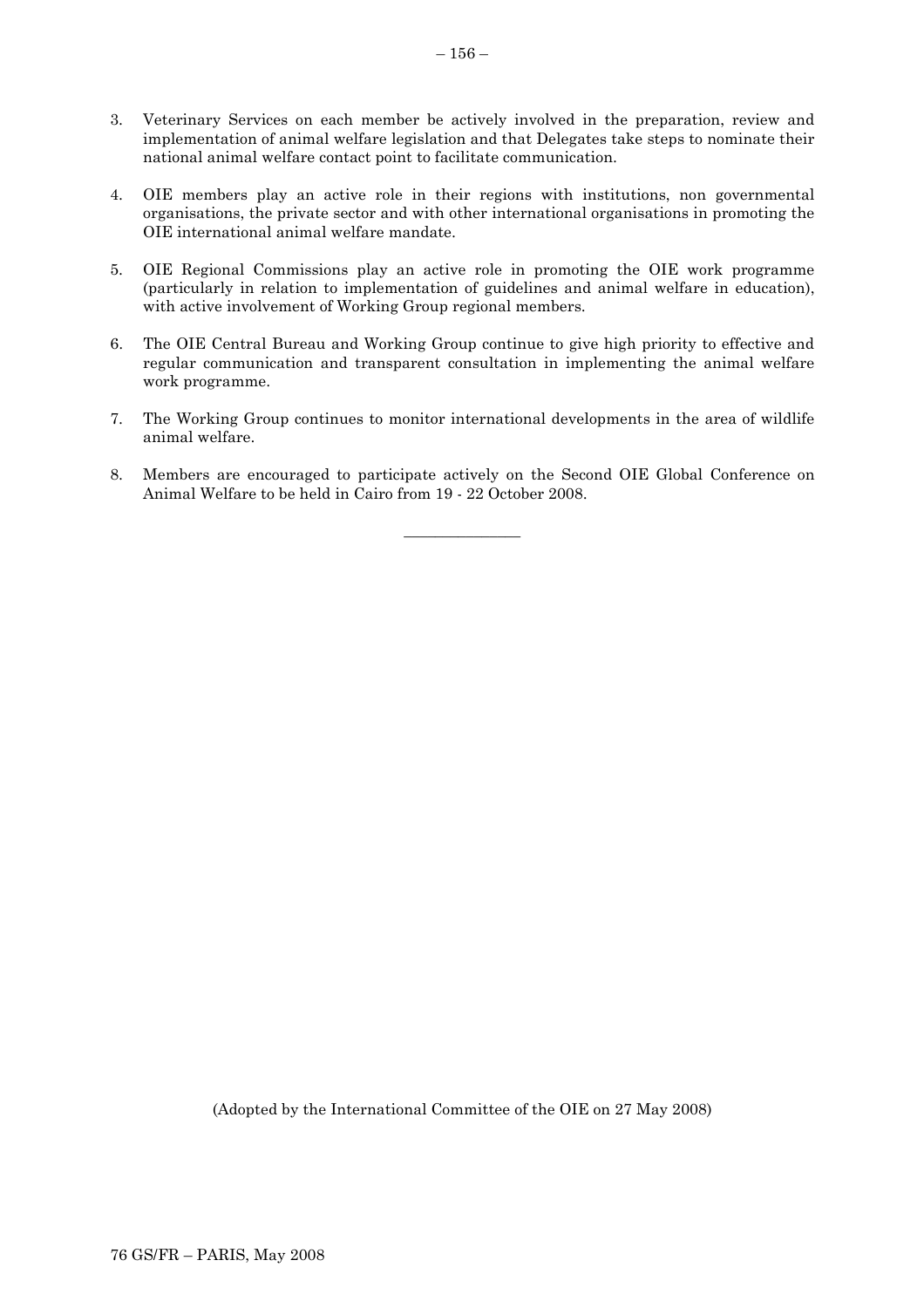# $-157-$

### RESOLUTION No. XXV

### **Animal Production Food Safety**

### <span id="page-34-0"></span>CONSIDERING THAT

- 1. The permanent Working Group on Animal Production Food Safety, established by the Director General in 2002, held its seventh meeting in November 2007 and drafted a work programme for 2008.
- 2. The Working Group has developed a document on *The role of the Veterinary Services in food safety*, the purpose of which is to provide guidance to OIE Members in regard to the role and responsibilities of Veterinary Services in food safety, to assist them in meeting food safety objectives laid down in national legislation and the requirements of importing countries.
- 3. The Working Group has developed various texts aimed at minimizing food safety risks associated with hazards in animal production, including a *Guide to Good Farming Practices*. A draft of the Guide, prepared by an *ad hoc* Group, was reviewed by the Working Group and will be finalised and published in cooperation with FAO.
- 4. The Working Group reviewed a revised draft document *Guidelines for the Control of Hazards of Animal Health and Public Health Importance in Animal Feed,* in light of comments from OIE Members and the Terrestrial Code Commission. The Working Group also made recommendations on the development of OIE guidelines relating to feed for aquatic animals.
- 5. The Working Group discussed the report of an *ad hoc* Group on OIE Model Veterinary Certificates, in light of the comments of OIE Members and the Terrestrial Code Commission, and made a number of recommendations on the further development of this document.
- 6. The Working Group reviewed the draft *Guidelines on the Detection, Control and Prevention of Salmonella enteritidis and S. typhimurium in Poultry Producing Eggs for Human Consumption* produced by an *ad hoc* Group in light of OIE Member comments on this draft. The Working Group also reviewed the terms of reference for the *ad hoc* Group that will be convened to develop recommendations on the detection, prevention and control of salmonella in broiler chickens.
- 7. The OIE and the Codex Alimentarius Commission continued to work together to ensure that standards relevant to animal production food safety developed by either party are consistent and take a 'whole food chain' approach to food safety,
- 8. The work on animal production food safety benefits from cooperation with FAO and WHO, which provide additional expert advice and expertise in regard to food safety, zoonotic diseases and related issues.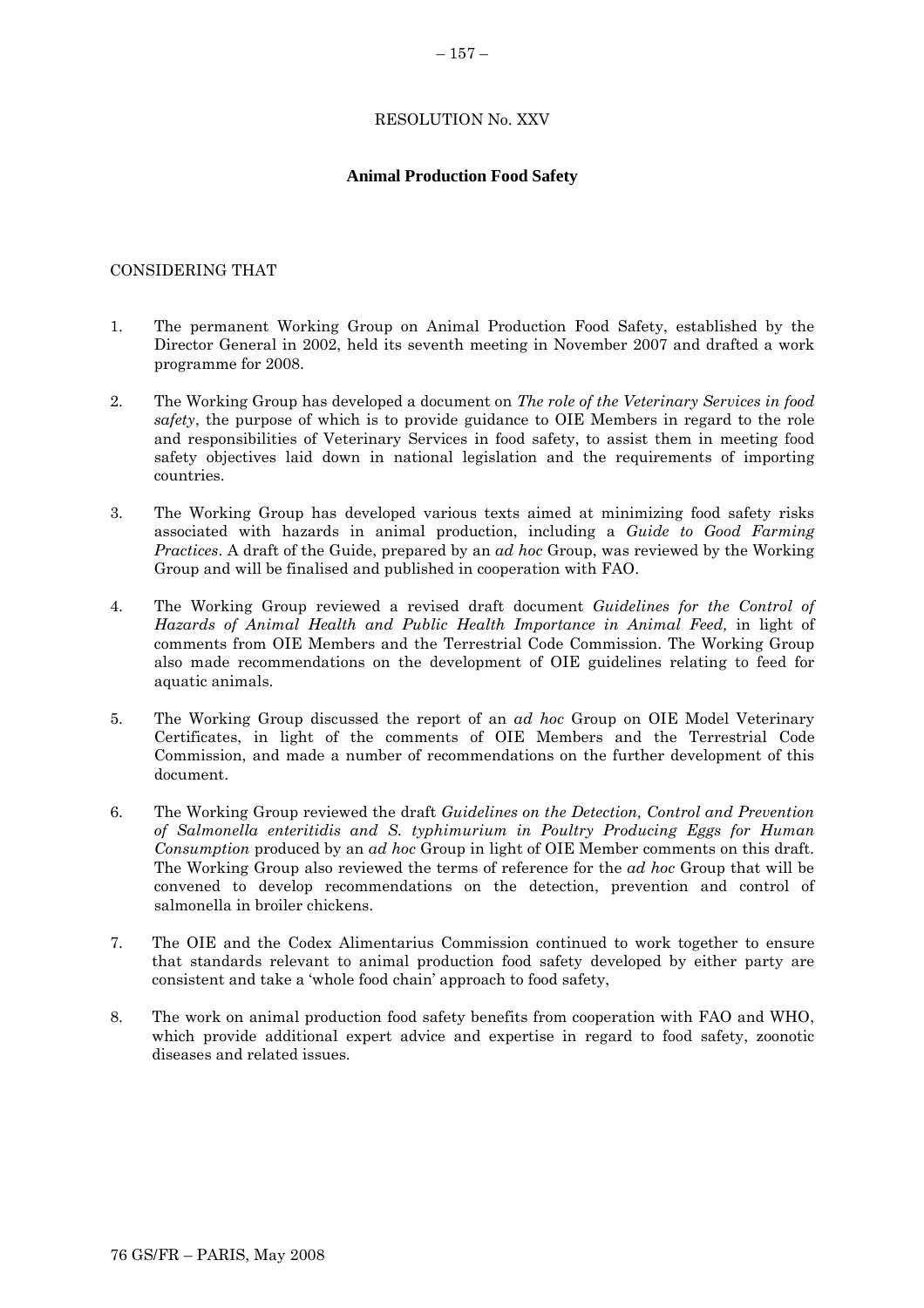#### THE COMMITTEE

#### RECOMMENDS THAT

- 1. The Director General retain the Working Group on Animal Production Food Safety to advise him and the relevant Specialist Commissions on issues relevant to animal production food safety.
- 2. The participation of FAO and WHO high level experts as members of this Working Group be continued to further strengthen the collaboration between OIE and Codex.
- 3. The 2008 work programme prepared by the Working Group guide the OIE's activities on animal production food safety during the next 12 months, and the Working Group be provided with resources needed to address the identified priorities.
- 4. Of the priorities listed in the work programme, the Working Group give special attention to its work on the development of texts on animal identification and traceability; animal feed, including feed for aquatic animals; and salmonellosis in poultry; for consideration by the International Committee.

 $\overline{\phantom{a}}$  , where  $\overline{\phantom{a}}$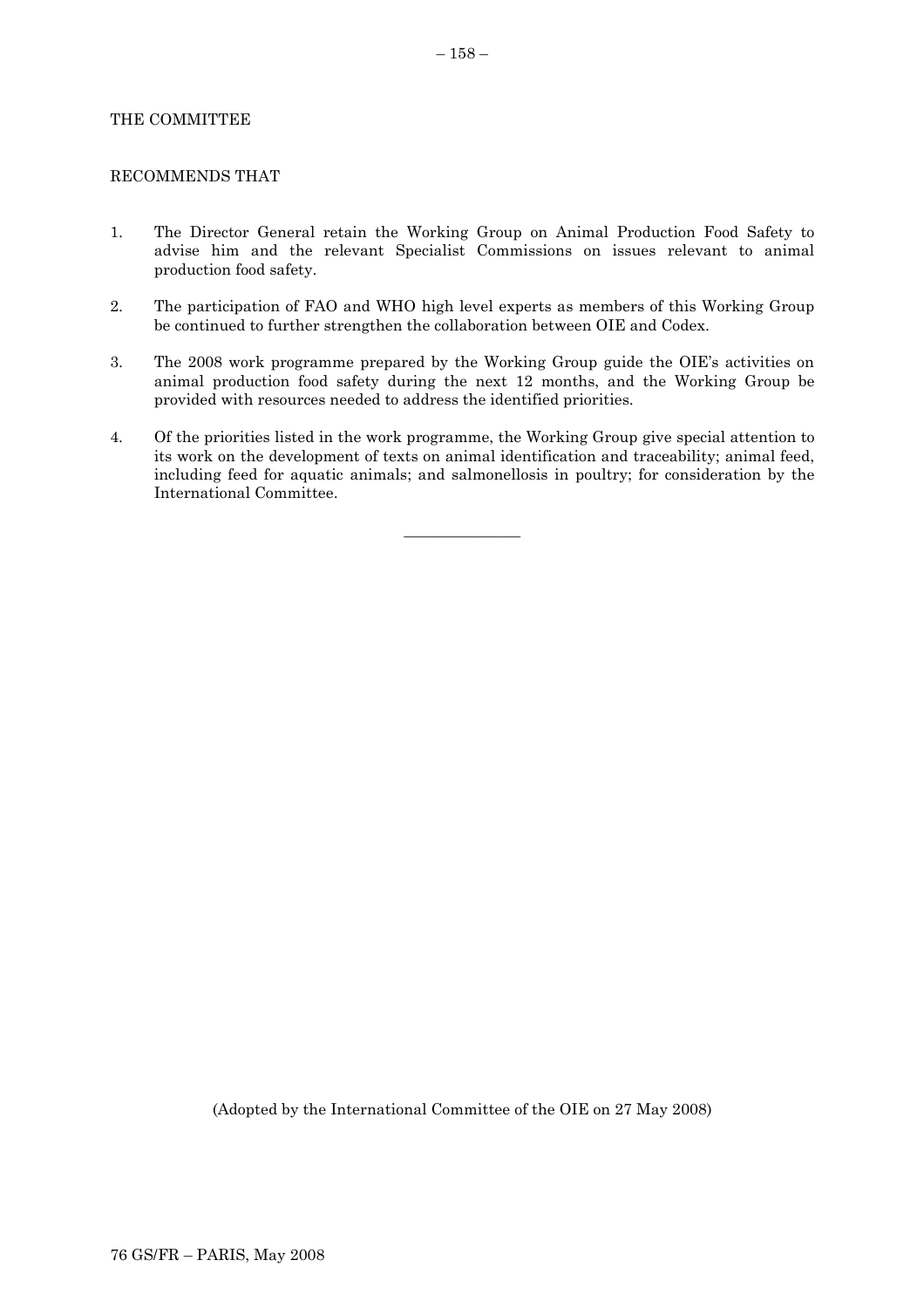# RESOLUTION No. XXVI

# <span id="page-36-0"></span>**Sharing of avian influenza viral material and information in support of global avian influenza prevention and control**

### CONSIDERING THAT

Avian influenza is a global problem that poses an ongoing threat to animal and human health.

Global control strategies must focus on controlling the disease at the animal source.

Avian influenza is a transboundary disease that has the ability to spread rapidly across continents. An outbreak of avian influenza in any one country is a threat to the whole international community.

It is paramount that any changes in the virological characteristics of avian influenza viruses resulting in increased risks to animal or human health are detected early.

Countries reporting outbreaks of avian influenza are responsible for sharing material and data with the international scientific community in a timely manner to ensure that this is freely available to formulate global control and preparedness strategies.

Genetic information about current circulating field viruses is needed for the early development and preparation of human influenza vaccines and to facilitate accurate laboratory diagnosis.

OFFLU is the joint OIE-FAO network of expertise on avian influenza. The objectives of OFFLU include encouraging members to exchange scientific data and biological materials (including virus strains) within the network and to share such information with the wider scientific community, and to collaborate with the WHO influenza network on issues relating to the animal–human interface, including early preparation of human vaccine.

All information about avian influenza viruses that can lead to the development of more effective prevention and control policies is a global public good and should be put into the public domain without delay.

### THE COMMITTEE

### RECOMMENDS THAT

- 1. OIE Members reporting outbreaks of avian influenza should agree to share animal avian influenza viral material and information about avian influenza viruses through OFFLU with the international scientific community.
- 2. OIE Reference Laboratories must actively encourage sharing of material and data with the international scientific community, and as a minimum deposit genetic data within 3 months of receiving an isolate into a public database designated by the OFFLU Steering Committee, which will manage scientific relations with the WHO.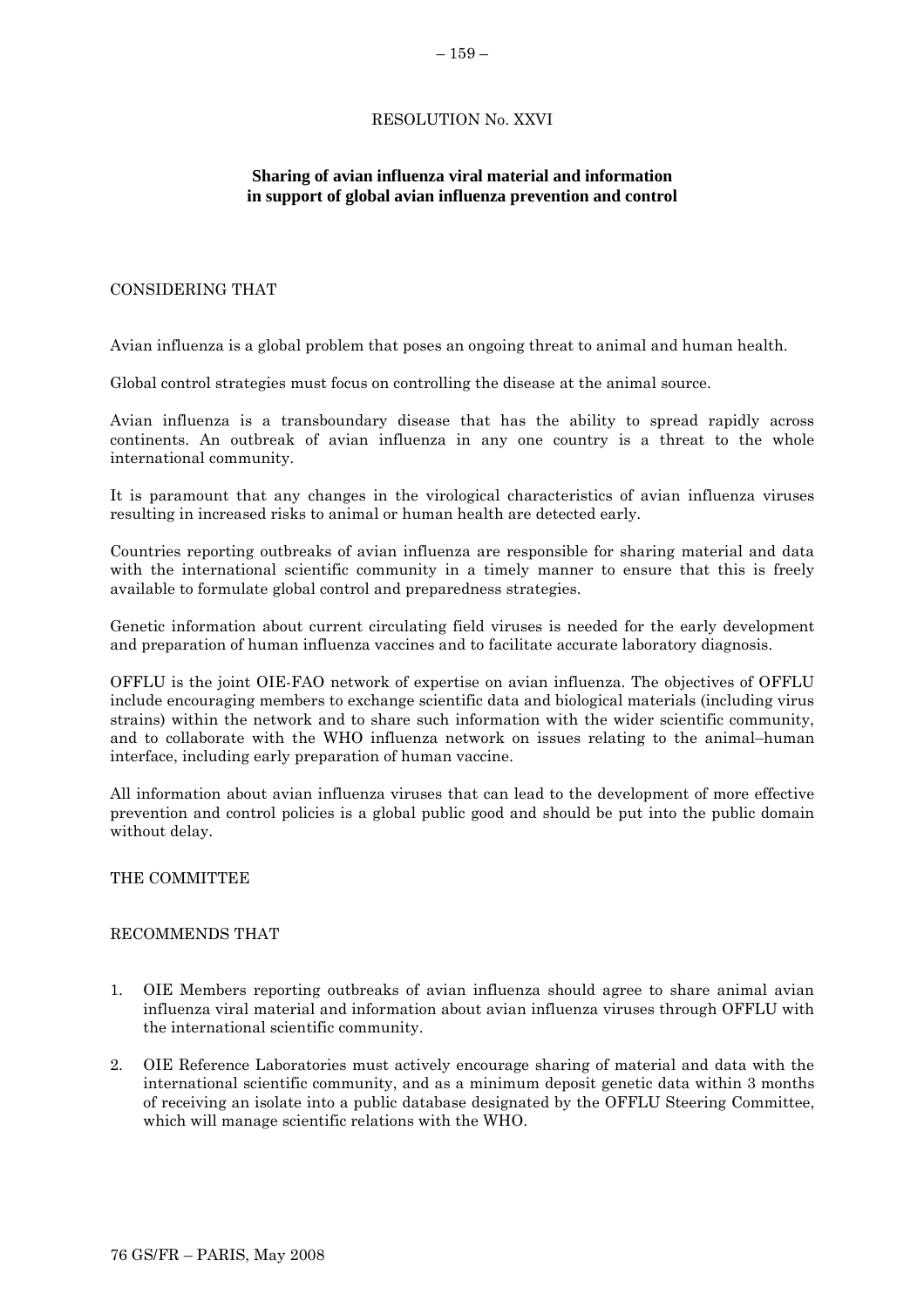3. To enhance cooperation and transparency, the actions taken by countries must be recognised in subsequent publications and other benefits arising from the use of biological material or data that they have submitted to OIE Reference Laboratories.

 $\overline{\phantom{a}}$  , where  $\overline{\phantom{a}}$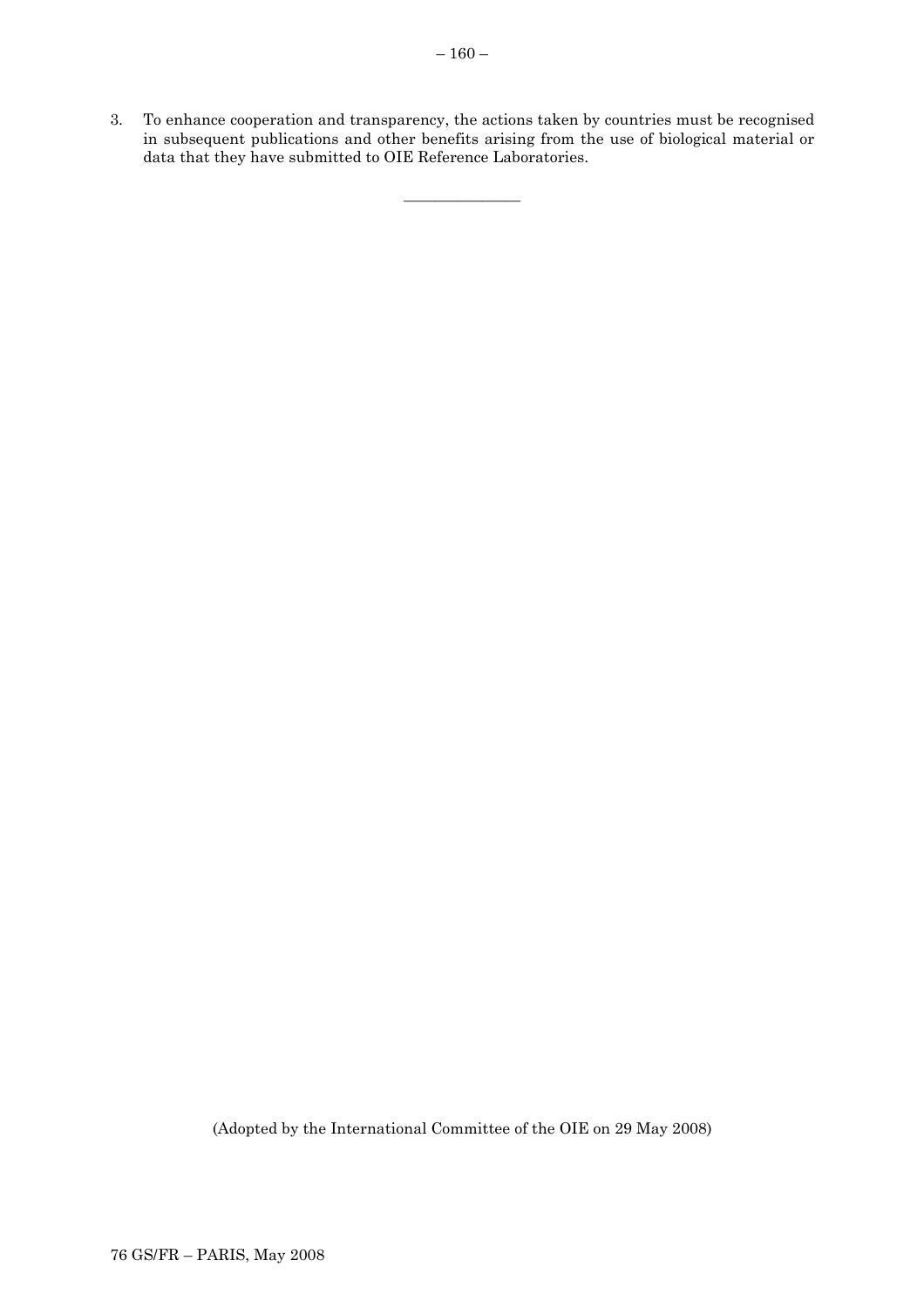### RESOLUTION No. XXVII

### **Register of Diagnostic Tests Validated and Certified by the OIE**

### <span id="page-38-0"></span>CONSIDERING THAT

- 1. During the 71st General Session of the OIE in May 2003, the International Committee adopted Resolution No. XXIX endorsing the principle of validation and certification of diagnostic assays (test methods) for infectious animal diseases by the OIE and giving a mandate to the Director General of the OIE to set up the specific standard procedures to be used before the final decision on the validation and certification of a diagnostic assay is taken by the OIE International Committee,
- 2. The Resolution establishes that 'fitness for purpose' should be used as a criterion for validation,
- 3. The aim of the procedure for diagnostic kits is to produce a register of recognised assays for OIE Members and for test manufacturers,
- 4. OIE Members need assays that are known to be validated according to OIE criteria in order to improve the quality of assays, to ensure that the test can be used to correctly establish animal disease status and to enhance confidence in assays,
- 5. The process of producing an OIE register of recognised assays will provide greater transparency and clarity of the validation process, and a means for recognising those manufacturers that produce validated and certified tests in kit format,
- 6. During the 74th General Session of the OIE, the International Committee adopted Resolution No. XXXII on the importance of recognising and implementing OIE standards for the validation and registration of diagnostic assays by Members,
- 7. To render the process transparent, all results of the test validation procedure carried out by the OIE will be included in detailed form on the OIE web site,

### THE COMMITTEE

### RESOLVES THAT

1. In accordance with the recommendation of the OIE Biological Standards Commission, the Director General adds the following to the register of test kits certified by the OIE as validated as fit for purpose:

| Name of the<br>diagnostic kit                   | Name of the<br>Manufacturer | <b>Fitness for purpose</b>                                                                                                           |
|-------------------------------------------------|-----------------------------|--------------------------------------------------------------------------------------------------------------------------------------|
| BioChek Avian<br>Influenza Antibody<br>test kit | BioChek UK Ltd              | Fit for serological diagnosis of type A avian<br>influenza in chickens (specific to IgG in serum)<br>and for the following purposes: |
|                                                 |                             | 1. To demonstrate historical freedom from<br>infection in a defined population<br>(country/zone/compartment/herd);                   |
|                                                 |                             | 2. To demonstrate re-establishment of freedom<br>after outbreaks in a defined population<br>(country/zone/compartment/herd);         |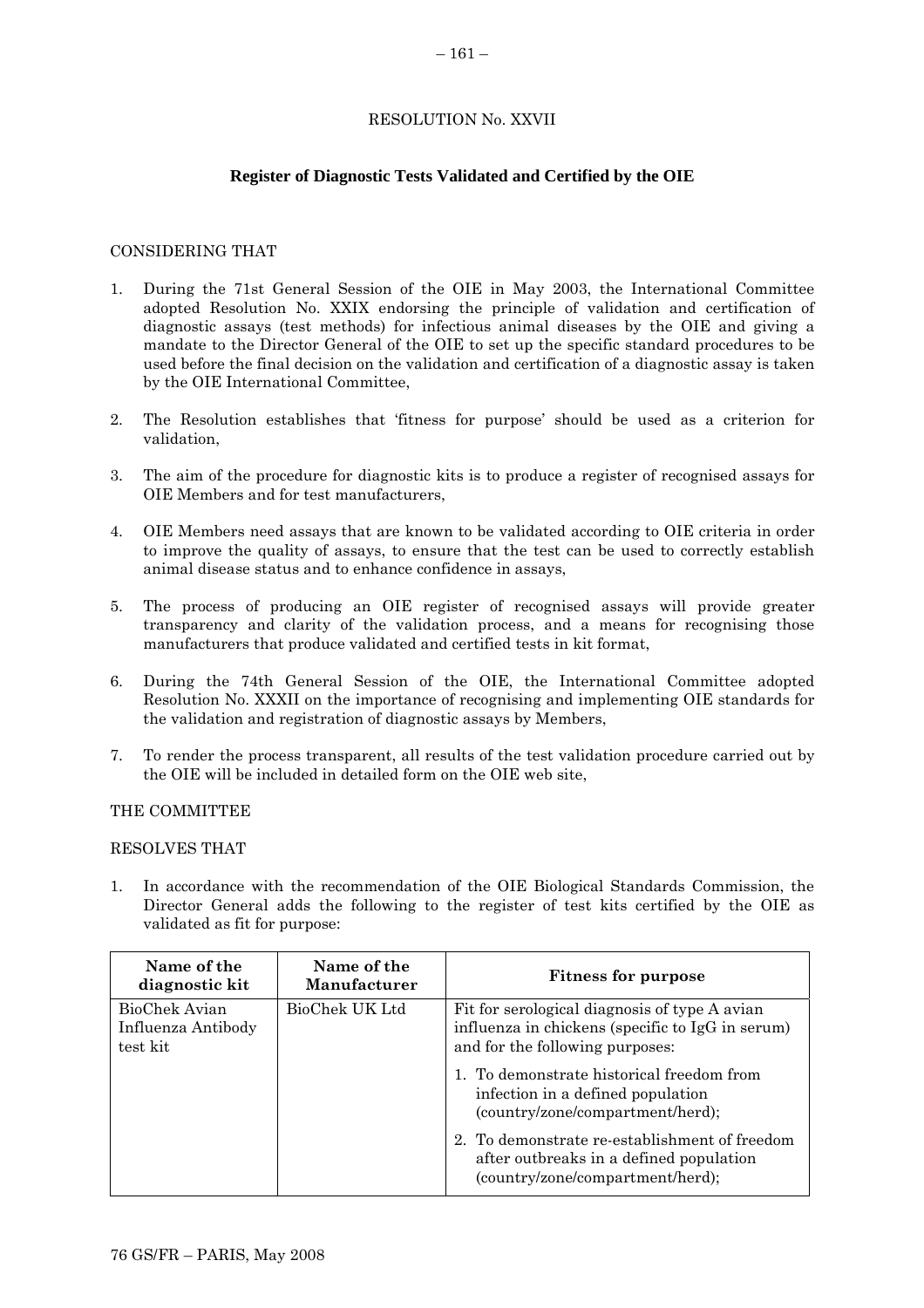|                                                                                  |               | 3. To confirm diagnosis of suspect or clinical<br>cases;                                                                                                                                                                                                            |
|----------------------------------------------------------------------------------|---------------|---------------------------------------------------------------------------------------------------------------------------------------------------------------------------------------------------------------------------------------------------------------------|
|                                                                                  |               | 4. To estimate prevalence of infection to<br>facilitate risk analysis in non-vaccinated<br>populations (surveys/herd health<br>schemes/disease control);                                                                                                            |
|                                                                                  |               | 5. To determine immune status in individual<br>animals or populations (post-vaccination).                                                                                                                                                                           |
| IQ 2000TM WSSV<br>Genereach<br>Detection and<br>Prevention System<br>Corporation | Biotechnology | Fit for the diagnosis of white spot disease in<br>crustaceans and for the following purposes:                                                                                                                                                                       |
|                                                                                  |               | 1. To certify freedom from infection<br>(<10 virions/sample) in individual animals or<br>products for trade/movement purposes;                                                                                                                                      |
|                                                                                  |               | 2. To confirm diagnosis of suspect or clinical<br>cases (confirmation of a diagnosis by<br>histopathology or clinical signs);                                                                                                                                       |
|                                                                                  |               | 3. To estimate prevalence of infection to<br>facilitate risk analysis (surveys/herd health<br>schemes/disease control).                                                                                                                                             |
| Prionics®-Check<br><b>WESTERN</b>                                                | Prionics®     | Fit for the post-mortem diagnosis of bovine<br>spongiform encephalopathy in cattle and for the<br>following purposes:                                                                                                                                               |
|                                                                                  |               | 1. To confirm diagnosis of suspect or clinical<br>cases (includes confirmation of a positive<br>screening test);                                                                                                                                                    |
|                                                                                  |               | 2. To estimate prevalence of infection to<br>facilitate risk analysis (surveys/herd health<br>schemes/disease control, e.g. surveys,<br>implementation of disease control measures)<br>and to assist in the demonstration of the<br>efficiency of control policies; |
|                                                                                  |               | 3. To confirm a non-negative test result<br>obtained during active surveillance with a<br>different type of test.                                                                                                                                                   |

(Adopted by the International Committee of the OIE on 29 May 2008)

 $\overline{\phantom{a}}$  , where  $\overline{\phantom{a}}$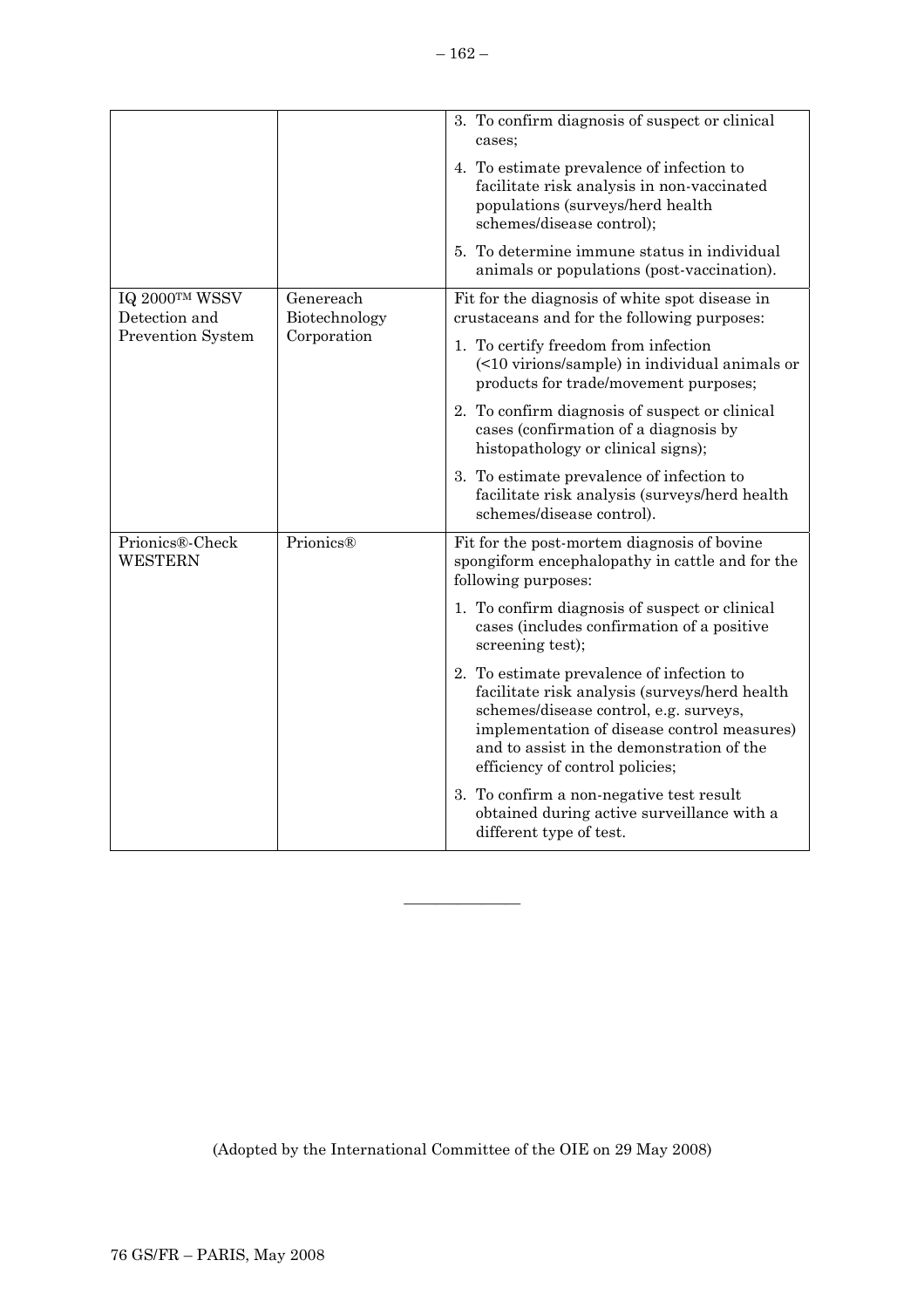# RESOLUTION No. XXVIII

# **Food security and animal health**

### <span id="page-40-0"></span>CONSIDERING

- 1. The problems that many countries are experiencing with their food supply, in terms of quantity, quality and affordability,
- 2. The nutritional requirements of populations in terms of protein and essential amino acids derived from animal products,
- 3. The growth in world demand for animal products,
- 4. The increasing demand for food crops for human and animal food, and for energy,
- 5. The health threats linked to global warming and to the globalisation of trade and movements of people,
- 6. The current huge impact of animal diseases on the world animal production, particularly in developing and in transition countries.
- 7. The mandate of the OIE to improve world animal health and welfare,

### THE COMMITTEE

### EMPHASISES

1. The strong link that exists between the quantitative and qualitative security of food production and the control of animal diseases,

### RECOMMENDS THAT THE OIE

- 1. Support its Members in the fight against terrestrial and aquatic animal diseases by supporting improvement of sanitary governance and strengthening the capacities of national Veterinary Services based on the quality standards contained in the *Terrestrial Animal Health Code.*
- 2. Further develop the use of the PVS tool for the evaluation of national Veterinary Services, with the aim of helping to improve their capacities and urgently seeking the appropriate national and international resources for their compliance with the OIE standards in the field of quality.
- 3. Encourage countries and donor organisations, based on the results of the PVS evaluations accepted by Members, to increase their investment in the field of animal health, so as to help to contribute to food security throughout the world by improving the health status of foodproducing animals.
- 4. Commission and communicate research and surveys on the current and likely future impact of animal diseases in the world animal production, as well as animal health policies that minimise the loss of animal proteins.

(Adopted by the International Committee of the OIE on 30 May 2008)

 $\overline{\phantom{a}}$  , where  $\overline{\phantom{a}}$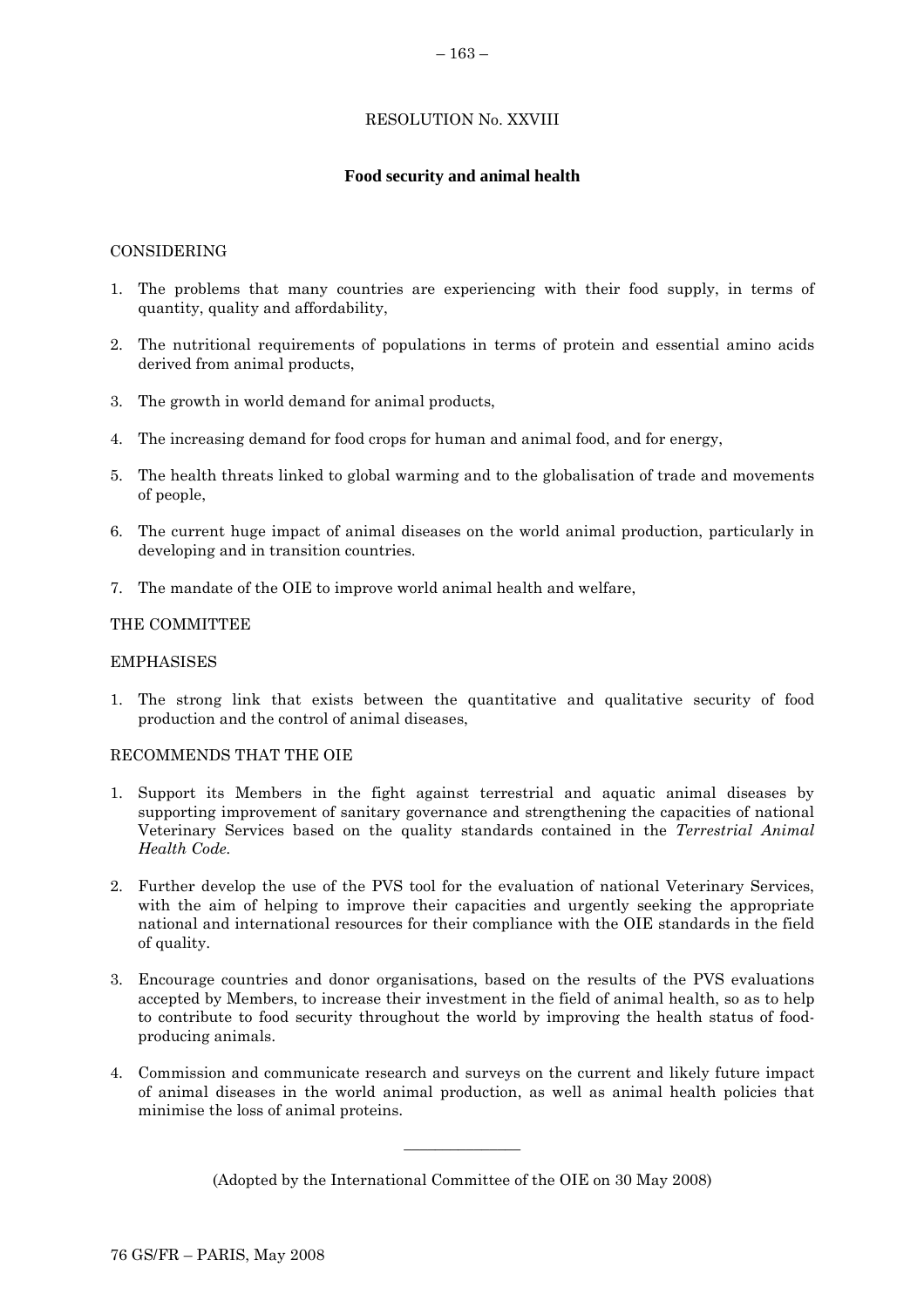# RESOLUTION N° XXIX

### **Amendments to the OIE** *Aquatic Animal Health Code*

#### <span id="page-41-0"></span>CONSIDERING

- 1. The present content of the OIE *Aquatic Animal Health Code* (the *Aquatic Code*), which is the result of modifications made by the OIE International Committee during previous OIE General Sessions,
- 2. The necessity to update the *Aquatic Code* in accordance with the recommendations in the March 2008 report of the OIE Aquatic Animal Health Standards Commission (Appendices III to XVI of Document 76 SG/12/CS4 B), after consultation with the Delegates of the Members,

### THE COMMITTEE

#### RESOLVES

- 1. To adopt the updates to the *Aquatic Code* proposed in Appendices III to XVI of Document 76 SG/12/CS4 B in English, French and Spanish, each text being authentic.
- 2. To ask the Director General to publish the adopted texts in a revised edition of the *Aquatic Code*.

 $\overline{\phantom{a}}$  , where  $\overline{\phantom{a}}$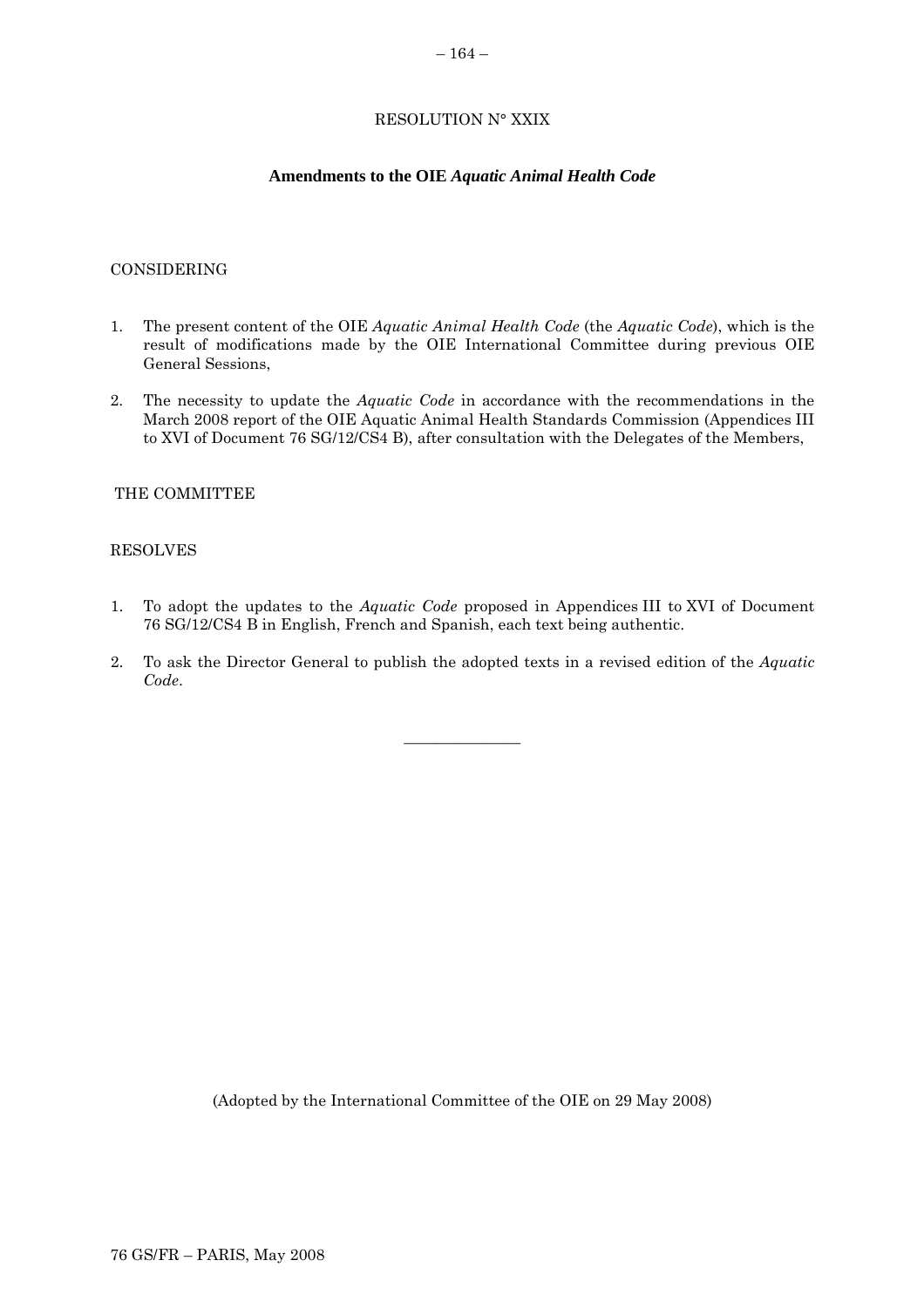### RESOLUTION N° XXX

### **Amendments to the OIE** *Terrestrial Animal Health Code*

#### <span id="page-42-0"></span>CONSIDERING

- 1. The present content of the OIE *Terrestrial Animal Health Code* (in brief, the *Terrestrial Code*), which is the result of modifications made by the OIE International Committee during previous General Sessions,
- 2. The necessity to update the *Terrestrial Code* in accordance with recommendations in the March 2008 report of the OIE Terrestrial Animal Health Standards Commission (in brief, the Terrestrial Code Commission) (Document 76 SG/12/CS1 B), after consultation with the Delegates of the Members,

### THE COMMITTEE RESOLVES

- 1. To adopt the updates to the *Terrestrial Code* proposed in Annexes V, VI, VII, VIII, IX, XI, XII, XIII, XVI, XVII, XVIII, XIX, XX (Appendix 3.8.8. only), XXIII, XXVI, XXIX and XXX of Document 76 SG/12/CS1 B in English, French and Spanish, each text being authentic.
- 2. To adopt the updates to the *Terrestrial Code* proposed in Annexes III, IV, X, XIV, XV, XX (Chapter 2.6.7 only), XXI, XXII, XXIV, XXV, XXVII and XXVIII of Document 76 SG/12/CS1 B in English, French and Spanish, each text being authentic, with the following modifications:
	- 2.1. In Annex III (Chapter 1.1.1.)
		- a) in the first sentence of the definition of buffer zone, go back to the existing text of 2007 edition of the OIE *Terrestrial Code.*
		- b) replace the definition of animal welfare with "means how an animal is coping with the conditions in which it lives. An animal is in a good state of welfare if (as indicated by scientific evidence) it is healthy, comfortable, well nourished, safe, able to express innate behaviour, and if it is not suffering from unpleasant states such as pain, fear, and distress. Good animal welfare requires disease prevention and veterinary treatment, appropriate shelter, management, nutrition, humane handling and humane slaughter/killing. Animal welfare refers to the state of the animal; the treatment that an animal receives is covered by other terms such as animal care, animal husbandry, and humane treatment".
	- 2.2. In Annex IV (Section 4)

In Appendix X.X.X, "General" section:

add "on paper" before the words "in capitals".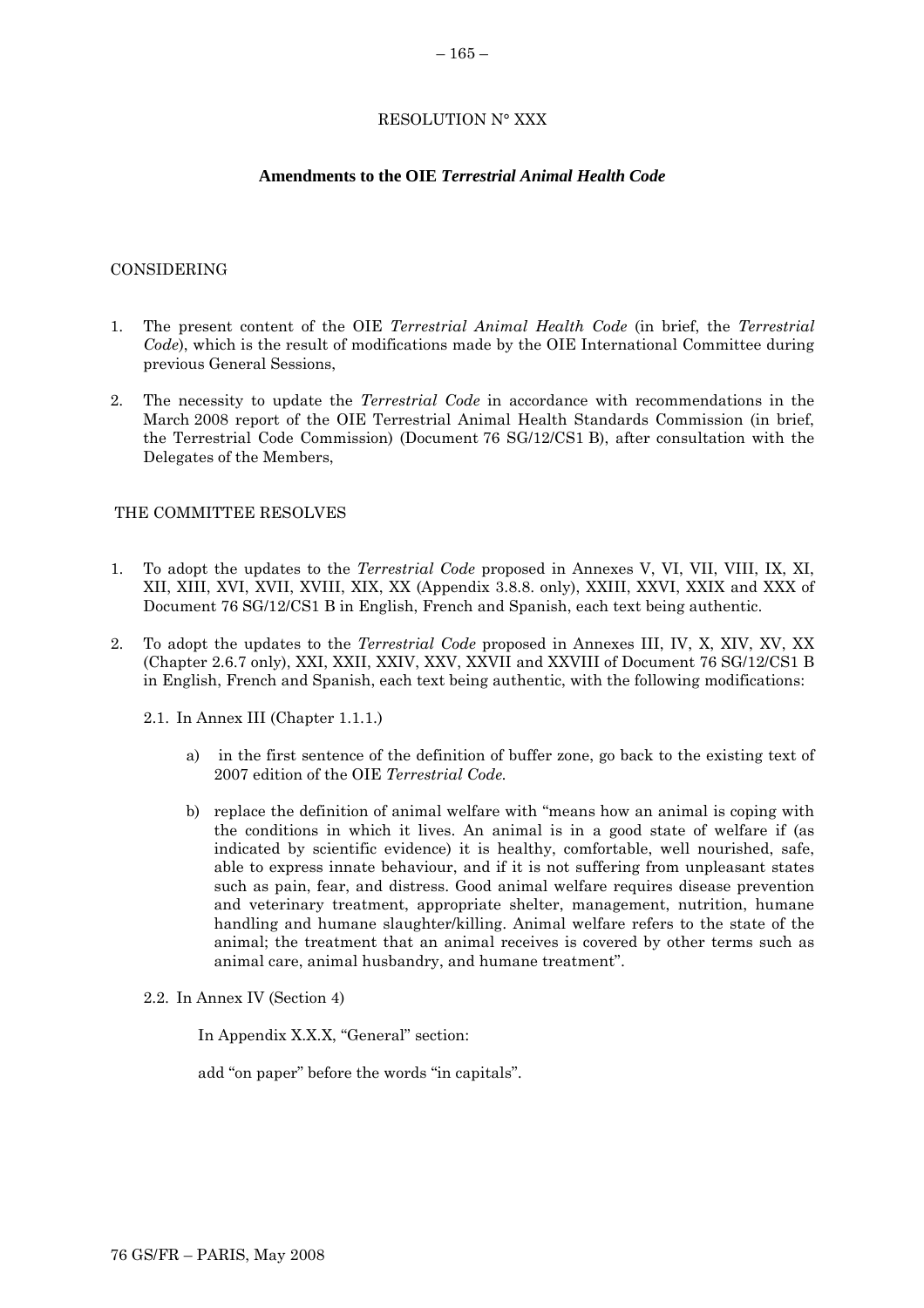In Article 1.2.2.4:

in Point 2, insert "may be in a different format but" after "Electronic certificates" and insert the word "paper" after the word "conventional".

2.3. In Annex X (Chapter 2.2.10.)

In Article 2.2.10.2.:

in the first paragraph, go back to the existing text of 2007 edition of the OIE *Terrestrial Code.*

In Article 2.2.10.3.:

in the first paragraph, go back to the existing text of 2007 edition of the OIE *Terrestrial Code.*

In Articles 2.2.10.2., 2.2.10.3., 2.2.10.4. and 2.2.10.5.:

Replace the word "should" with "can" before "be separated".

In Article 2.2.10.7.:

after Point 5. add a new point "6. *containment zone* should be large enough to contain the disease and comprise both a restricted/protection zone and a larger surveillance zone."

2.4. In Annex XIV (Chapters 2.3.3.)

In Article 2.3.3.2.bis:

add "under study" after the Article number.

2.5. In Annex XV (Chapter 2.3.13.)

In Article 2.3.13.15.:

in point 2. a), add "and vertebral columns" after the word "skulls".

In Article 3.8.5.1.:

In last paragraph delete text between square brackets "[ ]".

2.6. In Annex XX (Chapter 2.6.7. and Appendix 3.8.8.)

go back to the existing text of Chapter 2.6.7 of 2007 edition of the OIE *Terrestrial Code*.

2.7. In Annex XXI (Chapter 2.7.12., Appendix 3.6.5. and Appendix 3.8.9.)

In Article 2.7.12.17.:

In point 3., delete the word "between" only in the English version.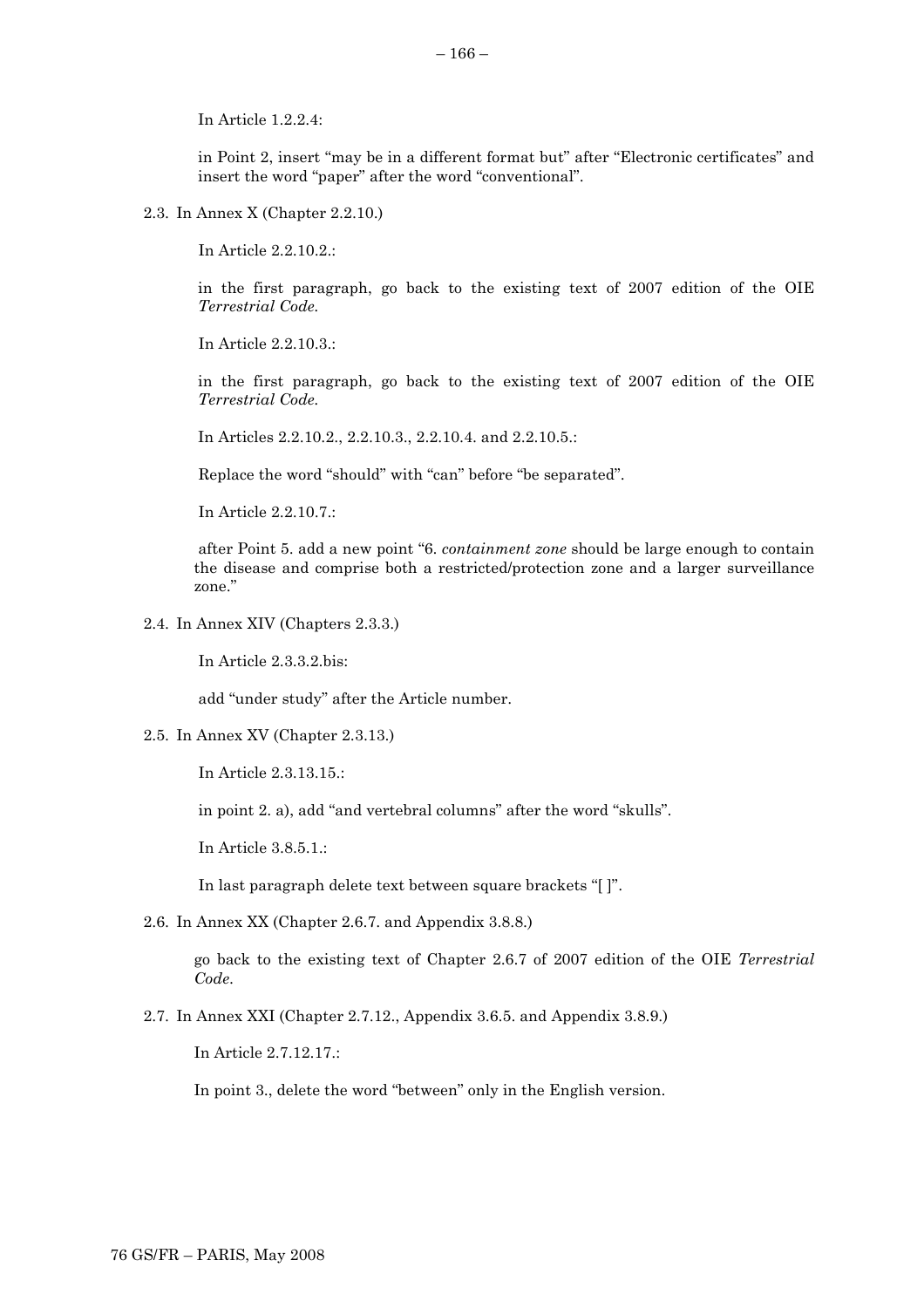- 2.8. In Annex XXII (Chapter 2.7.13. and Appendix 3.8.X.)
	- In Article 2.7.13.1.:
	- a) in the first paragraph, add "For the purposes of international trade," before "Newcastle disease (ND)" and replace the word "birds" with "poultry".
	- b) delete last paragraph of Point 1.
	- c) in Point 3 insert "according to Article 2.1.1.3. of the *Terrestrial Code.*" after "other than poultry"
- 2.9. In Annex XXIV (Animal welfare Appendices)

In Article 3.7.1.1., replace existing text with the amended definition of animal welfare.

2.10. In Annex XXV (Chapter 2.9.X.)

In the title, delete "infestation of honey bees" only in the English version.

2.11. In Annex XXVII (Appendix 3.3.5.)

In the title, delete "by the international embryo transfer society".

2.12. In Annex XXVIII

a) add a title "Purpose" before the first paragraph.

- b) delete Definitions in 2<sup>nd</sup> to 6<sup>th</sup> paragraph and Bibliography at the end of Annex.
- c) change "paper" to "chapter" where appropriate.
- d) format texts as appropriate, including article numbers.
- 3. To ask the Director General to take action to divide the *Terrestrial Code* into two volumes with appropriate formatting and publish the adopted texts in a revised edition of the *Terrestrial Code*.

 $\overline{\phantom{a}}$  , where  $\overline{\phantom{a}}$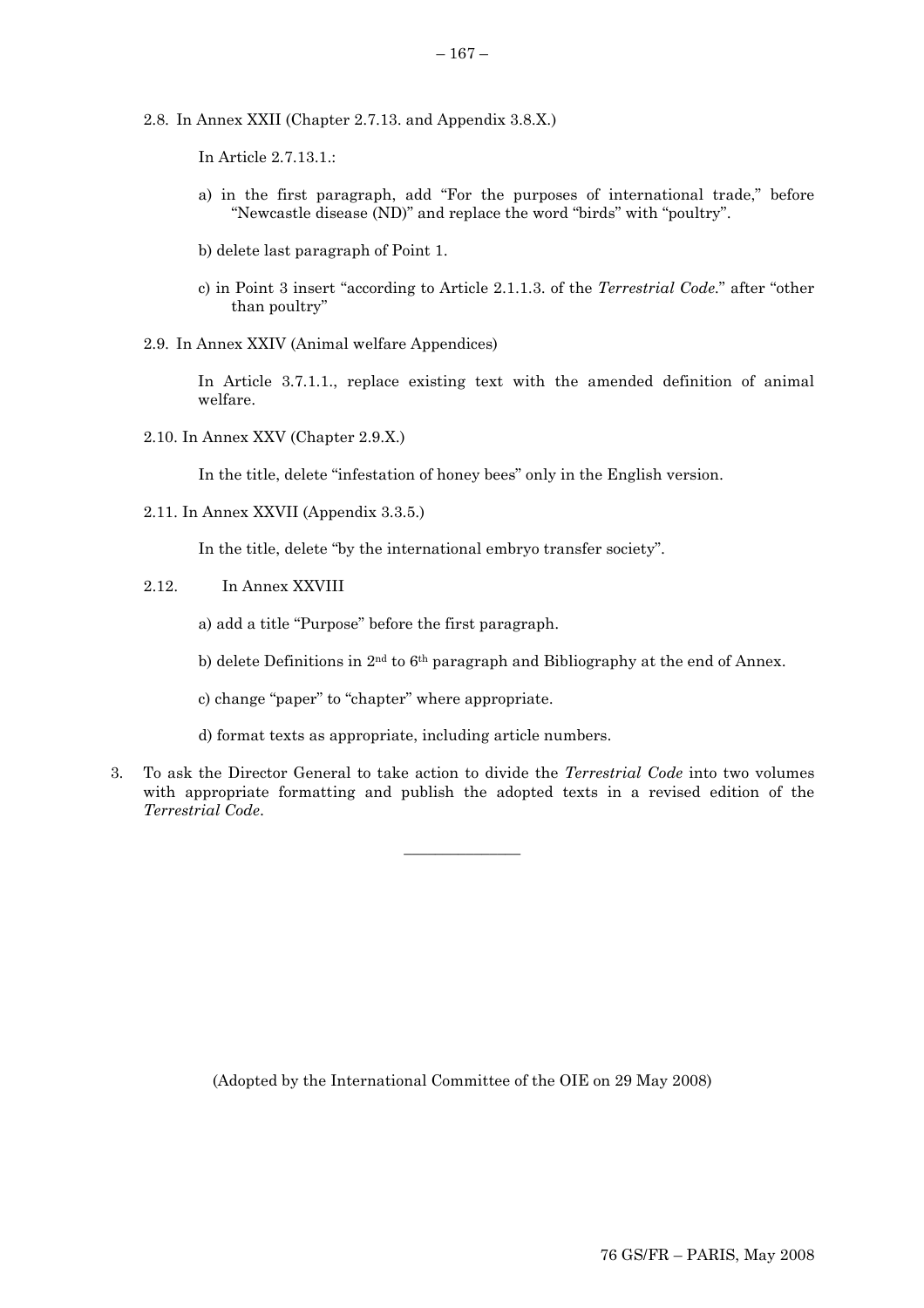### RESOLUTION No. XXXI

### **Participation of Small Farmers in Animal Health Programmes**

#### <span id="page-45-0"></span>CONSIDERING THAT

- 1. There is a diversity of farming systems and perceptions regarding the characteristics of small livestock owners.
- 2. Small farmers are numerically the largest stakeholder group active in livestock production worldwide.
- 3. In developing countries, the majority of those in poverty continue to depend on small-scale farming as a key livelihood activity.
- 4. Many small farmers keep livestock, and livestock keepers include some of the most marginalised and vulnerable groups in particular women farmers and certain pastoral societies.
- 5. Members reported that small farmers are a significant source of animal health information and are important partners in disease control.
- 6. Success of national programmes for disease surveillance and mitigation depends in part on small farmer involvement and Members reported that small farms, due to their diversity, offer challenges to bio-security and surveillance programmes.
- 7. Small farms differ both quantitatively and qualitatively from large farms in animal health needs, capacity to participate and ability to influence national policy.
- 8. It is recognised that trained representatives of small farmers, such as community animal health workers, have an important role in the delivery of services in national animal health programmes, under the supervision of veterinarians.
- 9. Members reported that the role of small farmers should increase in animal health and that this could be achieved through capacity building, new programmes, revised policies and increased organisation
- 10. Small farmers are integrated into national marketing systems and both affect and are affected by international trade decisions

#### THE COMMITTEE

#### RECOMMENDS THAT

1. OIE Members actively encourage small farmer organisation and representation in national and international animal health decision-making and policy setting processes in order to contribute to more effective Veterinary Services and animal health programmes.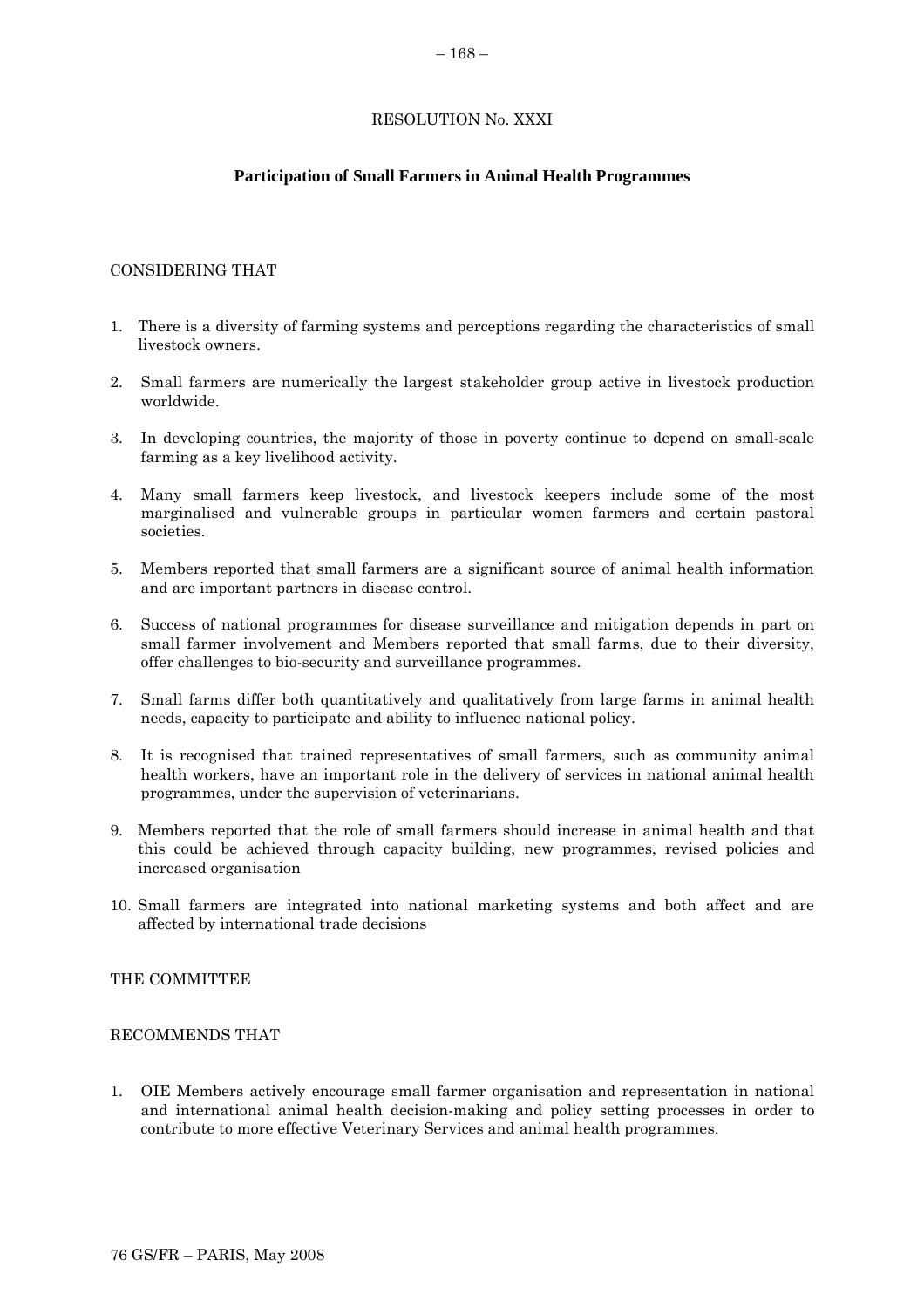- 2. OIE Members undertake to ensure that small farmer organisations are given the opportunity to contribute their comments and submissions on proposed or revised OIE standards.
- 3. The principle of equivalence be applied whenever possible in developing and evaluating animal health programmes to enhance the involvement, market access and level of services provided to small farmers.
- 4. Passive and active disease surveillance should be applied using conventional and participatory approaches to enhance small farmer inclusion and the sensitivity and representativeness of animal health information systems.
- 5. The OIE review international standards, definitions and guidelines to identify opportunities to encourage small farmer participation, under the supervision of Veterinary Services and enhance equity and efficiency in animal health programmes and trade.
- 6. The PVS evaluation of countries should provide the basis for promoting further investment and capacity building to permit an increased role of the small farmers in animal health programme.
- 7. The OIE and its Members be encouraged to fully consider the critical engagement of small farmers in the development of OIE activities and its annual work plan.
- 8. The OIE Members encourage the training of technicians, community animal health workers and livestock owners, and their organisations involved in animal health promotion in order to engage in animal health surveillance and disease control.
- 9. The OIE and its Members support and increase animal health data collection concerning all stakeholders in order to disaggregate data by farm size for better strategic planning and policy formulation.

 $\overline{\phantom{a}}$  , where  $\overline{\phantom{a}}$